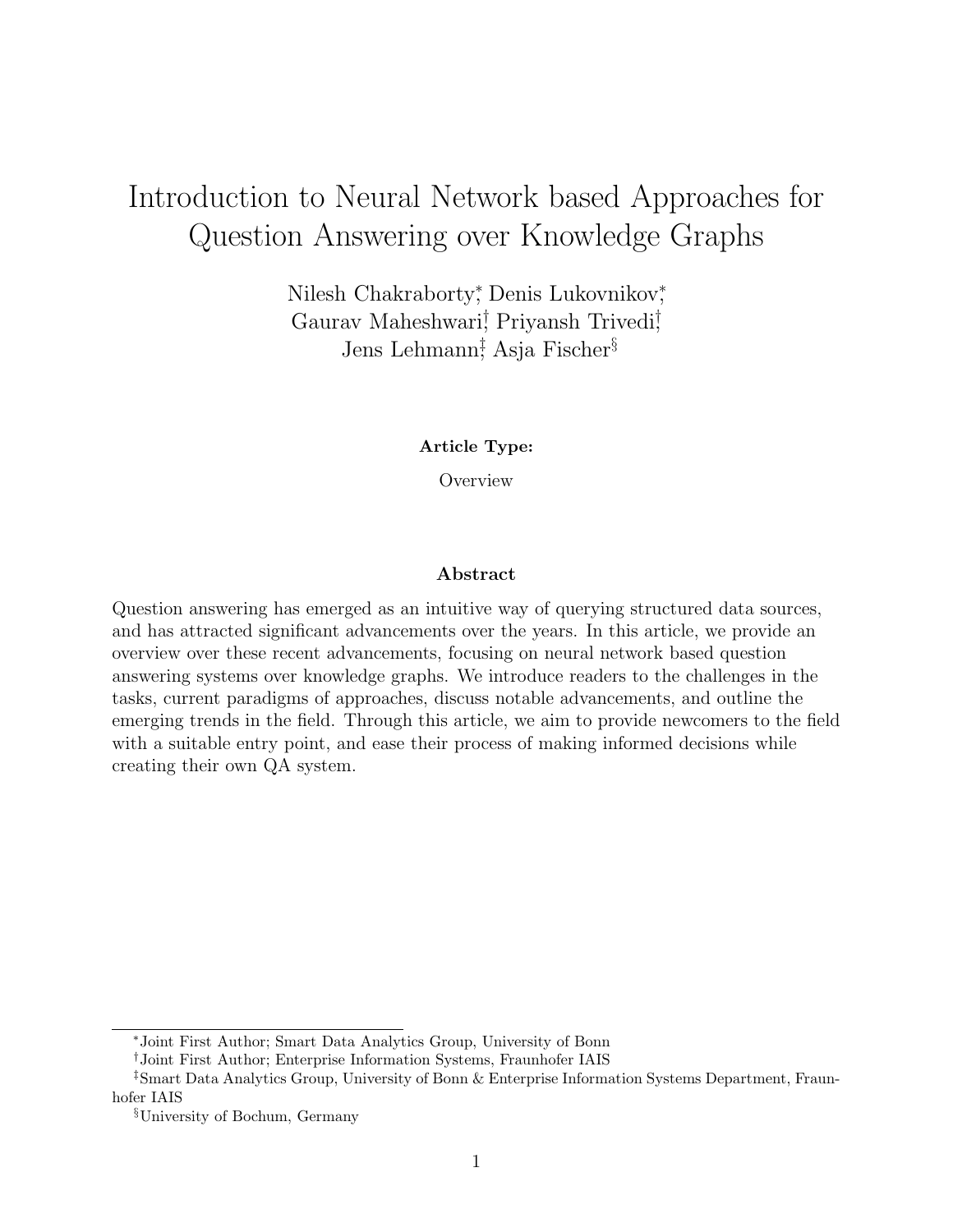# 1 Introduction

Advancements in semantic web technologies and automated information processing systems have enabled the creation of a large amount of structured information. Often, these structures follow well defined formal syntax and semantics, enabling machine readability and in some cases interoperability across different sources and interfaces. A prime example of such a structure is a special kind of graph based data model referred to as knowledge graph (KG). Due to their expressive nature, and the corresponding ability to store and retrieve very nuanced information, accessing the knowledge stored in KGs is facilitated through the use of formal query languages with a well-defined syntax, such as SQL, SPARQL, GraphQL etc. However, the use of formal queries to access these knowledge graph pose difficulties for non-expert users as they require the user to understand the syntax of the formal query language, as well as the underlying structure of entities and their relationships. As outlined by [Hirschman and Gaizauskas](#page-39-0) [\(2001\)](#page-39-0), a KG question answering (KGQA) system therefore aims to provide the users with an interface to ask questions in natural language, using their own terminology, to which they receive a concise answer generated by querying the KG. Such systems have been integrated in popular web search engines like Google Search<sup>[1](#page-1-0)</sup> and Bing<sup>[2](#page-1-1)</sup> as well as in conversational assistants including Google Assistant<sup>[3](#page-1-2)</sup>, Siri<sup>[4](#page-1-3)</sup>, and Alexa. Their applicability in domain specific scenarios has also been demonstrated, for example in the Facebook Graph Search and IBM Watson<sup>[5](#page-1-4)</sup>.

Due to their wide appeal, a variety of approaches for KGQA have been proposed. Traditional approaches [\(Unger et al.,](#page-45-0) [2015;](#page-45-0) [Berant et al.,](#page-36-0) [2013;](#page-36-0) [Reddy et al.,](#page-43-0) [2014,](#page-43-0) etc.) typically involve a composition of template extraction, feature engineering, and traditional semantic parsing based methods. More recently, increasingly many neural network based approaches have been shown to be effective for the KGQA task as well. These approaches range from simple neural embedding based models [\(Bordes et al.,](#page-36-1) [2014\)](#page-36-1), over attention based recurrent models [\(Cheng et al.,](#page-36-2) [2019\)](#page-36-2), to memory-augmented neural controller architectures [\(Liang](#page-41-0)

<span id="page-1-1"></span><span id="page-1-0"></span><sup>1</sup>[http://www.google.com/](#page-41-0)

<span id="page-1-2"></span><sup>2</sup>[http://www.bing.com](#page-41-0)

<span id="page-1-3"></span><sup>3</sup>[https://assistant.google.com/](#page-41-0)

<span id="page-1-4"></span><sup>4</sup>[https://www.apple.com/siri/](#page-41-0)

<sup>5</sup> [https://www.ibm.com/watson](#page-41-0)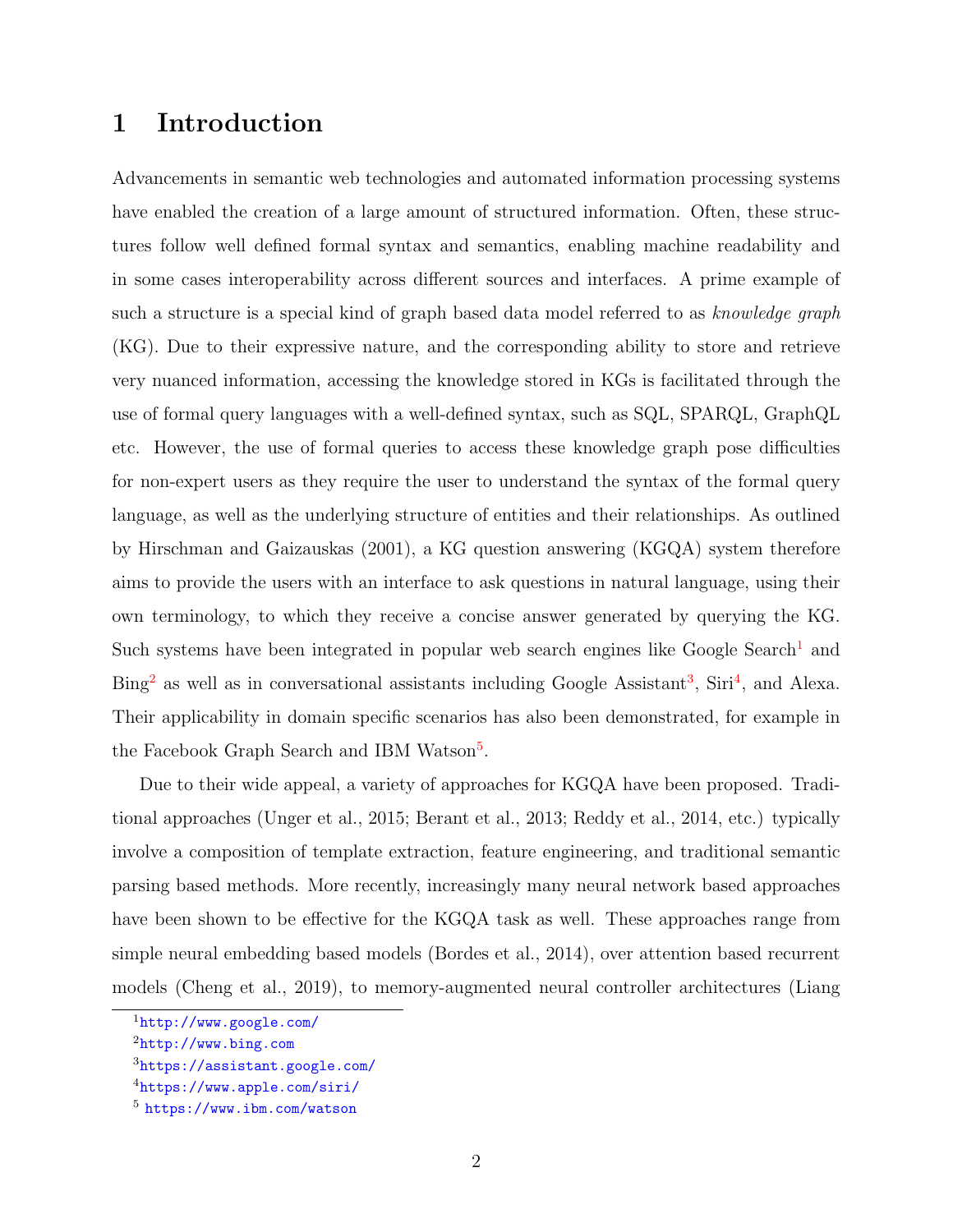[et al.,](#page-41-0) [2017;](#page-41-0) [Neelakantan et al.,](#page-42-0) [2017;](#page-42-0) [Yang et al.,](#page-45-1) [2017\)](#page-45-1).

This article provides an introduction to neural network based methods for KGQA. In Section [2,](#page-2-0) we provide the necessary background related to KGQA, introducing the terminology used in the community and the major tasks solved by KGQA systems. In Section [3,](#page-8-0) we provide a brief overview of datasets over which various KGQA systems train and benchmark their performance. Section [4](#page-10-0) introduces readers to the current paradigms of neural network based KGQA approaches, and provides an in-depth overview of each of these paradigms including methods for training and inference, as well as challenges specific to each paradigm, and common means to overcome them. We conclude our discussion by listing a few emerging trends and potential future directions of research in this area in Section [5.](#page-31-0) We assume familiarity of readers with the basic deep learning methods and terminology and refer readers to [Goodfellow et al.](#page-38-0) [\(2016\)](#page-38-0) and the survey article of [Goldberg](#page-38-1) [\(2016\)](#page-38-1) for good overviews on deep learning and applications of neural network models in natural language processing, respectively.

# <span id="page-2-0"></span>2 Background

This section provides a brief introduction of the concepts necessary for an in-depth understanding of the field of KGQA, including a formal definition of KGs, a description of formal query languages, and a definition of the KGQA task and associated subtasks.

<span id="page-2-1"></span>

Figure 1: An example KG which will serve as a running example throughout this article.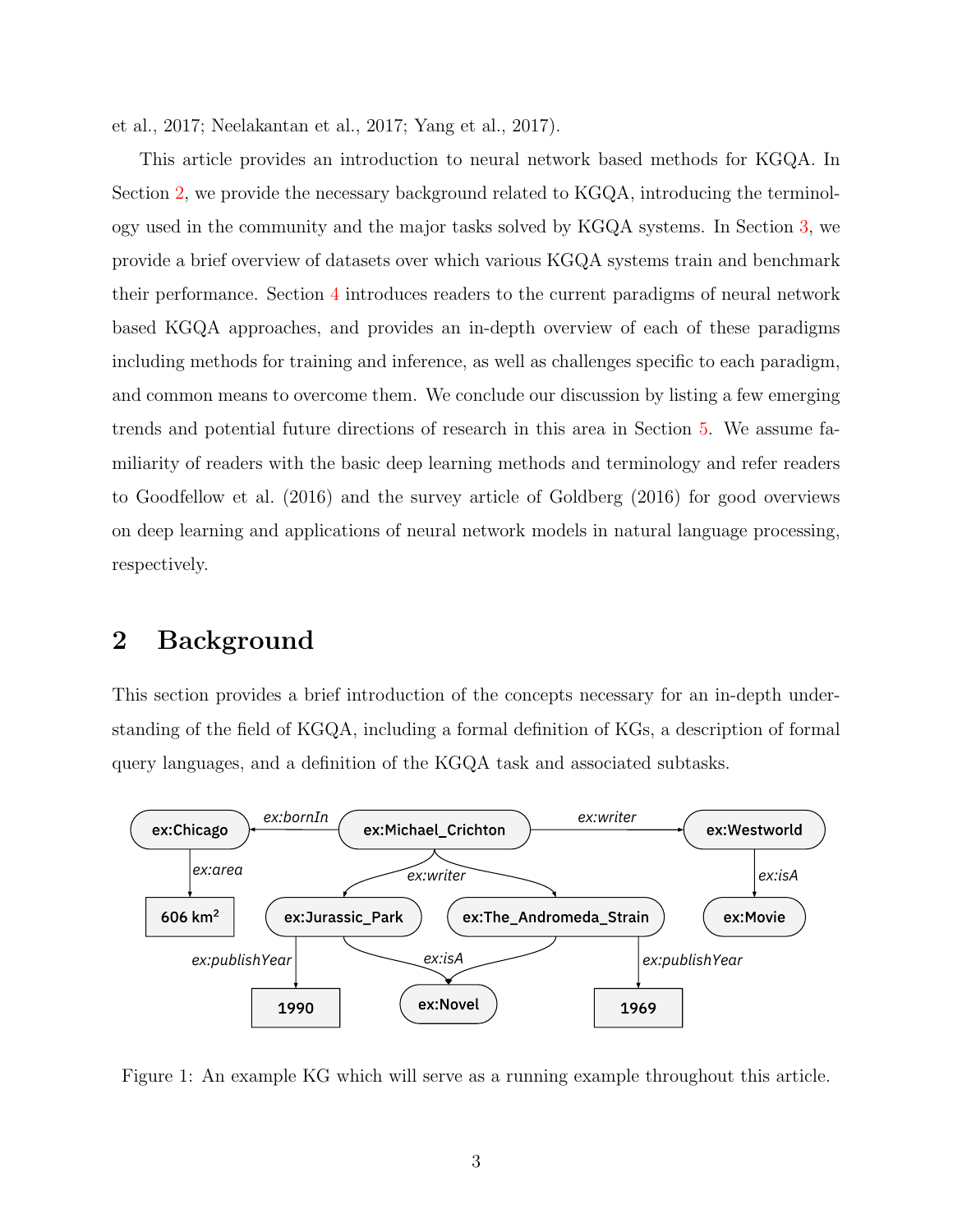### 2.1 Knowledge Graphs

A KG is a formal representation of facts pertaining to a particular domain (including the general domain). It consists of entities denoting the subjects of interest in the domain, and  $relations<sup>6</sup>$  $relations<sup>6</sup>$  $relations<sup>6</sup>$  denoting the interactions between these entities. For instance, ex:Chicago and ex:Michael Crichton can be entities corresponding to the real world city of Chicago, and the famous author Micheal Crichton respectively. Further, ex:bornIn can be a relation between the two denoting that Micheal Crichton was born in Chicago. Instead of linking two entities, a relation can also link an entity to an data value of the entity (such as a date, a number, a string etc.) which is referred to as a literal. The entity ex:Chicago for example might be connected via a relation ex:area to a numerical literal with the value of  $606km^2$  describing the size of city. Figure [1](#page-2-1) depicts a snippet of an example KG representing knowledge about the writer Michael Crichton, where rounded boxes denote entities, squared boxes literals, and labelled edges denote relations.

Formally, let  $\mathcal{E} = \{e_1 \dots e_{n_e}\}\$ be the set of entities,  $\mathcal{L}$  be the set of all literal values, and  $\mathcal{P} = \{p_1 \dots p_{n_p}\}\$ be the set of relations connecting two entities, or an entity with a literal. We define a triple  $t \in \mathcal{E} \times \mathcal{P} \times (\mathcal{E} \cup \mathcal{L})$  as a statement comprising of a subject entity, a relation, and an object entity or literal, describing a fact. For instance, one of the facts in the KG depicted in Fig. [1](#page-2-1) can be written as  $\langle$ ex:Michael Crichton, ex:bornIn, ex:Chicago). Then, a KG K is a subset of  $\mathcal{E} \times \mathcal{P} \times (\mathcal{E} \cup \mathcal{L})$  of all possible triples representing facts that are assumed to hold.

Remark: A common relation rdfs:label is used to link any resource (entity or relation) with a literal signifying a human readable name of the resource. For instance,  $\langle$ ex:Michael\_Crichton, rdfs:label, "Michael Crichton" $@$  en). We refer to these literals as the *surface form* of the corresponding resource, in the rest of this article.

### <span id="page-3-1"></span>2.2 Formal Query Languages

A primary mechanism to retrieve and manipulate data stored in a KG is provided by formal query languages like SPARQL, λ-DCS [\(Liang,](#page-41-1) [2013\)](#page-41-1), or FunQL [\(Kate and Mooney,](#page-40-0) [2006\)](#page-40-0).

<span id="page-3-0"></span> ${}^{6}$ The words *predicate* or *property* are often used interchangeably with relations.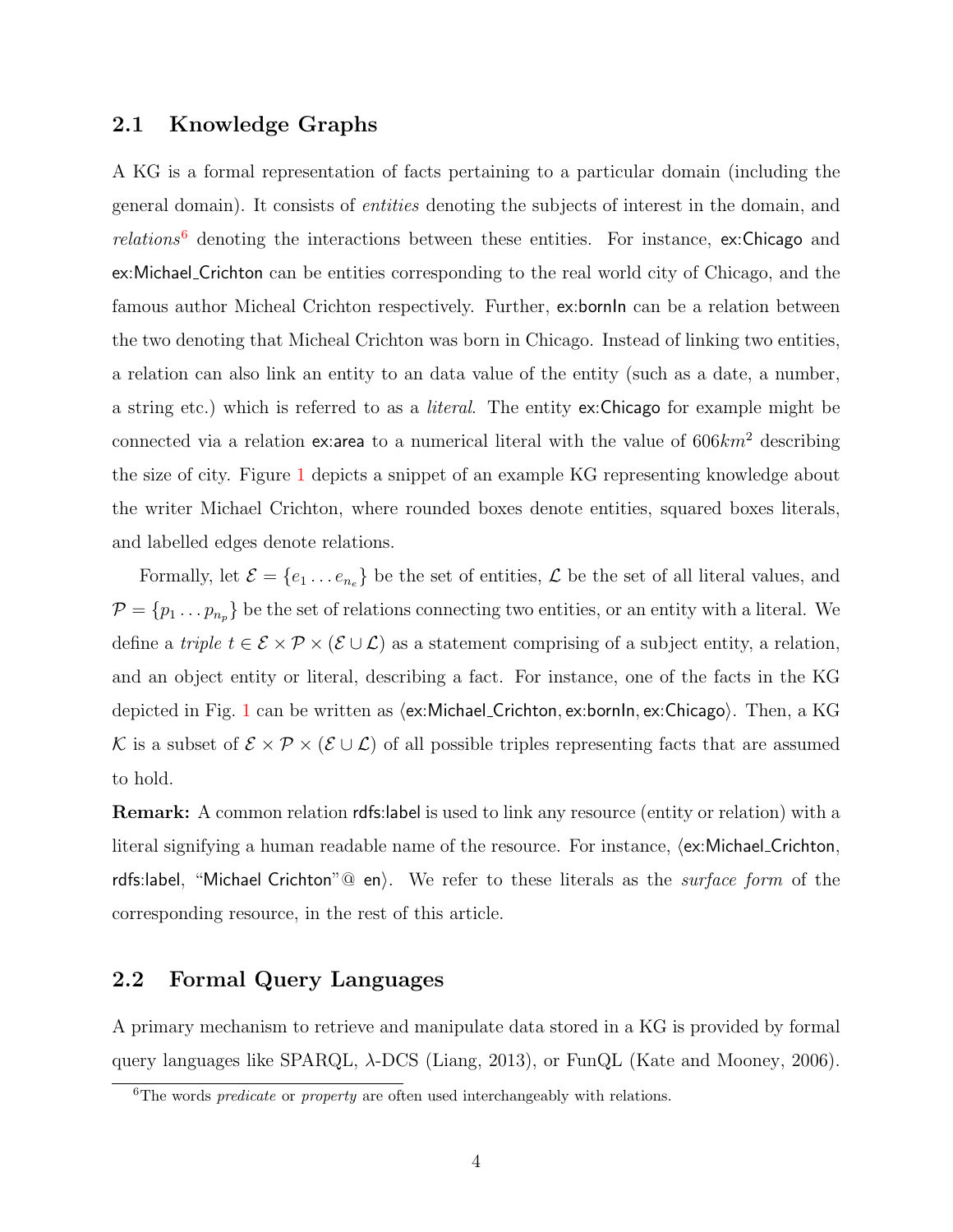These languages have a well defined formal grammar and structure, and allow for complex fact retrieval involving logical operands (like disjunction, conjunction, and negation), aggregation functions (like grouping or counting), filtering based on conditions, and other ranking mechanisms.

SPARQL, a recursive acronym for "SPARQL Protocol and RDF Query Language", is one of the most commonly used query languages for KGs and is supported by many publicly available KGs like DBPEDIA [\(Lehmann et al.,](#page-40-1) [2015\)](#page-40-1) and FREEBASE [\(Bollacker et al.,](#page-36-3) [2008\)](#page-36-3). For an in-depth understanding of the syntax and semantics of SPARQL, we refer interested readers to the W3C Technical Report<sup>[7](#page-4-0)</sup>. The central part of a SPARQL query is a graph, composed of resources from the KG (i.e. entities and relations) and variables to which multiple KG resources can be mapped. As a running example that we will use throughout the rest of the paper, we consider the KG presented in Figure [1](#page-2-1) to be the source KG over which we intend to answer the natural language query (NLQ) "What is the birthplace of Westworld's writer?" The corresponding SPARQL query is illustrated in Figure [2.](#page-4-1)

<span id="page-4-1"></span>

|  |  | What is the birthplace of Westworld's writer? |  | SELECT ?uri WHERE $\{$ |                              |
|--|--|-----------------------------------------------|--|------------------------|------------------------------|
|  |  |                                               |  |                        | ?x ex: writer ex: Westworld. |
|  |  |                                               |  | ?x ex:bornIn ?uri      |                              |
|  |  |                                               |  |                        |                              |

 $\Delta$  CDAR $\Omega$  such that  $\Gamma$ a of  $A_1 \cup A_2$  query corresponding Figure 2: An example of (a) a (factual) NLQ and (b) a SPARQL query corresponding to the NLQ, which when executed over the KG presented in Fig. [1](#page-2-1) would return ex:Chicago as the result.

Another popular formal query representation language is lambda calculus [\(Barendregt,](#page-35-0) [1984\)](#page-35-0), a formal language for defining computable functions originally devised by [Church](#page-37-0) [\(1936\)](#page-37-0) and used for his study of the Entscheidungsproblem[\(Ackermann and Hilbert,](#page-35-1) [1928\)](#page-35-1). The example NLQ "What is the birthplace of Westworld's writer" can be expressed as follows in lambda calculus:

$$
\lambda x. \exists y. \text{bornIn}(y, x) \land \text{writer}(x, \text{Westworld}) \tag{1}
$$

SPARQL and lambda calculus are both rather verbose and may result in longer and syntactically complex expressions than necessary for their use in question answering.  $\lambda$ -DCS [\(Liang,](#page-41-1)

<span id="page-4-0"></span><sup>7</sup><https://www.w3.org/TR/rdf-sparql-query/#introduction>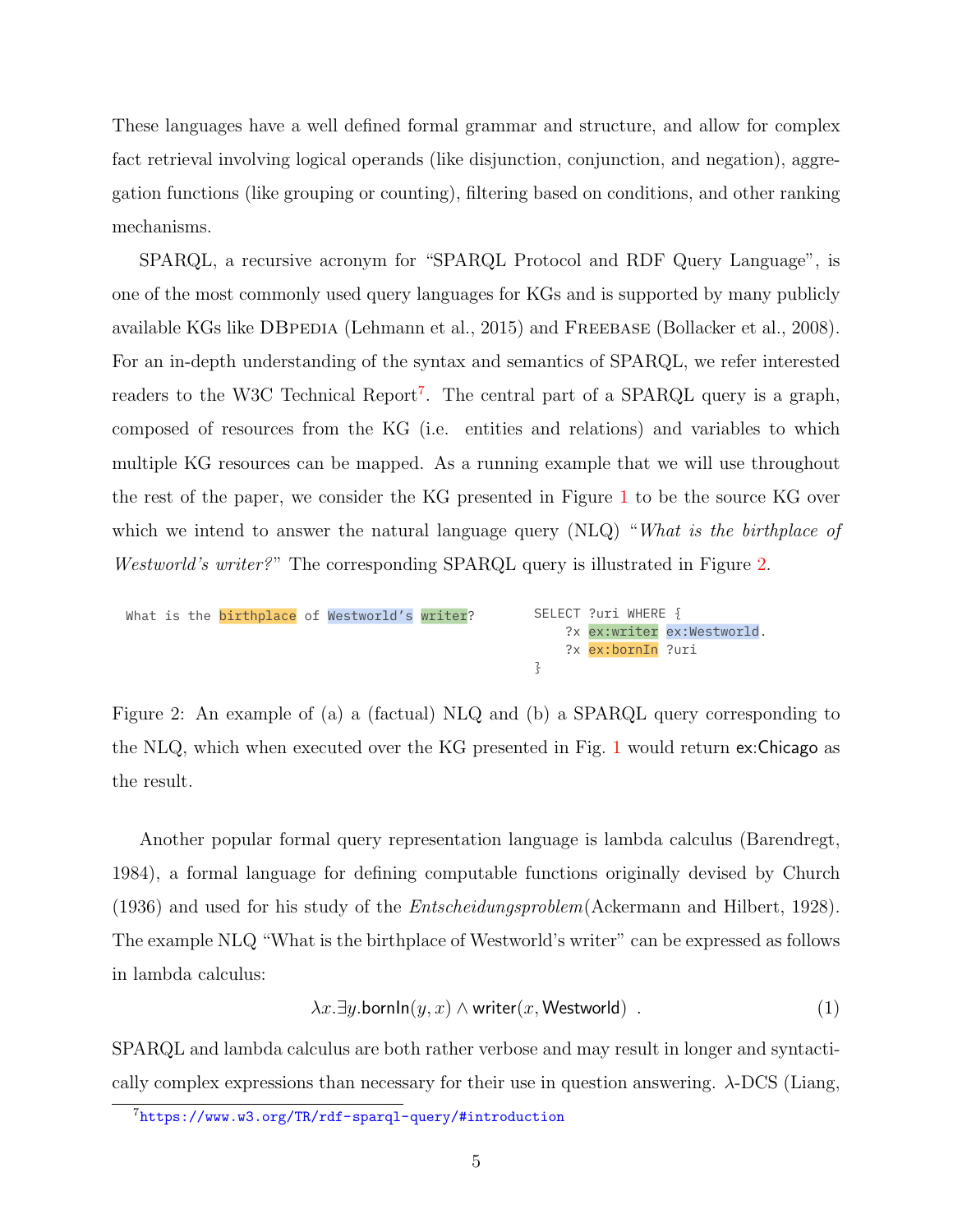[2013\)](#page-41-1) and FunQL [\(Kate and Mooney,](#page-40-0) [2006\)](#page-40-0) both provide a more concise query representation than SPARQL or lambda calculus by avoiding variables and making quantifiers from lambda calculus implicit. In  $\lambda$ -DCS, our example NLQ can be simply expressed as bornIn.writer.Westworld. The equivalent FunQL expression is bornIn(writer(Westworld)). For purposes of further exposition, we will now introduce the FunQL language in more details, adhering to the definitions provided in [Cheng et al.](#page-36-2) [\(2019\)](#page-36-2). The FunQL language operates over sets. The language consists of the following components: (1) entities symbols (e.g. Barack Obama) whose denotation is the singleton set containing that entity (e.g.  $\lbrack\!\lbrack$ Barack\_Obama $\rbrack\!\rbrack = \{Barack$ Obarack\_Obama $\},(2)$  relation functions (e.g. spouse()), which return the set of entities that are reached by following the relation from its argument (e.g.  $[\text{spouse}(Barack\_Obama)] = {\text{Michelle\_Obama}}$  and (3) additional set functions, including (a) count(), which returns the cardinality of a set (e.g. count(spouse(Barack Obama)) = 1, (b) various filtering functions, which filter a set using a relation and a filtering value (e.g. <sup>J</sup>filter<(spouse(Barack Obama), birthdate, <sup>1990</sup>)<sup>K</sup> <sup>=</sup> {Michelle Obama}), as well as (c)  $argmax()$ ,  $argmin()$  and  $(d)$  set intersection  $(and())$  and union  $(or())$ .

### <span id="page-5-0"></span>2.3 Question Answering Over Knowledge Graphs

Using the concepts introduced above, we now define the task of KGQA. Let  $K$  be a KG and let q be an NLQ then we define the set of all possible answers  $A$  as the union of (i) the power set  $\mathcal{P}(\mathcal{E}\cup\mathcal{L})$  of entities  $\mathcal E$  and literals  $\mathcal L$  in  $\mathcal K$ , (ii) the set of the numerical results of all possible aggregation functions  $f : \mathcal{P}(\mathcal{E} \cup \mathcal{L}) \mapsto \mathbb{R}$  (such as SUM or COUNT), and (iii) the set {True, False} of possible boolean outcomes, which is needed for yes/no questions. The task of KGQA then is defined as returning the correct answer  $a \in \mathcal{A}$ , for a given question q.

KGQA systems often use a *semantic parser* to accomplish their task. Semantic parsing is the task of translating an NLQ q into an executable meaning representation  $f \in \mathcal{F}$  of q (see also [Kamath and Das](#page-40-2)  $(2019)$  for a recent survey on semantic parsing). F is the set of all formal queries (see Section [2.2\)](#page-3-1) that can be generated by combining entities and relations from  $K$  as well as arithmetic/logical aggregation functions available in the formal query

<sup>7</sup>Set of all subsets of a set of elements.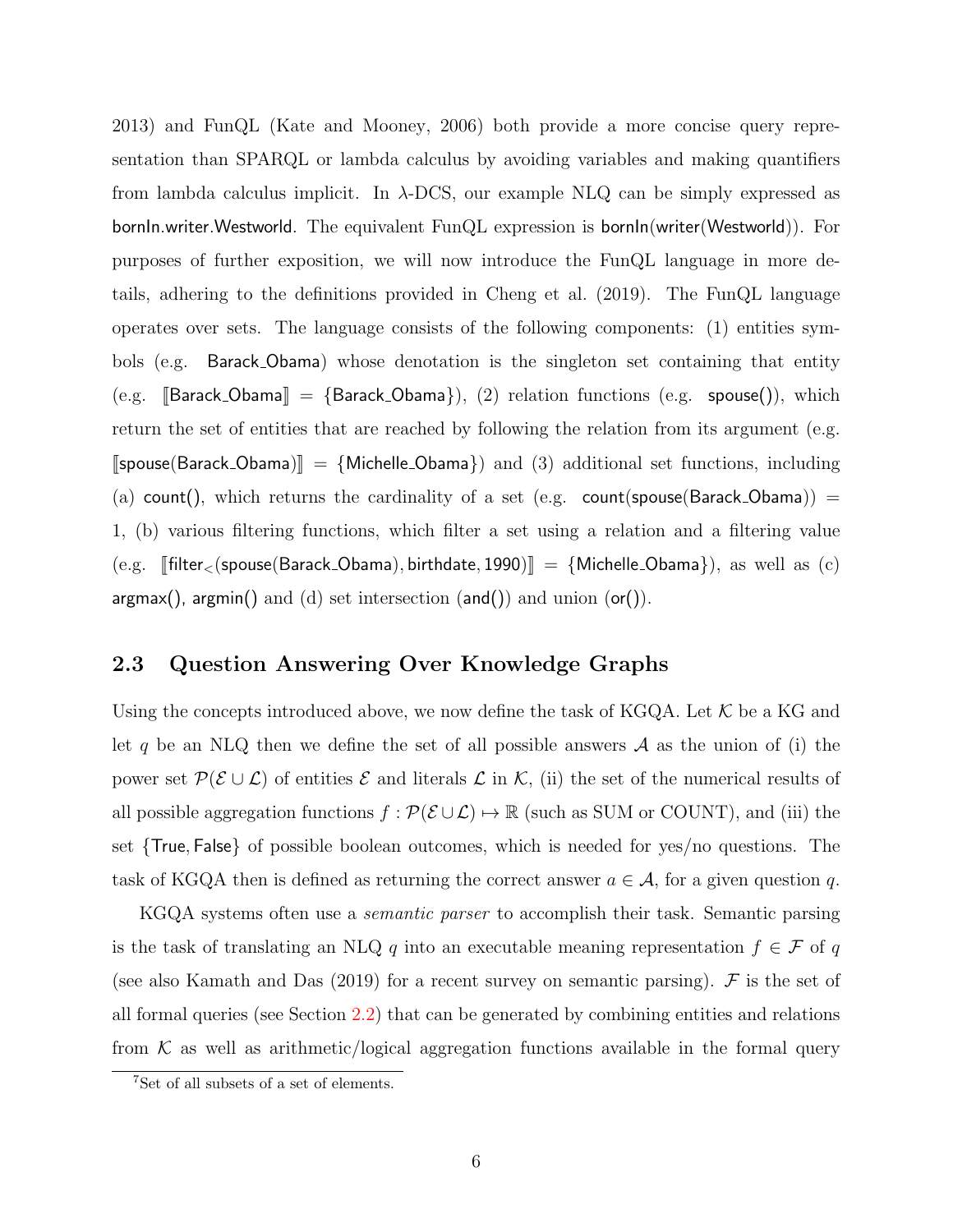language. The correct logical form  $f$  must satisfy the following conditions: (1) the execution of f on K (which we denote by  $f(\mathcal{K})$ ) yields the correct answer a, as implied by the NLQ and (2) f accurately captures the meaning of the question q. The second condition is important because multiple logical forms could yield the expected results a but not all of them mean the same thing as the question  $q$ . We call such logical forms that satisfy the first constraint but not the second spurious logical forms. For an example of spurious logical forms for KGQA lets consider the following NLQ "What books did Michael Crichton write before 1991?". The queries filter<(and(isA(Novel), writtenBy(Michael Crichton)), publishingYear, 1991) and and(isA(novel), writtenBy(Michael Crichton)) both execute to the same set of books because Michael Crichton didn't write books after 1991. However, the second query is incorrect since it does not convey the full meaning of the question.

A note on terminology: The natural language question (which we abbreviate to  $NLQ$ ), is also referred to as question or utterance. The meaning representation is also referred to as logical forms or formal queries. The execution results or answers for a formal query are also referred to as denotations.

### 2.4 KGQA Subtasks

Regardless of the specific semantic parsing approach taken, the construction of logical forms for KGQA requires taking several decisions regarding their structure and content. Here, we briefly highlight those different tasks the semantic parser will have to perform.

1. Entity Linking: Entity linking in the context of KGQA is the task of deciding which KG entity is referred to by (a certain phrase in) the NLQ  $q$ . In the case of our example, the entity linker must identify ex:Westworld as the entity being referred to be "Westworld" in the NLQ. The large number (often millions) of entities forms a core challenge in entity linking with large-scale KGs. A particular phrase (e.g. "Westworld"), if considered without context, can refer to several different entities (Westworld: the movie, the series, the band or the album). This phenomenon is referred to as polysemy. It is essential to take the context of the phrase into account to correctly disambiguate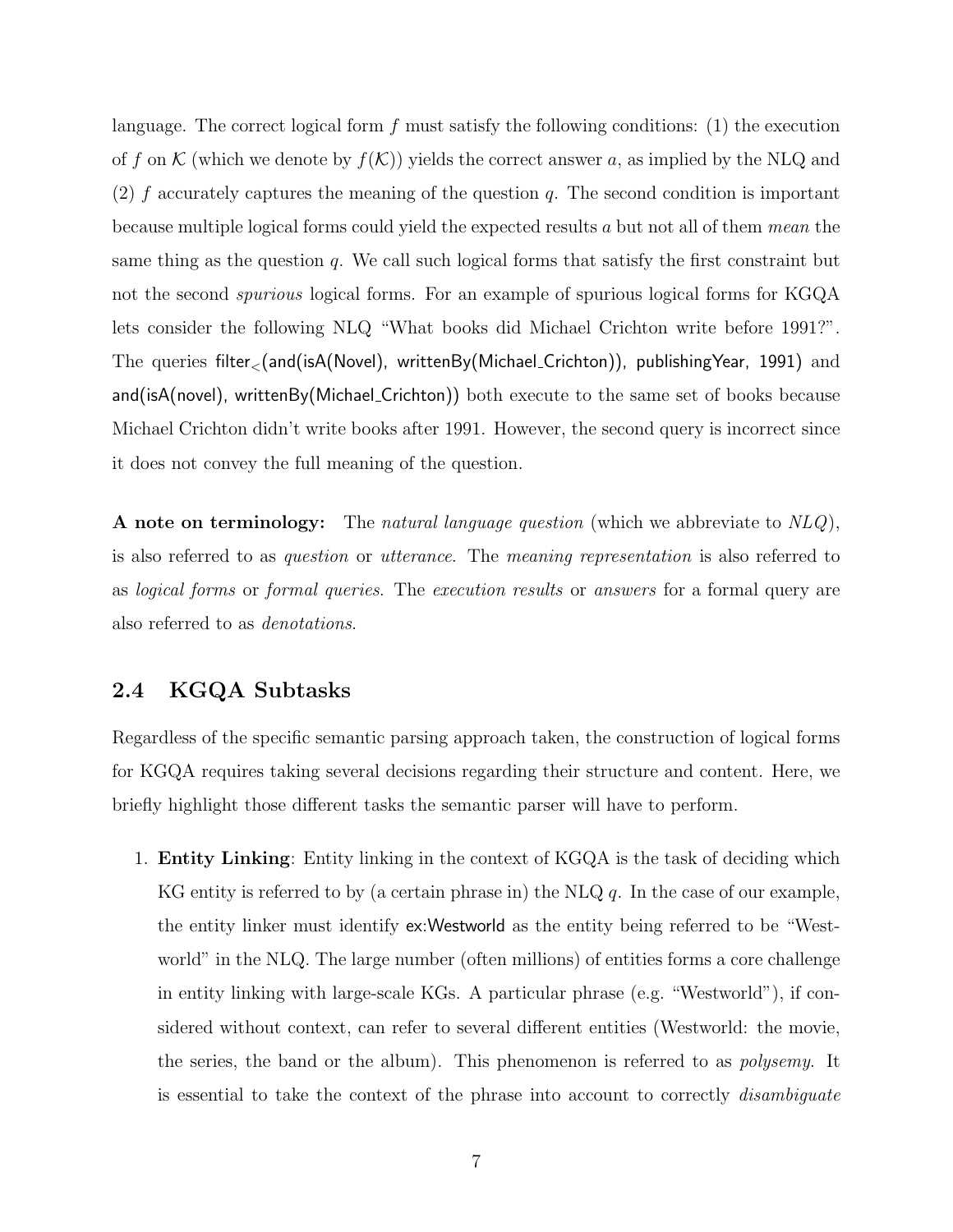the phrase to the correct entity. The large number of entities makes it practically unfeasible to create fully annotated training examples to learn lexical mappings for all entities. As a consequence, statistical entity linking systems need to generalize well to unseen entities. Most modern KGQA systems externalize the task of entity linking by employing a standalone entity linking system like DBpedia Spotlight [\(Mendes et al.,](#page-42-1) [2011\)](#page-42-1)for DBpedia or S-Mart [\(Yang and Chang,](#page-46-0) [2016\)](#page-46-0) for Freebase.

- 2. Identifying Relations: It is essential to determine which relation must be used in a certain part of the logical form. Similarly to entity linking, we need to learn to map natural language expressions to the KG - in this case to its relations. However, unlike in entity linking, where entities are expressed by entity-specific noun phrases, relations are typically expressed by noun and verb phrase patterns that use less specific words. For instance, in our example NLQ, the relations ex: writer and ex: bornIn are explicitly referred to by the phrases "X's writer" and "the birthplace of X", respectively. However, depending on the KG schema, relations may also need to be inferred, like in "Which Americans have been on the moon?", where "Americans" specifies an additional constraint ?person ex:bornIn ex:USA and ex:bornIn is never explicitly mentioned in the question.
- 3. Identifying Logical/Numerical Operators: Sometimes questions contain additional operators on intermediate variables/sets. For example, "How many writers worked on Westworld?" implies a COUNT operation on the set of Westworld writers. Other operators can include ARGMAX/MIN, comparative filters (e.g. "older than 40"), set inclusion (e.g. "Did Michael Crichton write Westworld?") etc. Like entities and relations, identifying such operators is primarily a lexicon learning problem. However, compared to entities and relations, there is a fixed small set of operators, which depends on the chosen formal language and not on the KG.
- 4. Determining Logical Form Structure: In order to arrive at a concrete logical form, a series of decisions must be made regarding the structure of the logical form, i.e. how to arrange the operators, relations and entities such that the resulting object executes to the intended answer. For example, if FunQL is used as target formal language, a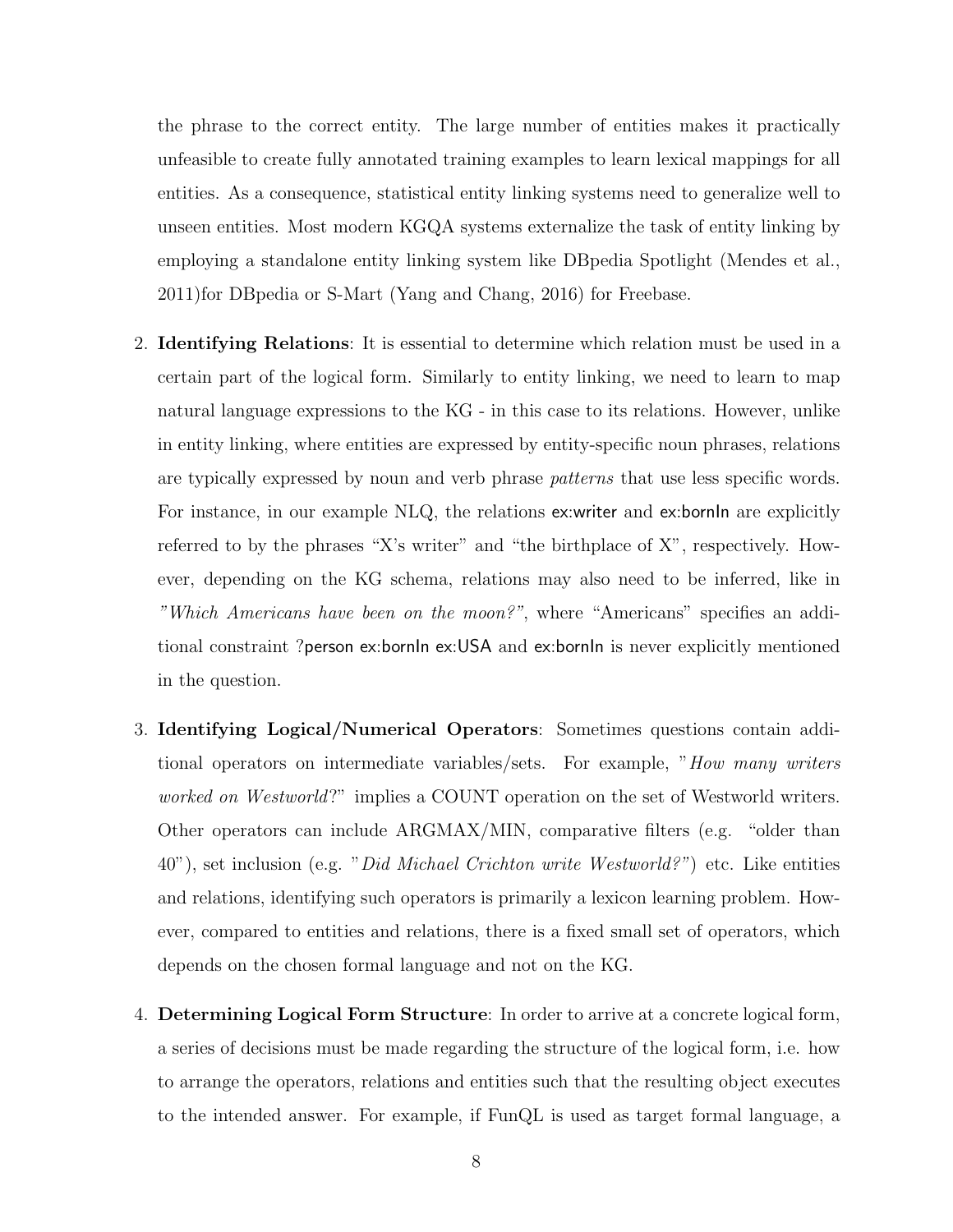decision must be taken to supply ex:Westworld as the argument to the relation function ex: writer, and to pass this subtree as the argument to ex: bornln, yielding the final query ex:bornIn(ex:writer(ex:Westworld)). Note that such decisions are heavily interdependent with the previous tasks and as mentioned at the beginning of the section, the different types of decisions are not necessarily taken separately. In fact, often structural decisions are merged with or implied by lexical decisions, for example, in FunQL, generating an ARGMAX token at a certain time step implies that the next generated token will be the root of its (ARGMAX's) first argument. On the other hand, the REDUCE operation in transition-based Stack-LSTM semantic parsers [Cheng et al.](#page-36-4) [\(2017,](#page-36-4) [2019\)](#page-36-2) is a purely structure-manipulating token that indicates the finalization of a subtree in FunQL.

Question answering often solve a number of these subtasks in a single process. For instance, translation based systems (see Section [4.3\)](#page-21-0) in principle could generate the whole query in a single sequence decoding process, thus solving all subtasks at once. However, in practice, specialized modules can be employed, for example for entity linking, in order to constrain the search space of the main model.

## <span id="page-8-0"></span>3 Datasets

Research in the field of KGQA has seen a shift from manual feature engineering based solutions [\(Unger et al.,](#page-45-0) [2015;](#page-45-0) [Berant et al.,](#page-36-0) [2013;](#page-36-0) [Reddy et al.,](#page-43-0) [2014;](#page-43-0) Höffner et al., [2017\)](#page-39-1) to neural network based, data driven approaches. One of the pivotal requirements for these data-driven approaches is the availability of large datasets comprising of a wide variety of NLQs-label pairs. As a consequence, one can observe a shift in the scale, and more recently, also in the complexity of questions in KGQA datasets. The properties of the most popular KGQA datasets are summerized in Table [1.](#page-9-0)

One of the first attempts to create a large scale KGQA dataset was by [Cai and Yates](#page-36-5) [\(2013\)](#page-36-5) who developed the Free917 dataset, consisting out of 917 question / formal query

<span id="page-8-1"></span><sup>8</sup>https://github.com/hobbit-project/QuestionAnsweringBenchmark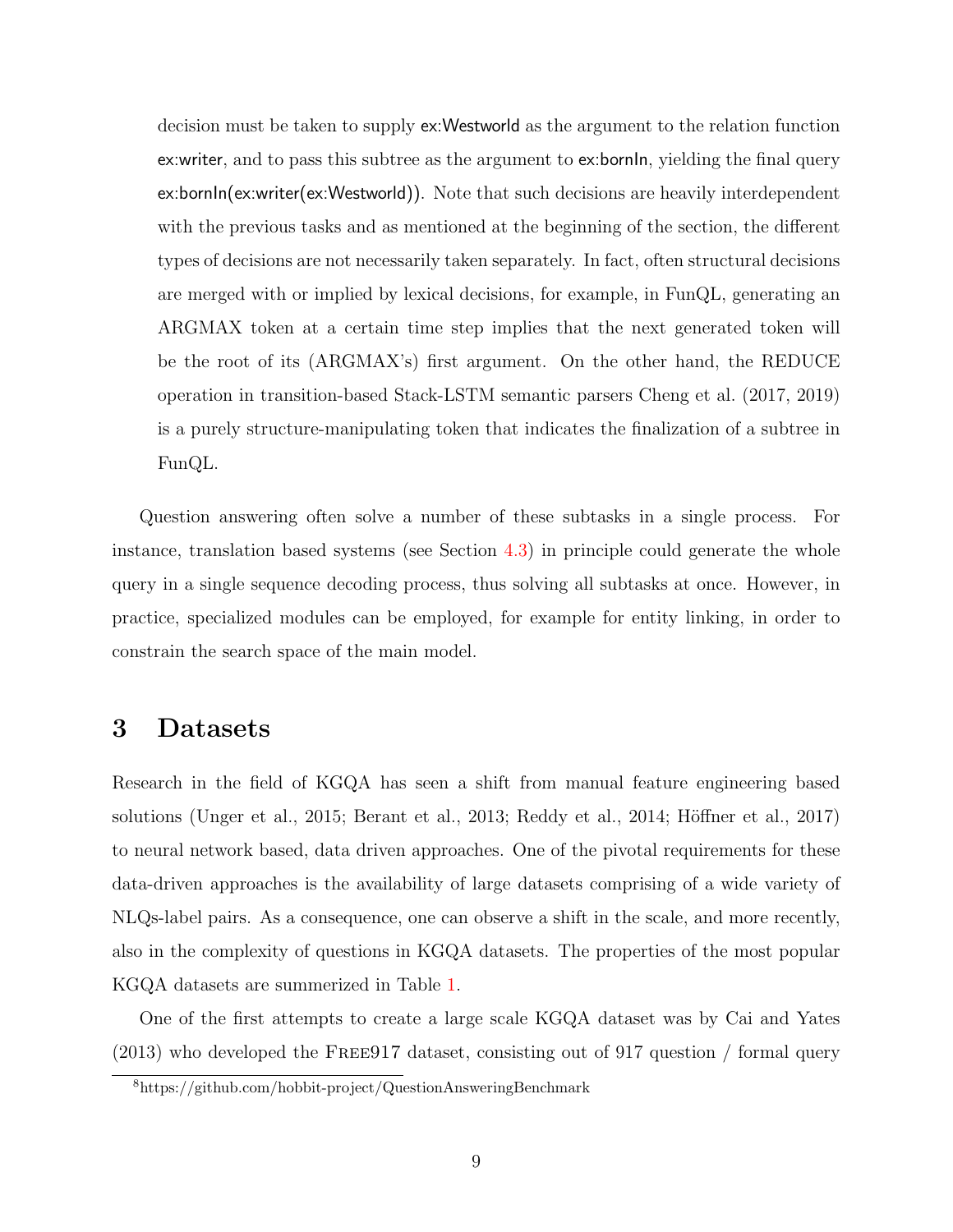<span id="page-9-0"></span>

| Dataset                                     | KG                | <b>Size</b> | <b>Formal Queries</b> | <b>Complex Questions</b> |
|---------------------------------------------|-------------------|-------------|-----------------------|--------------------------|
| Free 917 (Cai and Yates, 2013)              | Freebase          | 917         | Yes                   | Yes                      |
| WebQuestions (Berant et al., 2013)          | Freebase          | 5810        | No                    | Yes                      |
| WebQuestionsSP (Yih et al., 2016)           | Freebase          | 4737        | Yes                   | Yes                      |
| ComplexQuestions (Bao et al., $2016$ )      | Freebase          | 2100        | Yes                   | Yes                      |
| GraphQuestions (Su et al., 2016)            | Freebase          | 5166        | Yes                   | Yes                      |
| SimpleQuestions (Bordes et al., 2015)       | Freebase          | 100K        | Yes                   | No                       |
| 30M Factoid Questions (Serban et al., 2016) | Freebase          | 30M         | Yes                   | N <sub>o</sub>           |
| $QALD$ <sup>8</sup>                         | DBpedia           | 50-500      | Yes                   | Yes                      |
| $LC$ -QuAD (Trivedi et al., 2017)           | <b>D</b> Bpedia   | 5000        | Yes                   | Yes                      |
| $LC-QuAD 2$ (Dubey et al., 2019)            | DBpedia, Wikidata | 30 000      | Yes                   | Yes                      |

Table 1: (i) the underlying knowledge graph on which the dataset is based (ii) Complexity of the question (Simple/Complex) (iii) Number of questions (iv) Availability of Formal Query.

pairs covering over 600 Freebase relations. Along the same lines, [Berant et al.](#page-36-0) [\(2013\)](#page-36-0) developed another dataset called WebQuestions by finding questions using the Google Suggest API and answering them with the help of Amazon Mechanical Turk (AMT) workers using Freebase. Although this dataset is much larger than Free917, it suffers from two disadvantages. First, it does not provide formal queries as targets for NLQs but only question-answer pairs, inhibiting supervised training of KGQA models which rely on a logical form. Second, it is primarily composed of simple questions, and relatively few require complex reasoning. In order to alleviate the first issue [Yih et al.](#page-46-1) [\(2016\)](#page-46-1) introduced WebQuestionSP, a subset of WEBQUESTIONS, having both answers as well as formal queries corresponding to each question. In order to provide more structural variance and expressiveness in questions, [Bao et al.](#page-35-2) [\(2016\)](#page-35-2) and [Su et al.](#page-44-0) [\(2016\)](#page-44-0) have released ComplexQuestions and GraphQuestions, respectively, consisting of pairs of questions and their formal queries, where they augment a subset of WEBQUESTIONSP with type constraints, implicit and explicit temporal constraints, aggregation operations etc. [Trivedi et al.](#page-45-2) [\(2017\)](#page-45-2) released LC-QuAD, a dataset of complex questions for the DBPEDIA KG. They started by generating formal queries for DBpedia and semi-automatically verbalized them using question templates, and then leveraged crowdsourcing to convert these template-based questions to NLQs, performing paraphrasing and grammar correction in the process. [Dubey et al.](#page-38-2) [\(2019\)](#page-38-2) used a similar mechanism to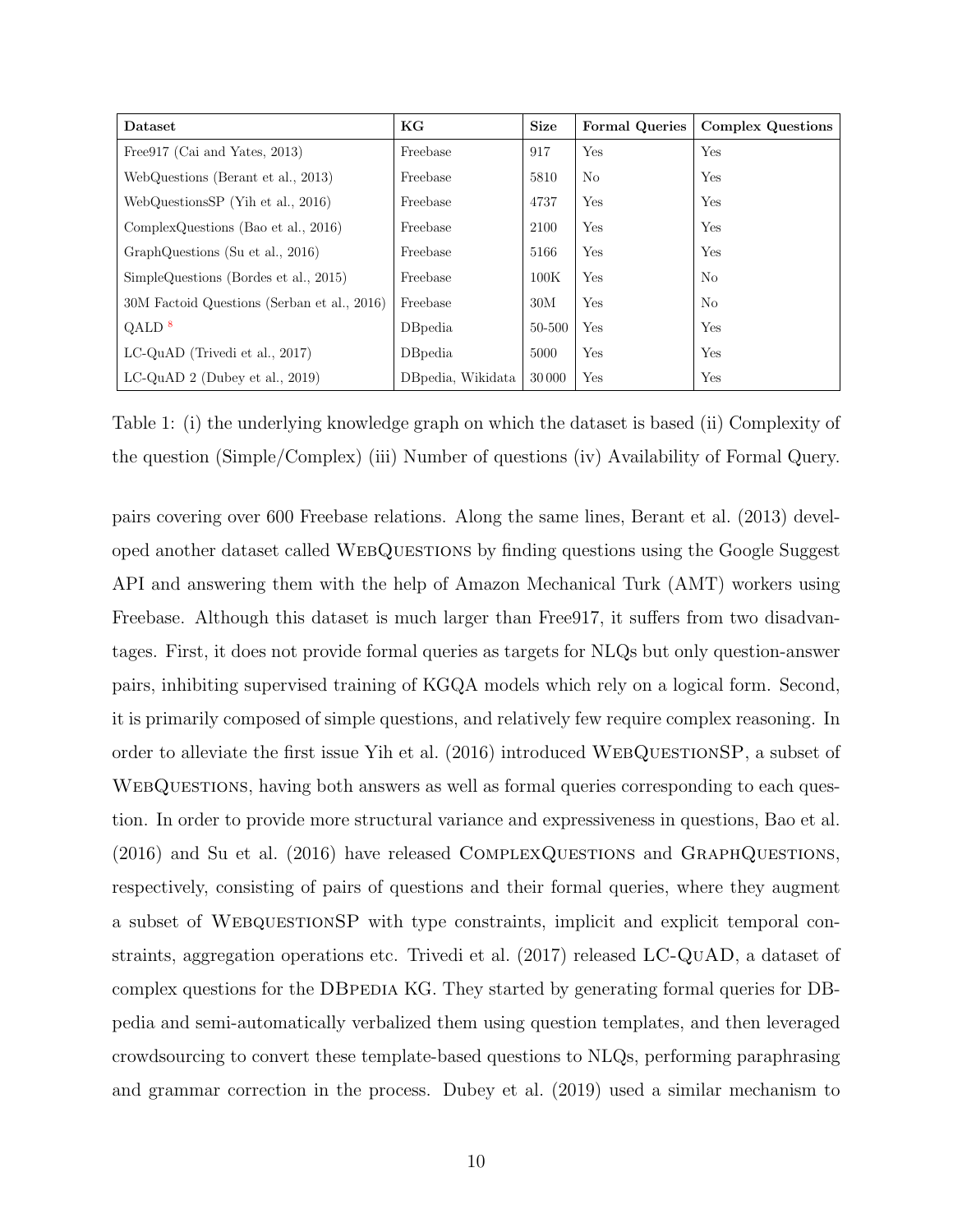create a significantly larger and varied dataset -  $LC$ -QUAD 2. QALD<sup>[9](#page-10-1)</sup> [\(Usbeck et al.,](#page-45-3) [2018\)](#page-45-3) is another important KGQA dataset based on DBpedia. Although it is substantially smaller than LC-QuAD, it has more complex and colloquial questions as they have been created directly by domain experts.

Most datasets discussed so far, due to their relatively small size, do not provide a thorough coverage of the entities and relations that exists in a KG. In order to partially compensate for this and support a larger variety of relations, [Bordes et al.](#page-36-6) [\(2015\)](#page-36-6) created the simple question dataset with more that 100k questions. These questions can be answered by a single triple in the KG, and thus the corresponding formal queries can be thought to simply consist of the subject entity and predicate of the triple. [Serban et al.](#page-44-1) [\(2016\)](#page-44-1) synthetically expanded the aforementioned dataset to create the 30M FACTOID QUESTIONS dataset consisting of 30 million question-answer pairs.

# <span id="page-10-0"></span>4 Neural Network based KGQA Systems

As explained in Section [2.3,](#page-5-0) the problem of KGQA is usually cast into a semantic parsing problem. A semantic parser is an algorithm that given a context (i.e. a KG  $K$  and formal target language with expressions  $\mathcal{F}$ ), maps a given NLQ q to the logical form  $f \in \mathcal{F}$ , which (1) when executed over K returns the correct answer a and (2) accurately captures the meaning of q. Neural network-based *semantic parsing algorithms* use prediction models, with trainable parameters, that enable the parser to be fitted on a given dataset. The models are trained using a suitable training procedure, which depends on the model, the parsing algorithm and the data provided for training the parser.

In this article, we divide the prediction models commonly used in semantic parsing into three major categories, namely: (i) classification, (ii) ranking, and (iii) translation. In the following subsections (Sections [4.1,](#page-11-0) [4.2,](#page-15-0) and [4.3,](#page-21-0) respectively), we will explain each of these models and provide an overview of the previously proposed KGQA systems which employ these different models. We also discuss these models and how are they used and trained in the defined context.

<span id="page-10-1"></span><sup>9</sup>QALD is an ongoing KGQA challenge with multiple tracks - see <http://qald.aksw.org/>.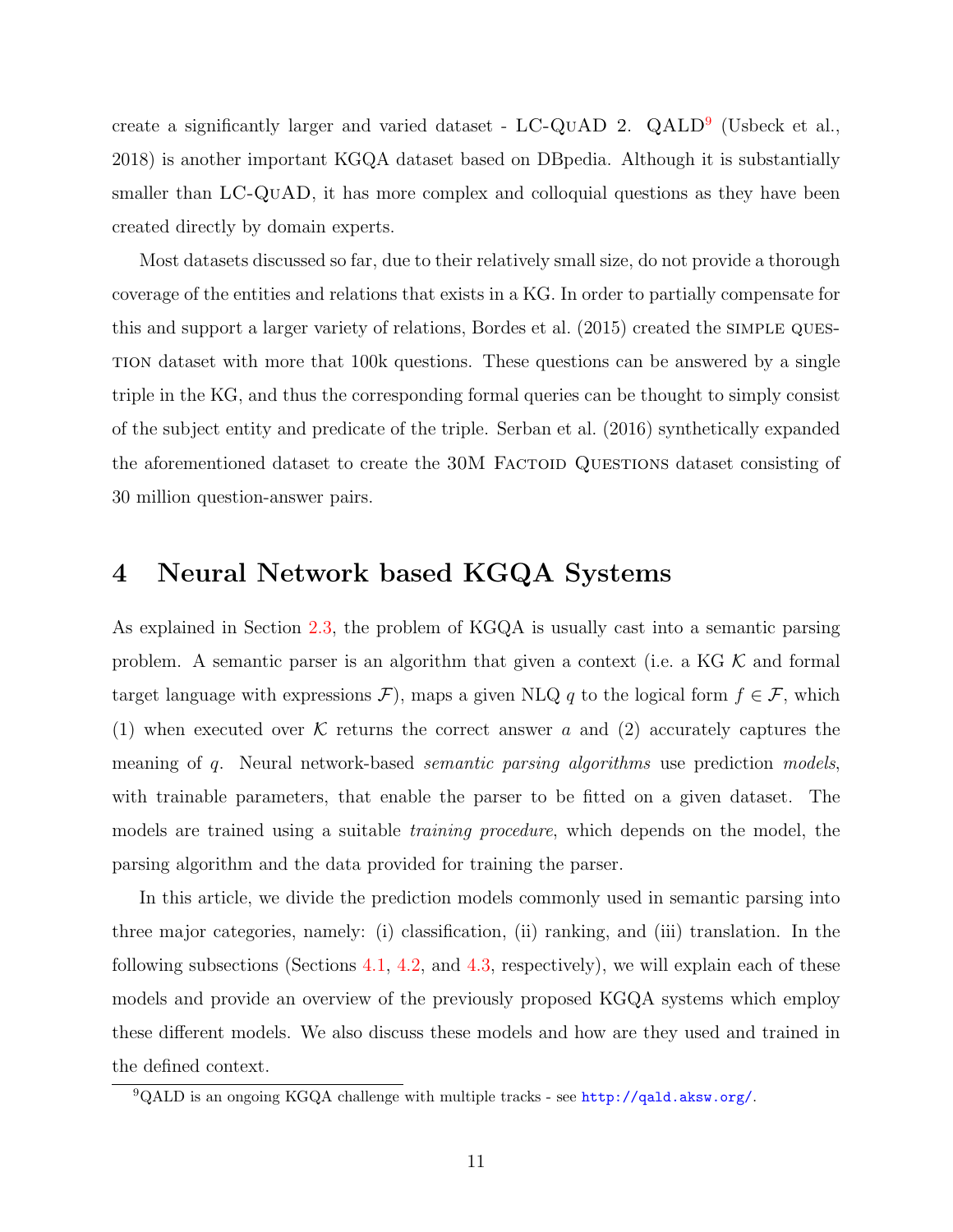In all the training procedures discussed below, the models are optimised with stochastic gradient descent (SGD) or one of its variants. Depending on the type of model, different loss functions can be used. Moreover, depending on the semantic parsing algorithm, different ways of processing and using the provided data in the optimization algorithm are required in order to train the models. These choices define the different training procedures that are discussed in the subsequent sections. Another important aspect is the type of training data which is provided, leading to two different training settings: the fully supervised setting, where the dataset consists of N pairs of NLQs and formal queries  $\{(q^{(i)}, f^{(i)})\}_{i=1}^N$ , and the weakly supervised setting, where the semantic parser is trained over a dataset of pairs of NLQs and corresponding execution results  $\{ (q^{(i)}, a^{(i)}) \}_{i=1}^N$ . Whereas the prediction models themselves are generally not affected by this difference, it does lead to different training procedures.

While the fully supervised setting allows to train the models by simply maximizing the likelihood of predicting the correct logical form, the weakly supervised setting presents a more challenging scenario, where we must indirectly infer and "encourage" the (latent) logical forms that execute to the correct answer while avoiding spurious logical forms which might hurt generalization. This gives rise to two fundamental challenges. Firstly, finding *consistent* logical forms (those which execute to the ground truth answer) is challenging due to the size of the search space which usually grows exponentially with respect to the number of tokens in the logical form. Secondly, dealing with spurious candidates, that is, incorrect logical forms (those that do not capture the meaning of the source question) that coincidentally execute to the correct answer, thereby misleading the supervision signal provided to the semantic parser [\(Cheng and Lapata,](#page-36-7) [2018\)](#page-36-7).

### <span id="page-11-0"></span>4.1 Classification based KGQA

In the most general case, the semantic parser should be able to generate a structured output (i.e. the corresponding formal query) of arbitrary size and complexity given the input NLQ. In some cases, however, we can assume a fixed structure for the formal query. This holds in the case of single fact based questions (e.g. SimpleQuestions), where only a single subject entity and a relation need to be predicted. For instance, the question "Where was Michael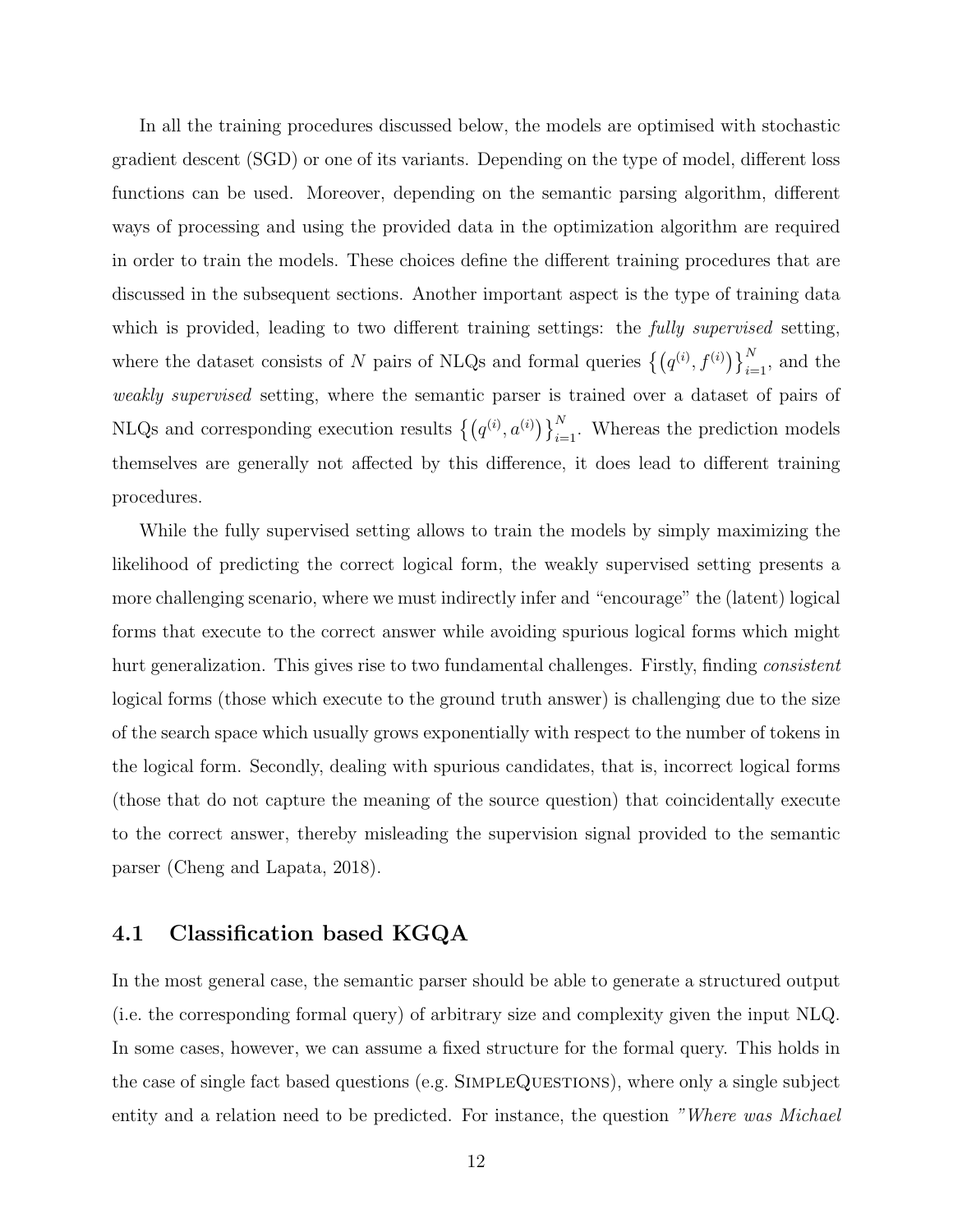*Crichton born?*" is represented in our example KG (Fig. [1\)](#page-2-1) by a single triple pattern based SPARQL query with the triple pattern being  $\langle$ ex:Michael Crichton, ex:bornIn, ?x $\rangle$ . The logical form corresponding to this type of question thus always consists of one subject entity and a relation, and the answer is given by the missing object entity. For such fixed-structure prediction tasks, we can make use of simple text classification methods to predict the different parts of the target formal query given the NLQ as input (see also [Hakimov et al.](#page-39-2) [\(2019\)](#page-39-2) for a recent overview of deep learning architectures for simple questions).

#### 4.1.1 Classification Models

To illustrate such classification methods, let us consider the task of relation classification. Given an NLQ q, and a KG  $K$ , the relation classification task consists of predicting which of the  $n_r$  relations  $r_1, \ldots, r_{n_r} \in P_{\mathcal{K}}$  is referred to in q. In the first step, an encoder network can be used to map the variable-length input sequence of q onto a fixed-length vector  $\mathbf{q} \in \mathbb{R}^d$ , which is called the latent representation, or the encoded representation of q. The encoder network can be comprised of different neural architectures, including recurrent neural networks (RNN) [\(Hochreiter and Schmidhuber,](#page-39-3) [1997\)](#page-39-3), convolutional neural networks (CNN) [\(LeCun and Bengio,](#page-40-3) [1998\)](#page-40-3), or transformers [\(Vaswani et al.,](#page-45-4) [2017\)](#page-45-4). The encoded question is subsequently fed through an affine transformation to calculate a score vector  $s(q) = (s_1(q) \dots s_{n_r}(q)),$  as follows:

<span id="page-12-0"></span>
$$
s(q) = W_o \mathbf{q} + \mathbf{b_o} \tag{2}
$$

Here,  $W_o \in \mathbb{R}^{n_r \times d}$  and  $\mathbf{b_o} \in \mathbb{R}^{n_r}$ , in conjunction with the parameters of the encoder network, constitute the trainable parameters of the classification model. In the output layer the classification model typically turns the score vector into a conditional probability distribution  $p(r_k|q)$  over the  $n_r$  relations based on a softmax function, that is

<span id="page-12-1"></span>
$$
p(r_k|q) = \frac{e^{s_k(q)}}{\sum_{j=0}^{n_r} e^{s_j(q)}} \quad , \tag{3}
$$

for  $k = 1, \ldots n_r$ . Classification is then performed by picking the relation with the highest probability given q.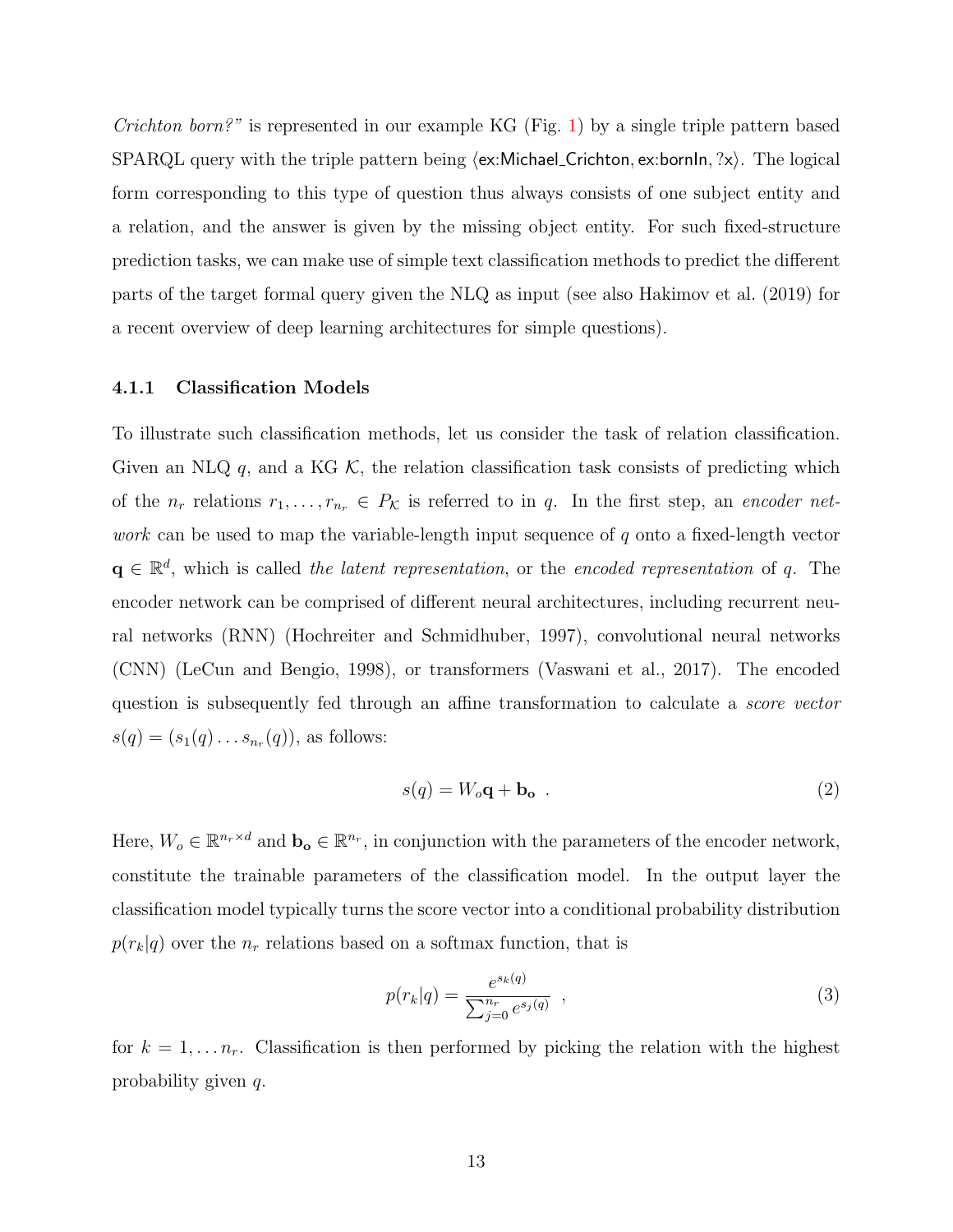Given a data set of N pairs of NLQs and single fact based formal queries  $\mathcal{D} = \left\{\left(q^{(i)}, f^{(i)}\right)\right\}_{i=1}^N$ (for SIMPLEQUESTIONS,  $f^{(i)}$  is a entity-relation tuple:  $f^{(i)} = (e^{(i)}, r^{(i)})$ ), the relation classification model is trained by maximising the log-likelihood of the model parameters  $\theta$ , which is given by

$$
\sum_{i=1}^{N} \log p_{\theta}(r^{(i)}|q^{(i)}) \tag{4}
$$

where  $r^{(i)}$  is the predicate used in the formal query  $f^{(i)}$ .

#### 4.1.2 Classification based Parsing Algorithms

For single-fact based prediction tasks, systems relying on standard classification models as described above, can achieve state-of-the-art performance [\(Mohammed et al.,](#page-42-2) [2018;](#page-42-2) [Petrochuk](#page-43-1) [and Zettlemoyer,](#page-43-1) [2018\)](#page-43-1). Since the target formal queries consist only of one subject entity and one relation, they can, in principle, be predicted using two separate classifiers, receiving the NLQ as input and producing an output distribution over all entities and all relations in the KG, respectively. This approach can be successfully applied to predict the KG relation mentioned or implied in the question. However, large KGs like Freebase contain a huge amount of entities and training datasets can only cover a small fraction of these (and therefore many classes remain unseen after training). This makes it difficult to apply the approach described above for relation classification to entity prediction.[10](#page-13-0) Therefore, several works on SIMPLEQUESTIONS initially only perform relation classification and rely on a twostep approach for entity linking instead. In such an two-step approach, first an entity span  $\det$ ector<sup>[11](#page-13-1)</sup> is applied to identify the entity mention in the NLQ. Secondly, simple text based retrieval methods can be used to find a limited number of suitable candidate entities. The best fitting entity given q can then be chosen from this candidate set based on simple string similarity and graph-based features. The entity span detector can be implemented based on classifiers as well, either as a pair of classifiers (one for predicting the start position and one

<span id="page-13-0"></span><sup>&</sup>lt;sup>10</sup>Relation prediction might suffer from the same problem as entity prediction. However, usually there are much fewer relations (thousands) than entities (millions) in a KG, such that a dataset of substantial size can provide several instances of each (important) relation.

<span id="page-13-1"></span><sup>&</sup>lt;sup>11</sup>The entity span detector does not need to learn representations for entities (like encoder networks used in classifiers), avoiding the need for data covering all entities.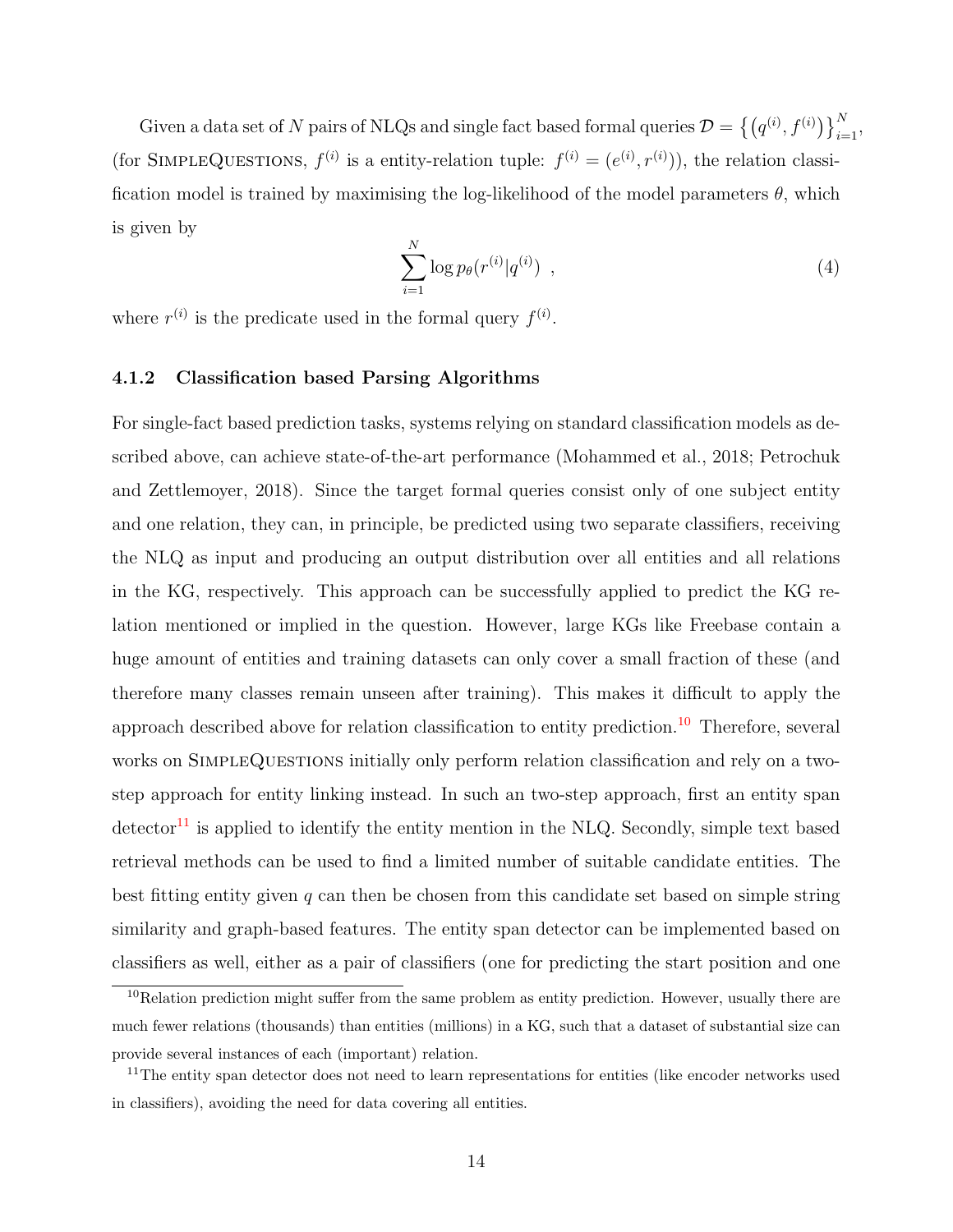for predicting the end position of the span) or as a collection of independent classifiers<sup>[12](#page-14-0)</sup> (one for every position in the input, akin to a token classification network), where each classifier predicts whether the token at the corresponding position belongs to the entity span or not.

To give a concrete example of a full KGQA semantic parsing algorithm relying on classification models, we will describe the approach proposed by [Mohammed et al.](#page-42-2) [\(2018\)](#page-42-2), chosen due to its simplicity and competitive performance on SIMPLEQUESTIONS. This QA system follows the following steps for predicting the entity-relation pair constituting the formal query:

- 1. Entity span detection: a bidirectional Long-Short Term Memory network (BiLSTM) [\(Ho](#page-39-3)chre[iter and Schmidhuber,](#page-39-3) [1997\)](#page-39-3) is used for sequence tagging, i.e. to identify the span  $a$ of the NLQ q that mentions the entity. In the example "Where was Michael Crichton" born?", the entity span could be "Michael Crichton".
- 2. Entity candidate generation: Given the entity span, all KG entities are selected whose labels (almost) exactly match the predicted span.
- 3. Relation classification: A bidirectional gated recurrent unit (BiGRU) [\(Cho et al.,](#page-37-1) [2014\)](#page-37-1) encoder is used to encode q. The final state of the BiGRU is used to compute probabilities over all relations using a softmax output layer, as described in Equations [\(2\)](#page-12-0) and [\(3\)](#page-12-1).
- 4. Logical form construction: The top-scoring entities and relations from previous steps are taken, and all their possible combinations are ranked based on their component scores and other heuristics. The top-scoring pair is then returned as the predicted logical form of the question.

For training the full system, the relations given in the formal queries of the dataset are used as correct output classes. For the span detector, we first need to extract "pseudo-gold" entity spans since they are not given as part of the dataset. This is done by automatically aligning NLQs with the entity label(s) of the correct entity provided in the training data,

<span id="page-14-0"></span><sup>&</sup>lt;sup>12</sup>representing a sequence tagger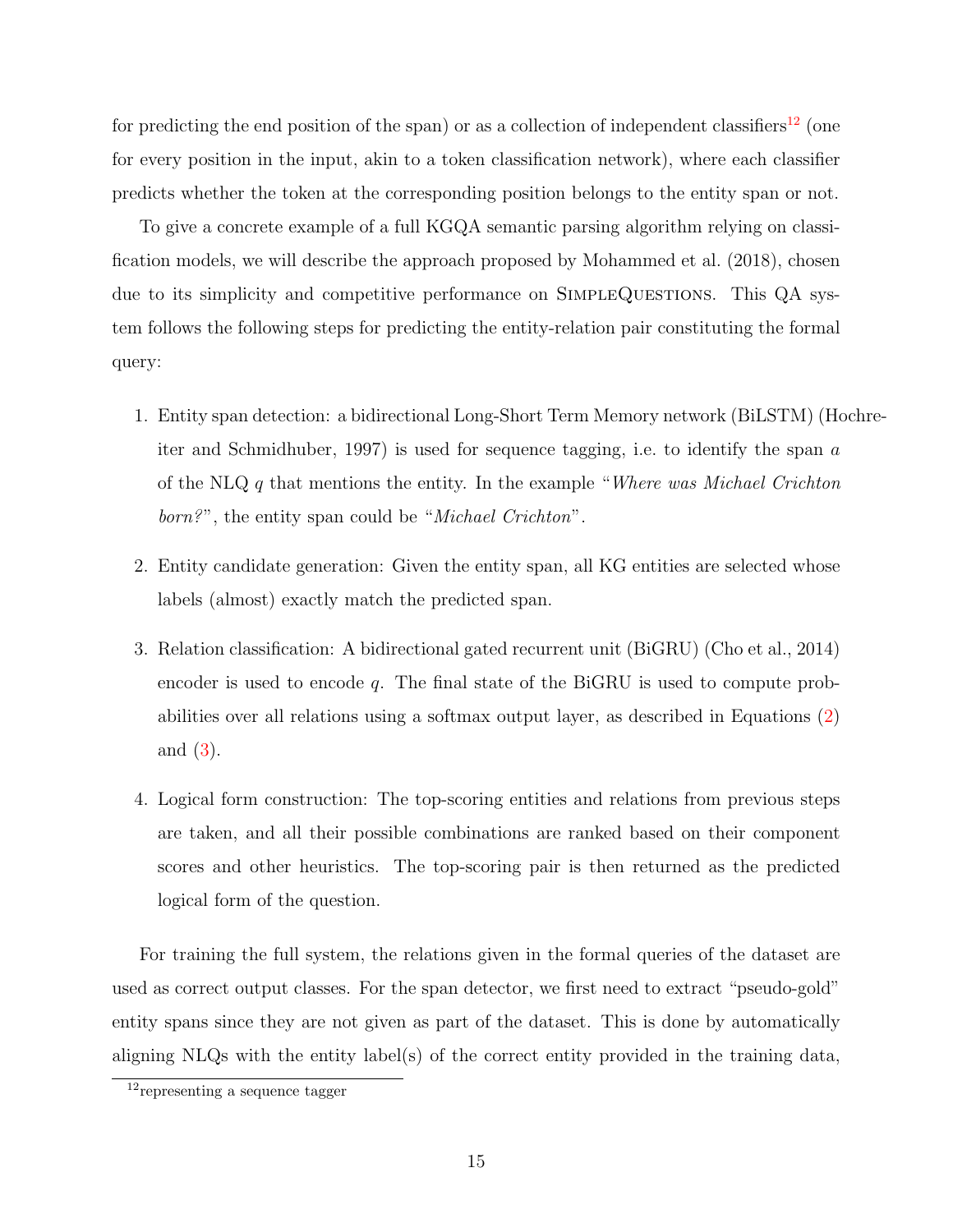i.e. the part of the NLQ that best matches the entity label is taken as the correct span to train the sequence tagging BiLSTM.

[Mohammed et al.](#page-42-2) [\(2018\)](#page-42-2) investigate different RNN and convolutional neural network (CNN) based relation detectors as well as bidirectional long-short-time-memory (LSTM) [\(Hoc](#page-39-3)hre[iter and Schmidhuber,](#page-39-3) [1997\)](#page-39-3) and CRF-based entity mention detectors. They show that a simple BiLSTM-based sequence tagger can be used for entity span prediction leading to results competitive to the state-of-the-art.

Both [Petrochuk and Zettlemoyer](#page-43-1) [\(2018\)](#page-43-1) and [Mohammed et al.](#page-42-2) [\(2018\)](#page-42-2) first identify the entity span, similarly to previous works, but disambiguate the entity without using neural networks. [Petrochuk and Zettlemoyer](#page-43-1) [\(2018\)](#page-43-1) employed a BiLSTM-CRF model for span prediction, which can no longer be considered a simple collection of independent classifiers and instead forms a structured prediction model that captures dependencies between different parts of the output formal query (in this case the binary labels for every position).

### <span id="page-15-0"></span>4.2 Ranking based KGQA

If we cannot assume that all formal queries follow a fixed structure, as we could in the previous section, the task of mapping an NLQ to its logical form becomes more challenging. Since the set  $\mathcal F$  of all possible formal queries grows exponentially with the length of the formal query, KGQA systems need to reduce the set of possible outputs. Ranking based semantic parsers therefore employ some kind of search procedure to find a suitable set of candidate formal queries  $C(q) = \{f_1, ..., f_N\}$  for a given NLQ q and the underlying KG, and then use a neural network based ranking model to find the best matching candidate.

#### 4.2.1 Ranking Models

Formally, given an NLQ q and a candidate set of formal queries  $\mathcal{C}(q)$ , the task of a ranking model is to output a score for each of the candidate formal queries in  $\mathcal{C}(q)$  that allows to rank the set of candidate formal queries, where a higher score indicates a better fit for the given  $N\text{LQ } q$ . In a neural ranking setting, this is accomplished via a two step process. In the first step, a neural encoder model is employed to map q as well as every candidate  $f \in C(q)$  is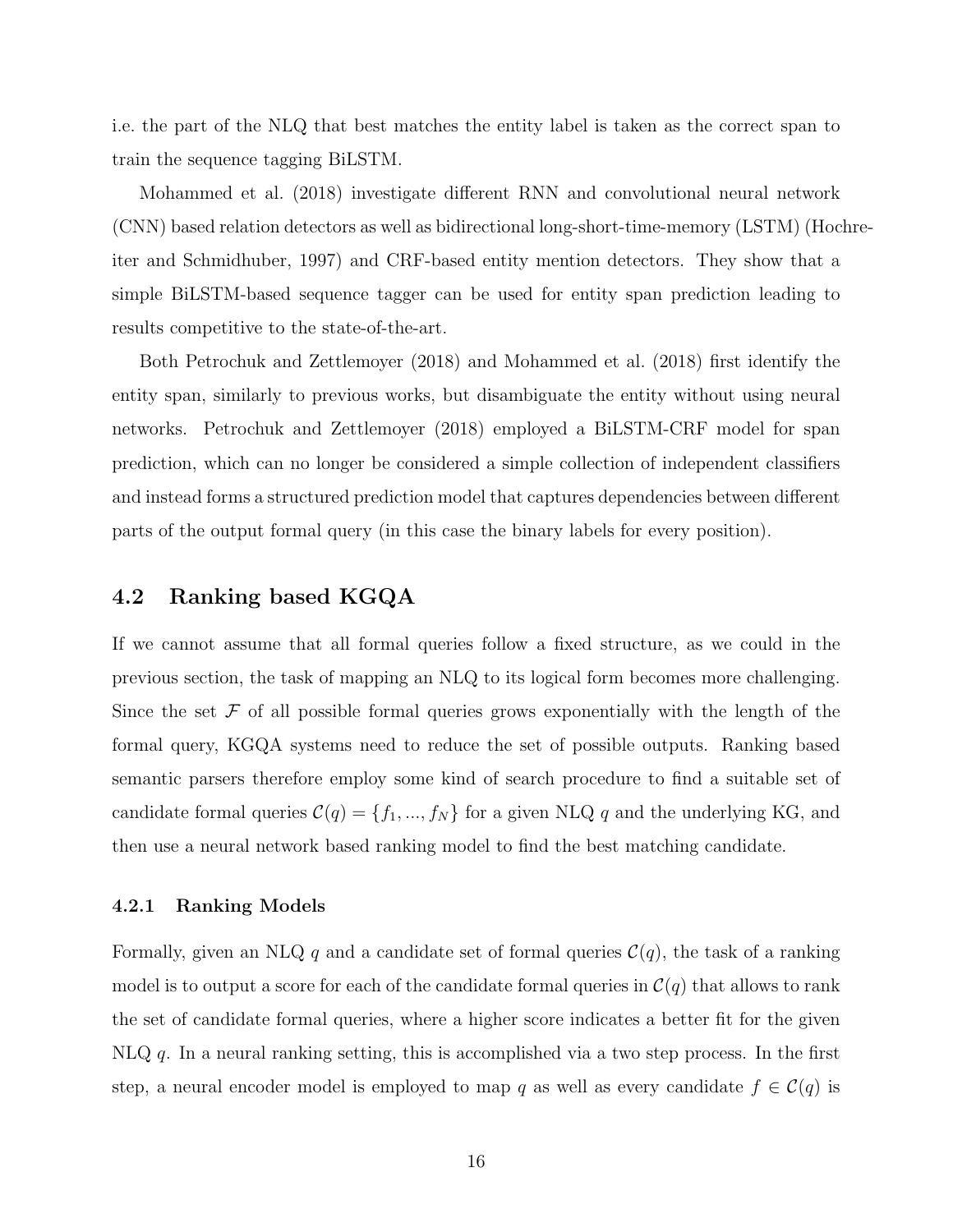mapped to a latent representation space, resulting in the vector **q** for the NLQ and vectors **f** for every candidate. In the second step, each formal query encoding vector  $f$ , paired with the encoded question q is fed into a differentiable scoring function, that returns a matching score  $s(q, f)$  indicating how well the formal query f matches the question q. The scoring function  $s(\cdot, \cdot)$  can, for example, be a parameterless function such as the dot product between the embedding vectors, or by a parameterized function, such as another neural network receiving the embeddings as input. The highest scoring formal query candidate is then returned as the prediction of the model:

$$
f^* = \underset{f \in \mathcal{C}(q)}{\arg \max s_{\theta}(q, f)} \quad . \tag{5}
$$

When multiple answers are possible for a given question, the following equation may be used to determine a set of outputs by also considering candidates whose scores are close to the best-scoring candidate [\(Dong et al.,](#page-38-3) [2015\)](#page-38-3):

$$
\mathcal{F}_a^* = \{ f \mid f \in \mathcal{C}(q) \text{ and } s_{\theta}(q, f^*) - s_{\theta}(q, f) < \gamma \} \tag{6}
$$

We can train ranking models using (i) full supervision, where the training data consists of questions and corresponding logical forms, and (ii) weak supervision, where gold logical forms are absent, and only pairs of questions and corresponding answers (i.e. execution results from the KG) are available for training. We discuss these two cases below.

**Full Supervision** Given a dataset  $\mathcal{D}^+ = \{ (q^{(i)}, f^{(i)}) \}_{i=1}^N$  of pairs of NLQs and their corresponding gold formal queries, a set of negative examples  $\mathcal{D}^- = \{(q^{(i)}, \hat{f}^{(i)})\}_{i=1}^N$  is generated. That is, for each NLQ  $q^{(i)}$  in the training set, a false formal query  $\hat{f}^{(i)}$  that does not execute to the correct answer for  $q^{(i)}$  is created. Typically, this process, referred to as *negative* sampling, relies on a random or heuristic-based search procedure.

Training the ranking model then corresponds to fitting the parameters of the score function and the neural encoders by minimising either a pointwise or pairwise ranking objective function. A popular ranking objective is the *pairwise hinge loss* that can be computed over pairs of positive and negative examples:

<span id="page-16-0"></span>
$$
\sum_{(q,f)\in\mathcal{D}^+}\sum_{(q,\hat{f})\in\mathcal{D}^-}\max(0,s_{\theta}(q,\hat{f})-s_{\theta}(q,f)+\gamma) ,\qquad(7)
$$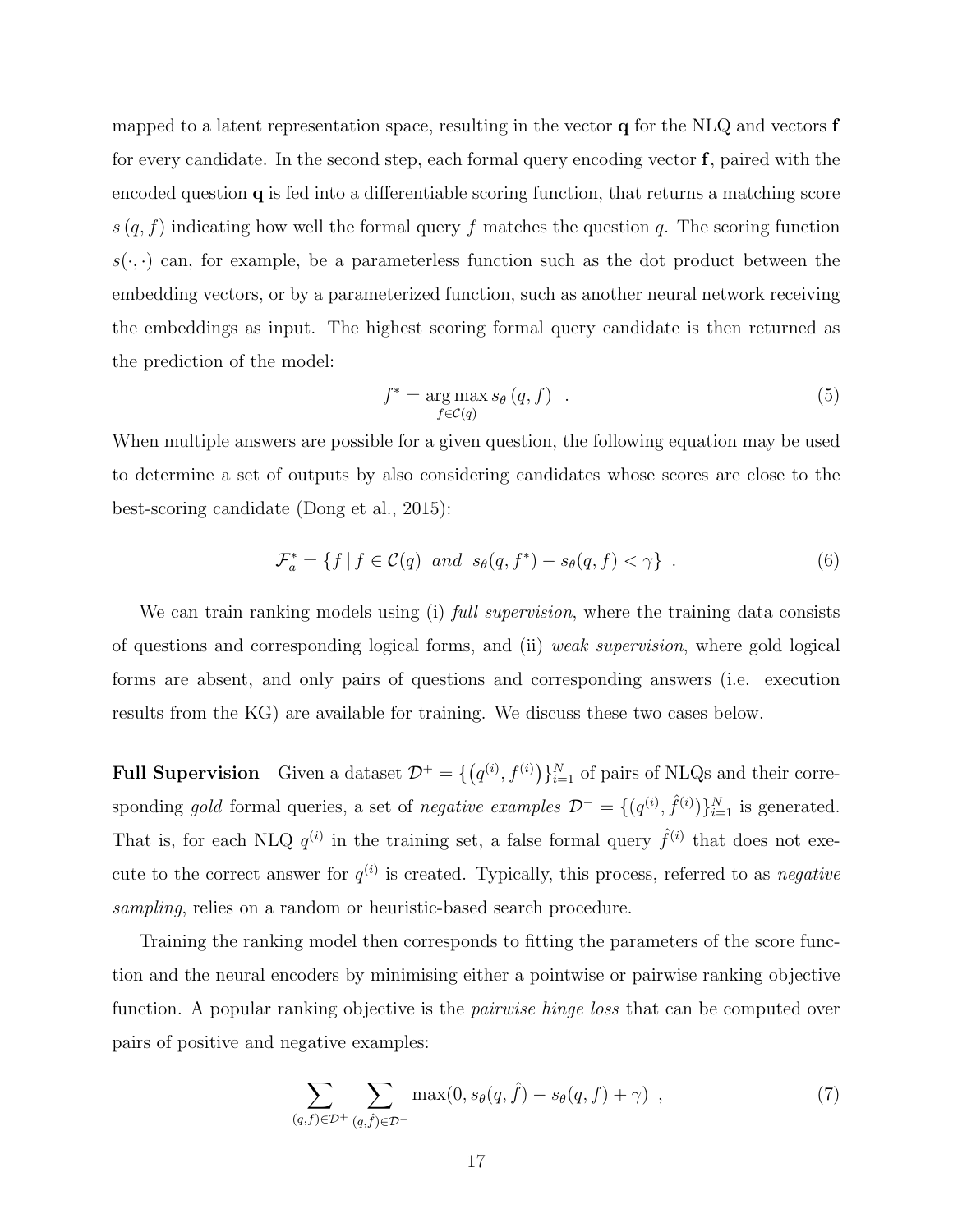Optimizing the model parameters  $\theta$  by minimizing this function incentives the model to score positive examples higher than negative ones, where  $\gamma > 0$  specifies the width of the margin between the scores of positive and negative examples. Alternatively, ranking models can be trained in a pointwise manner by computing the logistic loss over individual positive and negative examples.

Weak Supervision In order to train the ranking objectives under weak supervision, given a dataset of pairs of questions and corresponding execution answers  $\mathcal{D}^+ = \{ (q^{(i)}, a^{(i)}) \}_{i=1}^N$ , a search procedure is used to find *pseudo gold* logical forms  $\mathcal{F}_p^{(i)} = \{f | f(K) = a^{(i)}\}$  for each question  $q^{(i)}$  that evaluate to the correct answer  $a^{(i)}$ . Pairs of questions and their corresponding *pseudo gold* logical forms are then used to train the ranking models as described above.

The maximum margin reward (MMR) method introduced by [\(Peng et al.,](#page-42-3) [2017\)](#page-42-3) proposed a modified formulation of the pairwise hinge-loss based ranking objective in Eq. [7](#page-16-0) called the most-violation margin objective. For each training example  $(q, a)$ , they find the highest scoring logical form  $f^*$  from  $\mathcal{F}_p$ , as the *reference* logical form. They define a reward-based margin function  $\delta : \mathcal{F} \times \mathcal{F} \times \mathcal{A} \to \mathbb{R}$  and find the logical form that violates the margin the most:

<span id="page-17-0"></span>
$$
\hat{f} = \underset{f \in \mathcal{F}}{\arg \max} (s_{\theta}(q, f) - s_{\theta}(q, f^*) + \delta(f^*, f, a))
$$
\n(8)

where  $\delta(f^*, f, a) = R(f^*, a) - R(f, a)$ , and  $R(f, a)$  is a scalar-valued reward that can be computed by comparing the labelled answers a and the answers  $a' = f(\mathcal{K})$  yielded by exe-cuting f on the KG. The reward function chosen by [Peng et al.](#page-42-3) [\(2017\)](#page-42-3) is the  $F_1$  score. The most-violation margin objective for the training example  $(q, a)$  is thus defined as:

$$
\max(0, s_{\theta}(q, \hat{f}) - s_{\theta}(q, f^*) + \delta(f^*, \hat{f}, a)) , \qquad (9)
$$

where  $\hat{f}$  is computed using Eq. [8.](#page-17-0) Note that the MMR method only updates the score of the reference logical form and the most-violating logical form. MMR essentially generalizes the pairwise hinge loss for non-binary reward functions.

Below, we discuss how existing approaches design the scoring function  $s_{\theta}(q, f)$ , followed by a discussion on the parsing algorithms used for finding candidate logical forms in ranking based methods.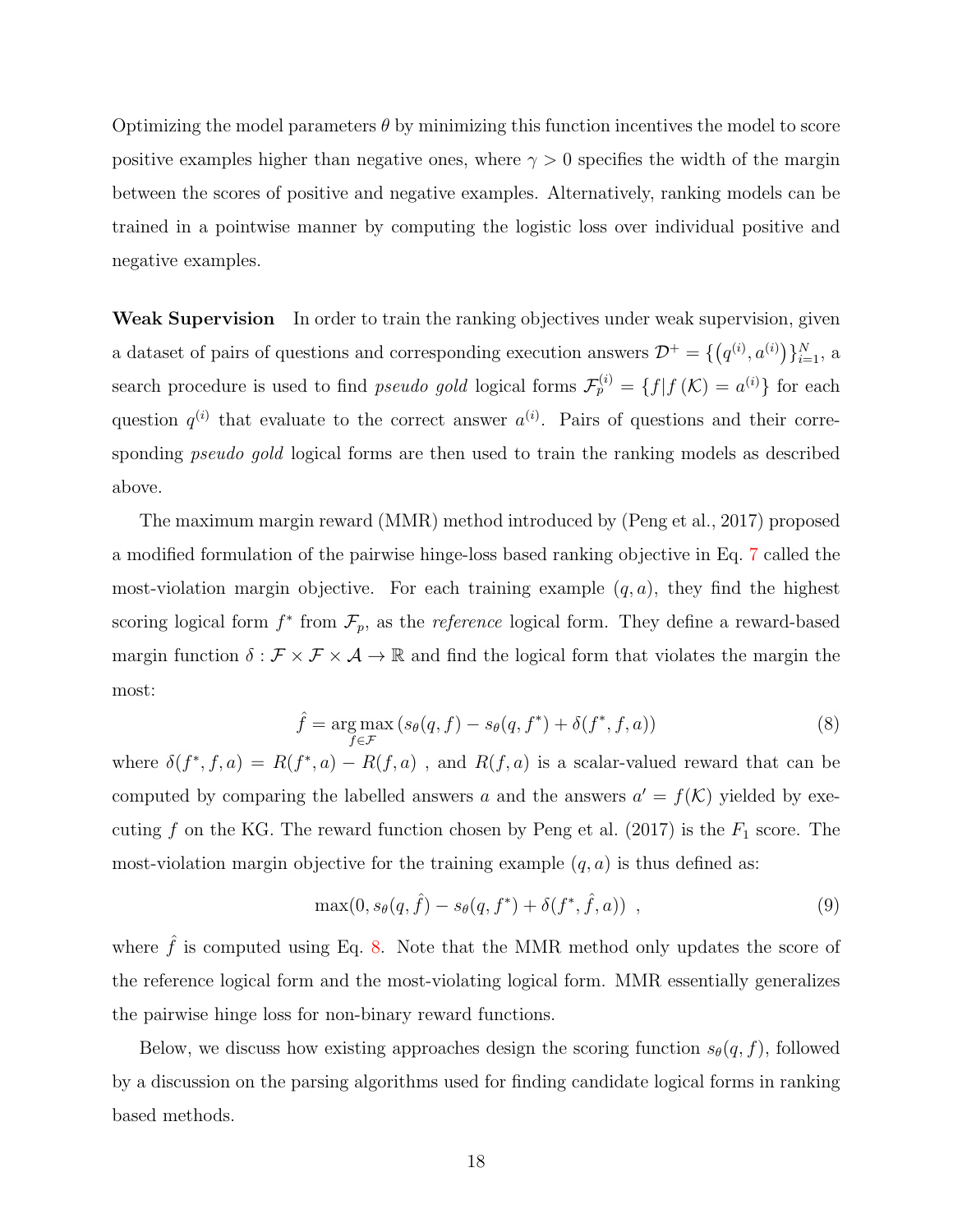Encoding Methods and Score Functions Neural network based models used for encoding questions and logical forms vary in complexity ranging from simple embedding based models to recurrent or convolutional models.

[Bordes et al.](#page-36-1) [\(2014\)](#page-36-1) proposed one of the first neural network based KGQA methods for answering questions corresponding to formal queries involving multiple entities and relations, and evaluate their method on WEBQUESTIONS. They represent questions as bag-of-words vectors of tokens in the question, and logical forms as bag-of-words vectors indicating whether a certain relation or entity is present in the logical form. These sparse bag-of-words representations are then encoded using a neural embedding model that computes the sum of the embeddings for the words, entities and relations present in the bag-of-words vector, yielding fixed-length vector representations for the question and logical form respectively. Their match is scored by computing the dot product between the resulting vectors.

[Dong et al.](#page-38-3) [\(2015\)](#page-38-3) improve upon the simple embedding-based approach by introducing multi-column CNNs that produce three different vector-based representations of the NLQ. For each NLQ representation, they create three different vector representations for the logical form by encoding (i) the path of relations between the entity mentioned in the question and the answer entity, (ii) the 1-hop subgraph of entities and relations connected to the path, and (iii) the answer type information respectively, using embedding-based models similar to the above method. The sum of dot products between the question representations and their corresponding logical form representations is computed to get the final score.

[Zhang et al.](#page-47-0) [\(2016\)](#page-47-0) propose an attention-based representation for NLQs and incorporate structural information from the KG into their ranking-based KGQA model by embedding entities and relations using a pretrained TransE model [\(Bordes et al.,](#page-36-8) [2013\)](#page-36-8). They adopt a multi-task training strategy to alternatingly optimize the TransE and KGQA objectives respectively.

The use of structural information, such as entity type vectors, and pretrained KG em-beddings<sup>[13](#page-18-0)</sup> has also been shown to be beneficial for the KGQA task in [Dai et al.](#page-37-2) [\(2016\)](#page-37-2) and [Lukovnikov et al.](#page-41-2) [\(2017\)](#page-41-2). Furthermore, [Lukovnikov et al.](#page-41-2) [\(2017\)](#page-41-2) explore building question representations on both word and character level. Note that these approaches focus on a

<span id="page-18-0"></span><sup>&</sup>lt;sup>13</sup> A good introduction to such latent feature or KG embedding methods is given by [Nickel et al.](#page-42-4) [\(2016\)](#page-42-4).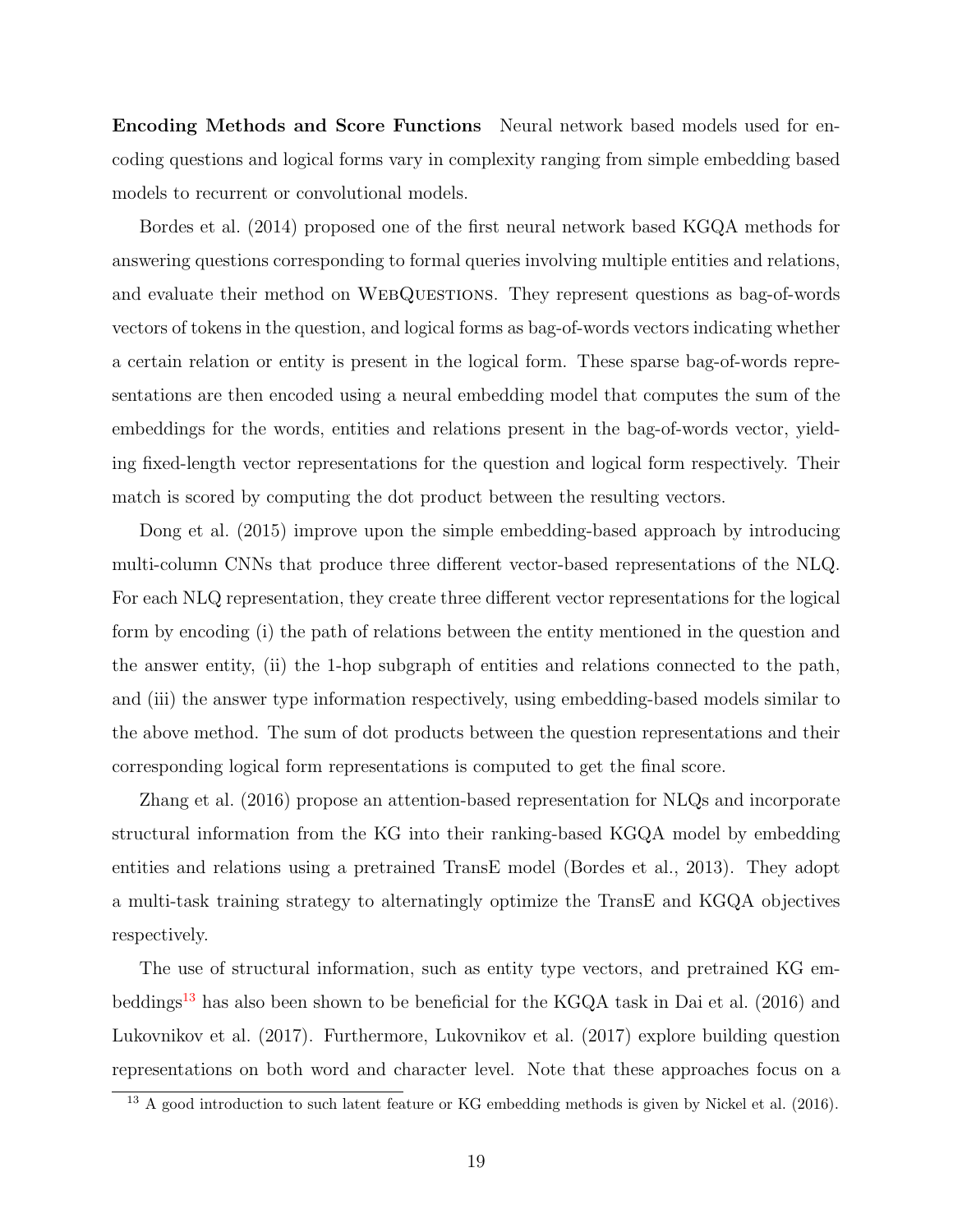subset of the task, namely answering simple questions with a single entity and relation, and correspondingly train their models on SimpleQuestions. These, and other works on simple questions typically encode the subject entity, and the relations in the logical form separately and rank them against the given NLQ, instead of treating them together as a formal query language expression. An exception to this is [Bordes et al.](#page-36-6) [\(2015\)](#page-36-6) which ranks entire triples.

Instead of incorporating structural information from the KG, [Luo et al.](#page-41-3) [\(2018\)](#page-41-3) incorporate local semantic features into the NLQ representation. To do so, they extract the dependency path between the entity mentioned in the NLQ and annotated  $wh\text{-}token^{14}$  $wh\text{-}token^{14}$  $wh\text{-}token^{14}$ , and encode both the dependency path as well as the NLQ tokens.

[Yih et al.](#page-46-2) [\(2015\)](#page-46-2) use CNNs to encode graph-structured logical forms called *query graphs* after flattening the graph into a sequence of tokens. Their method is extended by [Yu et al.](#page-46-3) [\(2017\)](#page-46-3) who use bidirectional LSTMs for encoding the logical forms. They use two kinds of embeddings for encoding relations: relation-specific vector representations, as well as wordlevel vector representations for the tokens in the relation.

The approaches discussed above are implemented over the FREEBASE knowledge graph. [Maheshwari et al.](#page-41-4) [\(2019\)](#page-41-4) propose an attention-based method to compute different representations of the NLQ for each relation in the logical form, and evaluate their approach on LC-QuAD and QALD-7. They also show that transfer learning across KGQA datasets is an effective method of offsetting the general lack of training data, by pre-training their models on LC-QuAD, and fine-tuning on QALD. Additionally, their work demonstrates that the use of pre-trained language models [\(Devlin et al.,](#page-37-3) [2019;](#page-37-3) [Radford et al.,](#page-43-2) [2019;](#page-43-2) [Yang](#page-46-4) [et al.,](#page-46-4) [2019\)](#page-46-4) for KGQA is a potentially beneficial technique for further increasing the model's performance. [Lukovnikov et al.](#page-41-5) [\(2019\)](#page-41-5) also explores the use of pre-trained language models for the KGQA task, over SIMPLEQUESTIONS (which uses FREEBASE).

#### <span id="page-19-1"></span>4.2.2 Ranking based Parsing Algorithms

As mentioned above, searching for candidate logical forms is a pivotal step in training and inference of ranking-based parsing algorithms. During inference, a search procedure is used to create the formal query candidate set  $\mathcal{C}(q)$ , which is then ranked using the scoring function.

<span id="page-19-0"></span><sup>14</sup>"what", "where", "when", "who", "which" or "how"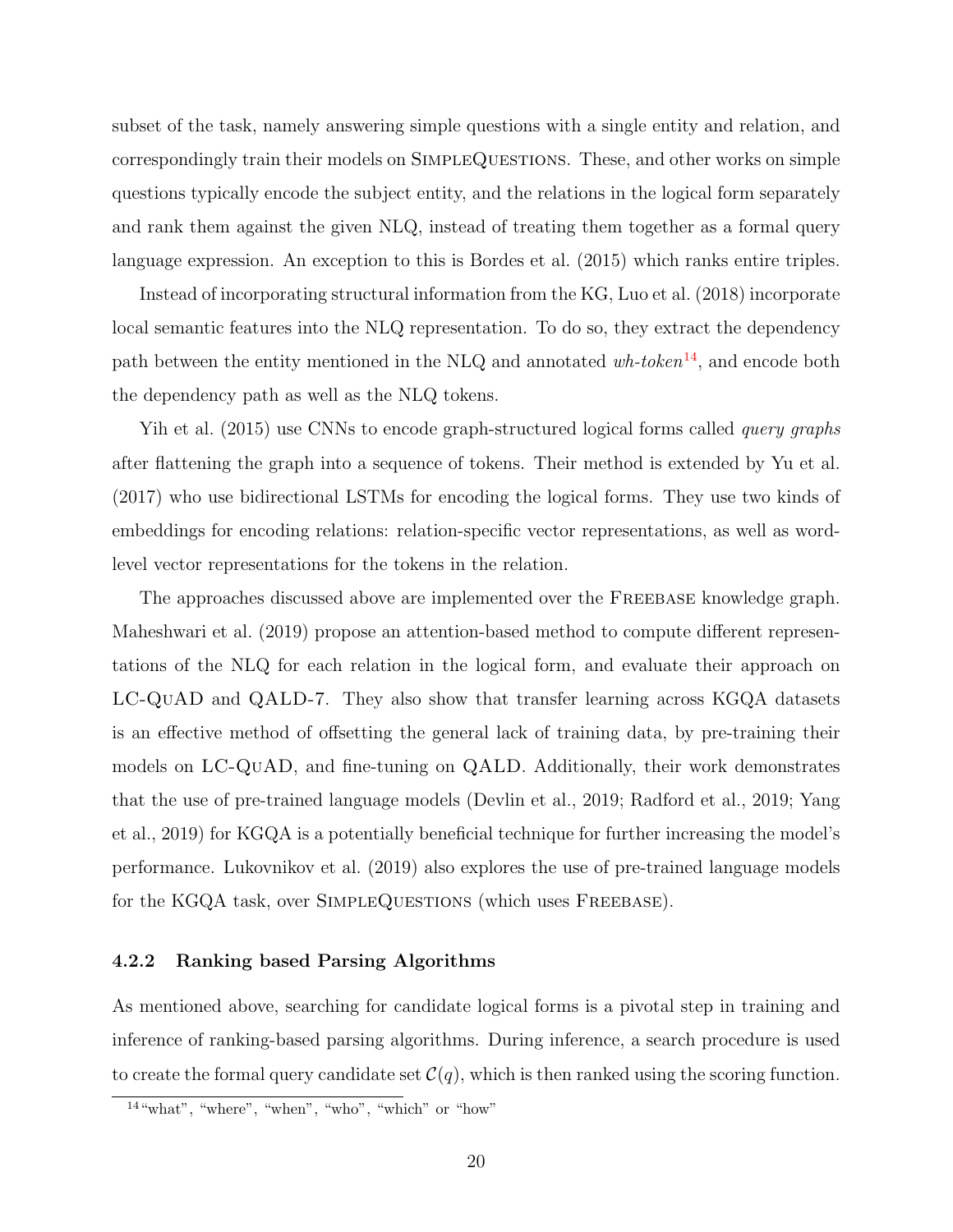The size of the search space crucially depends on the complexity of the NLQs the systems aims to answer. In the weakly supervised setting, in the absence of gold annotated formal queries, an additional search procedure is required during training to guess the latent formal queries that resolve to the correct answer for a given NLQ. A similar search process may be used for generating the negative examples needed for training ranking models.

Typically, the search procedure builds on multiple techniques to restrict the candidate space, such as:

- (i) using off-the-shelf entity-linking tools to generate entity candidates, and limiting the search space to formal queries containing only entities and relations found within a certain distance (usually measured in number of relation traversals, also referred to as hops) of the candidate entities,
- (ii) limiting the number of relations used in the formal query,
- (iii) employing beam search, a heuristic search algorithm that maintains a beam of size K, i.e. a set of at most K incomplete output sequences that have high probability under the current model; at every time step during prediction, every sequence in the beam is expanded with all possible next actions or tokens, and the probabilities of the expanded sequences are evaluated by the scoring function, following which only the K most likely sequences are retained in the beam and considered for further exploration,
- (iv) strict pruning of invalid or redundant logical forms that violate grammar constraints of the formal language, or those that do not adhere to the structure of the KG, along with additional rules and heuristics.

[Bordes et al.](#page-36-1) [\(2014\)](#page-36-1) and [Dong et al.](#page-38-3) [\(2015\)](#page-38-3) employ (i) and (iii), i.e. they find the entities mentioned in the question, and use a beam search mechanism to iteratively build logical forms one prediction at a time, using their ranking model. In contrast, [Xu et al.](#page-45-5) [\(2016\)](#page-45-5) propose a multi-stage approach in order to better handle questions with multiple constraints. They use syntactical rules to break a complex question down into multiple simple questions, and use multi-channel CNNs to jointly predict entity and relation candidates in the simple factbased questions. The predictions of the CNN are validated by textual evidence extracted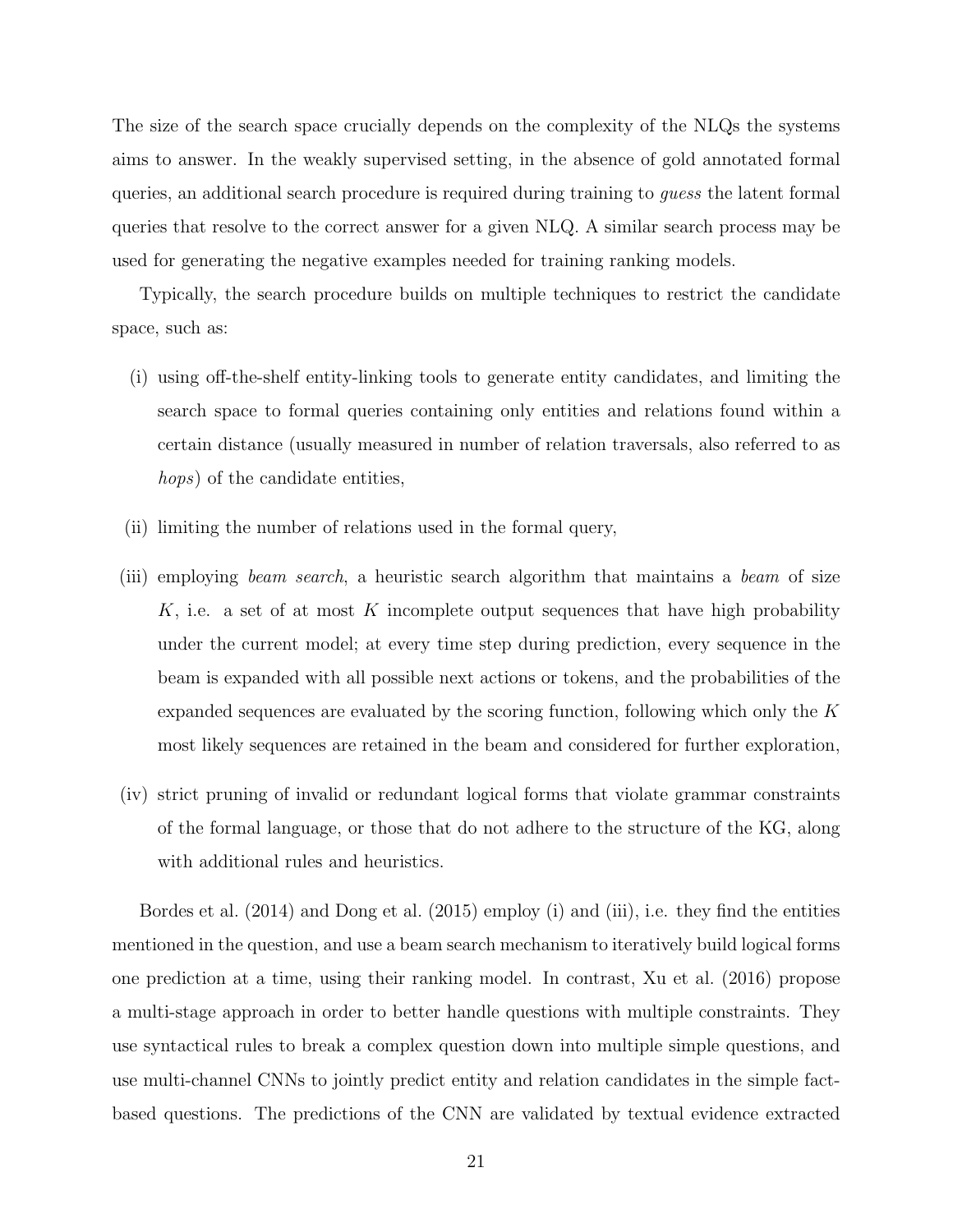from unstructured Wikipedia pages of the respective entities. They train an SVM rank classifier [\(Joachims,](#page-40-4) [2006\)](#page-40-4) to choose the best entity-relation pair for each simple question.

[Yih et al.](#page-46-2) [\(2015\)](#page-46-2) employ a heuristic reward function to generate logical forms using a multi-step procedure, starting by identifying the entities mentioned in the NLQ, then building a *core chain* consisting only of relations that lead to the answer entity, and finally adding constraints like aggregation operators to their logical form. Their logical forms, called query graphs, can be viewed as the syntax tree of a formal query in  $\lambda$ -DCS<sup>[15](#page-21-1)</sup> [\(Liang,](#page-41-1) [2013\)](#page-41-1). For a given NLQ, partial query graphs generated at each stage of the search procedure are flattened into a sequence of tokens. The NLQ and the formal query tokens are respectively encoded by a CNN model and the dot product of the output representations is used as the final output score.

### <span id="page-21-0"></span>4.3 Translation based KGQA

In this section, we will focus on methods that learn to *generate* a sequence of tokens that forms the logical form as opposed to learning to choose the correct logical form among a set of pre-generated candidates.

Semantic parsing in this setup is modelled as a translation problem, where we need to translate a NLQ q into a formal query f that can be expected to return the intended answer when executed over the source KG  $K$ . A popular approach for mapping sequences in one language to sequences in another language is to use neural sequence-to-sequence (seq2seq) models. Such models were first introduced for machine translation, i.e., for mapping a sentence in one natural language to the corresponding sentences in another [\(Bahdanau et al.,](#page-35-3) [2014;](#page-35-3) [Luong et al.,](#page-41-6) [2015\)](#page-41-6). With some changes, this neural architecture has been extensively adapted for semantic parsing [\(Dong and Lapata,](#page-37-4) [2016;](#page-37-4) [Jia and Liang,](#page-39-4) [2016;](#page-39-4) [Guo et al.,](#page-38-4) [2018a;](#page-38-4) [Zhong et al.,](#page-47-1) [2017;](#page-47-1) [Xu et al.,](#page-45-6) [2017;](#page-45-6) [Sun et al.,](#page-44-2) [2018\)](#page-44-2) and more specifically for the KGQA task [\(He and Golub,](#page-39-5) [2016;](#page-39-5) [Liang et al.,](#page-41-0) [2017;](#page-41-0) [Yin et al.,](#page-46-5) [2018;](#page-46-5) [Cheng and Lapata,](#page-36-7) [2018;](#page-36-7) [Guo et al.,](#page-39-6) [2018b\)](#page-39-6).

<span id="page-21-1"></span><sup>&</sup>lt;sup>15</sup>Concretely, the core chain can be described as a series of conjunctions in  $\lambda$ -DCS, where the peripheral paths of the tree are combined using intersection operators.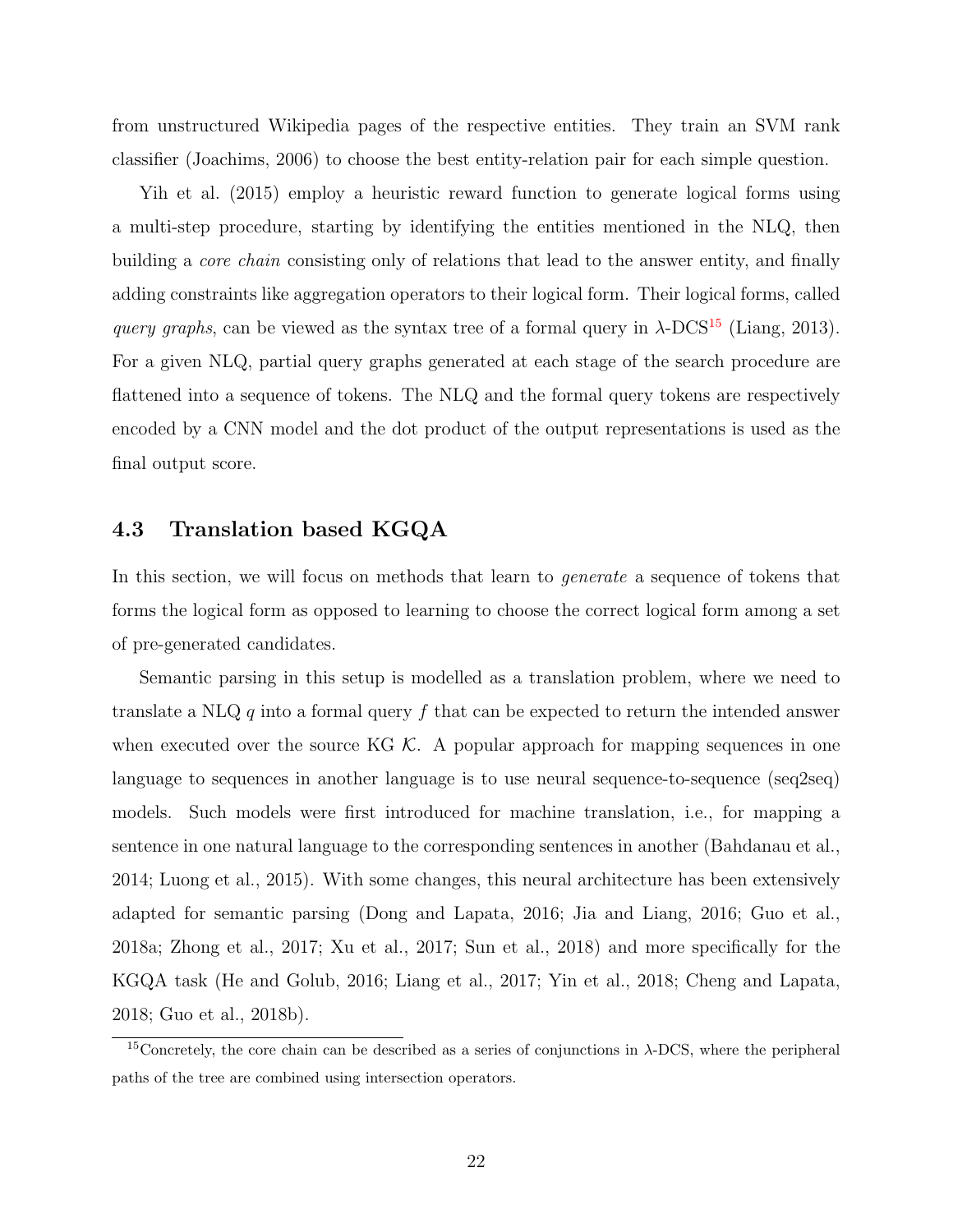#### 4.3.1 Translation Models

A typical neural sequence-to-sequence model consists of an encoder, a decoder and an attention mechanism. The encoder encodes the input sequence to create context-dependent representations for every token in the input sequence. The decoder generates the output sequence, one token at a time, conditioning the generation process on previously generated tokens as well as the input sequence. The attention mechanism [\(Bahdanau et al.,](#page-35-3) [2014;](#page-35-3) [Luong](#page-41-6) [et al.,](#page-41-6) [2015\)](#page-41-6) models the alignment between input and output sequences which has proven to be a very useful inductive bias for translation models. In neural sequence-to-sequence models, generally RNNs are used to encode the input and to predict the output tokens. Other encoder/decoder network choices are also possible, such as CNNs and transformers [\(Vaswani](#page-45-4) [et al.,](#page-45-4) [2017\)](#page-45-4). Since logical forms are generally tree-structured, and a basic sequence decoder does not explicitly exploit the tree dependencies, several works have focused on developing more structured decoders (see Section [4.3.1\)](#page-27-0).

Formally, given an input sequence  $q_{0...T}^{16}$  $q_{0...T}^{16}$  $q_{0...T}^{16}$  of T tokens from the input vocabulary  $\mathcal{V}^I$  and an output sequence  $f_{0...T^*}$  of  $T^*$  tokens from the output vocabulary  $\mathcal{V}^O$ , the translation model with parameters  $\theta$ , models the probability  $p_{\theta}(f_{0...T^*}|q_{0...T})$  of generating the whole output sequence given the input sequence. The probability of the whole output sequence can be decomposed into the product of probabilities over the generated tokens

$$
p_{\theta}(f_{0...T^{*}}|q_{0...T}) = \prod_{j=0}^{T^{*}} p_{\theta}(f_{j}|f_{
$$

where  $f_{\le j}$  is the sequence of tokens generated so far, i.e.  $f_{\le j} = (f_0, \ldots, f_{j-1})$ .

During prediction, the output sequences are usually generated by taking the most likely token at every time step, which is also referred to as greedy search, that is

$$
f_j = \underset{f \in \mathcal{V}^O}{\arg \max} p_\theta(f | f_{\leq j}, q_{0..T}) \quad , \tag{11}
$$

or by using beam search (see Section. [4.2.2\)](#page-19-1).

In the following, we discuss common ways to train translation based KGQA models in the fully and weakly supervised settings.

<span id="page-22-0"></span><sup>&</sup>lt;sup>16</sup>We use the notation  $q_{0...T}$  to denote  $(q_0, \ldots, q_T)$ , the sequence of symbols  $q_i$ , for  $i \in [0, T]$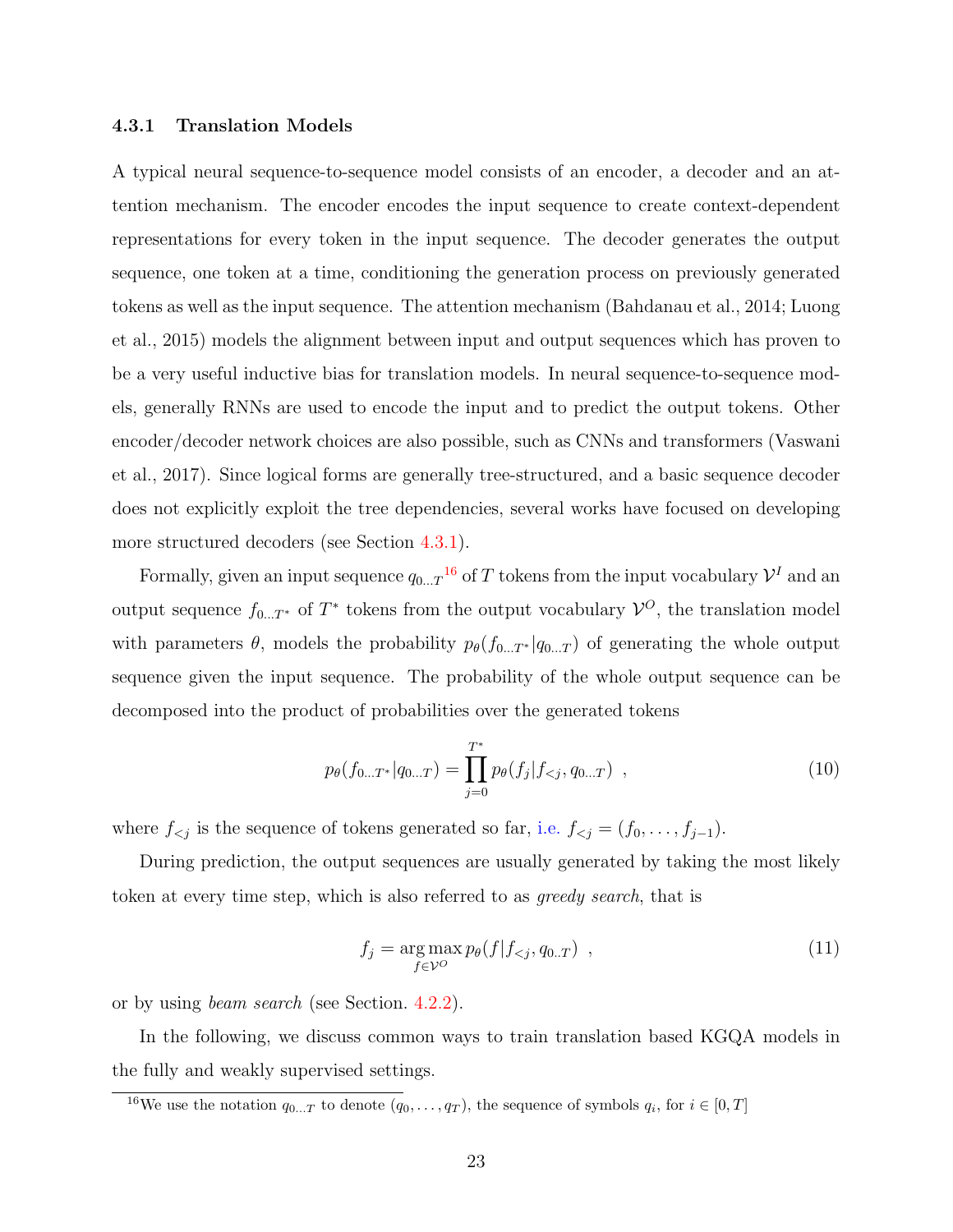**Full Supervision** In the fully supervised setting, the parameters  $\theta$  of the model  $p_{\theta}(f_j|f_{\leq j}, q_{0..T})$ are typically trained by maximizing their likelihood given the sequence pairs in the training set  $\mathcal{D} = \left\{ (q^{(i)}, f^{(i)}) \right\}_{i=1}^{N}$ , that is, by maximizing the following objective:

$$
\sum_{(q,f)\in\mathcal{D}} p_{\theta}(f_{0\ldots T^*}|q_{0\ldots T}) \quad . \tag{12}
$$

<span id="page-23-0"></span>**Weak Supervision** In the *weakly supervised* setting, the training data  $\mathcal{D} = \{ (q^{(i)}, a^{(i)}) \}_{i=1}^N$ consists only of pairs of NLQs and corresponding execution results. Different methods have been proposed for training translation models for semantic parsers using only weak supervision. Even though the proposed methods vary in the objective function and training procedure, they all operate on the general principle of maximizing the probability of producing the correct execution results.

The following training methods are commonly used for weakly supervising translationbased semantic parsing models:

1. Maximum Marginal Likelihood (MML): The maximum marginal likelihood method follows a similar idea as the maximum likelihood (ML) method used in the fully supervised setting, but instead of directly maximizing the probability of producing the correct logical form, it maximizes the probability of producing the correct execution results. In order to do so, MML marginalizes over all possible logical forms, maximizing the following objective function:

$$
\sum_{(q,a)\in\mathcal{D}} \log p(a|q) = \sum_{(q,a)\in\mathcal{D}} \log \sum_{f\in\mathcal{F}} p(a|f) p_{\theta}(f|q) , \qquad (13)
$$

where a is the correct answer to the NLQ  $q$  and the sum is computed over all  $f$ 's in the space of all possible logical forms  $F$ . Since semantic parsing environments are usually deterministic (i.e. the same query always executes to the same answer when the KG is kept fixed), the  $p(a|f)$  term is either 1 (if f's execution produced the correct results a, i.e.  $f(\mathcal{K}) = a$  or 0, which leads to the following simplified notation

$$
\sum_{(q,a)\in\mathcal{D}} \log \sum_{f\in\mathcal{F}^*} p_{\theta}(f|q) , \qquad (14)
$$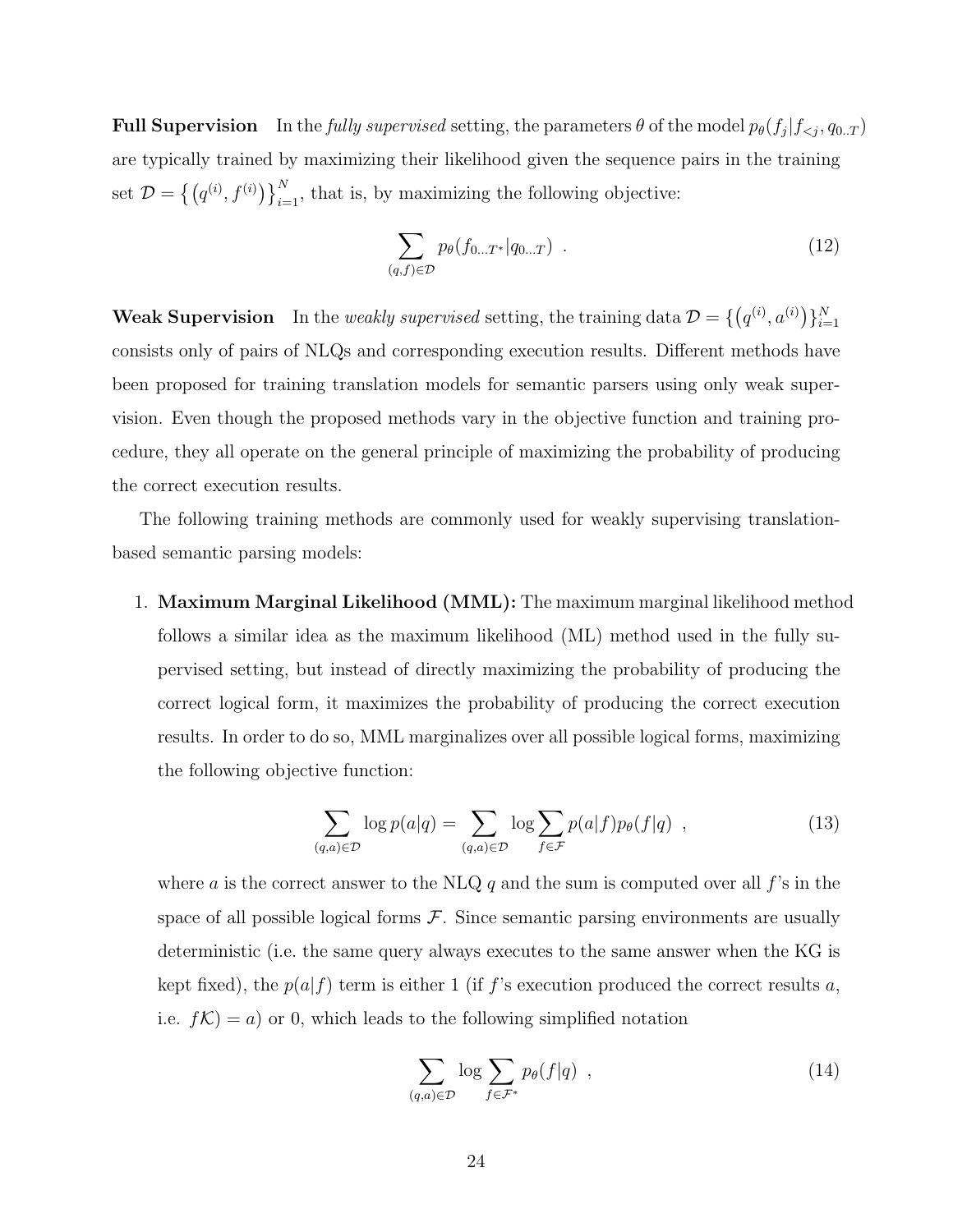where  $\mathcal{F}^*$  is the set of consistent logical forms that execute to the correct answer  $a^{(i)}$ . The set  $\mathcal{F}^*$  is usually approximated using online beam search. However, an approximation of  $\mathcal{F}^*$  can also be computed beforehand [\(Pasupat and Liang,](#page-42-5) [2016\)](#page-42-5) and kept fixed throughout training.

2. Reinforcement Learning using Expected Rewards (ER): The problem of weakly supervised semantic parsing can also be approached as a reinforcement learning (RL) problem. In fact, we can view the translation model as a parameterized policy that given a state, which in our case consists of the KG  $K$ , input q and decoding history  $f_{\leq t}$ , must decide what action to take in order to maximize a reward. In our case, the reward function  $R(f, a)$  can be a binary reward at the end of an episode (end of decoding phase), that is 1 if the produced trajectory (logical form) f executes to the correct answer a and 0 otherwise. The RL setup for semantic parsing is characterized by (1) a deterministic environment (the next state produced by executing the action on the current state is always the same) and (2) sparse rewards (the reward is given only at the end of the episode and, given the huge number of possible logical forms, is likely to be 0 most of the time). In addition, weakly supervised training of semantic parsing is characterized by underspecified rewards [\(Agarwal et al.,](#page-35-4) [2019\)](#page-35-4) which could lead to learning spurious logical forms. However, the reward function based on execution results only cannot take this into account.

Policy gradient methods are trained by optimizing the expected reward:

$$
\sum_{(q,a)\in\mathcal{D}}\sum_{f\in\mathcal{F}}R(f,a)p_{\theta}(f|q) , \qquad (15)
$$

where the sum is over all possible logical forms, which, in practice, is estimated using an approximation strategy such as Monte Carlo integration, i.e. based on trajectories sampled from the policy.

3. Iterative Maximum Likelihood (IML): The Iterative Maximum Likelihood (IML) objective [\(Liang et al.,](#page-41-0) [2017\)](#page-41-0) uniformly maximizes the probability of decoding all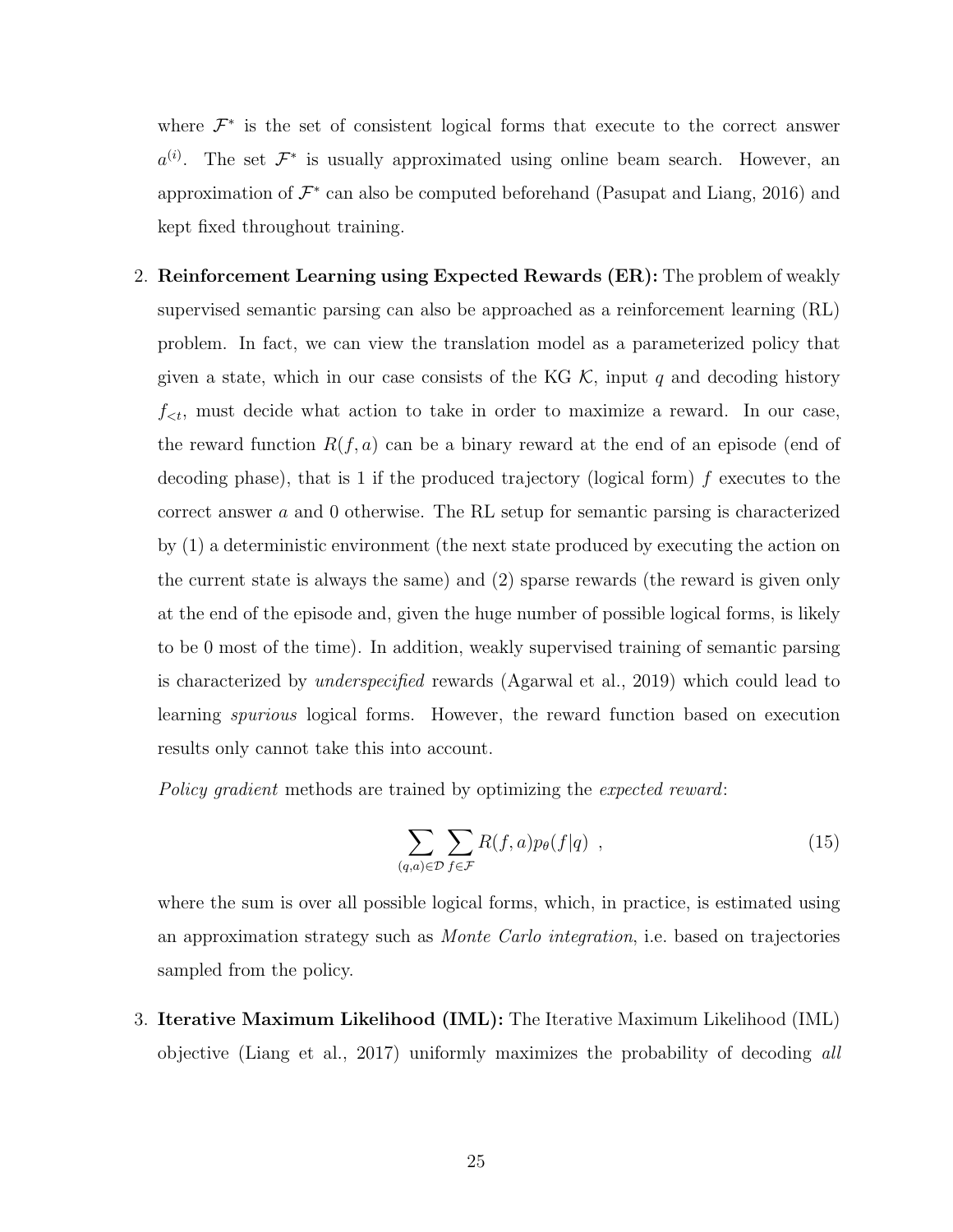consistent logical forms across all examples:

$$
\sum_{(q,a)\in\mathcal{D}}\sum_{f\in\mathcal{F}^*}\log\ p_{\theta}(f|q)\quad,\tag{16}
$$

When training policy gradient methods using ER, [\(Liang et al.,](#page-41-0) [2017\)](#page-41-0) demonstrate that better exploration can be achieved by employing IML to populate an initial buffer of diverse trajectories (i.e. logical forms) which are then used to pretrain the RL model.

4. MAPO: In order to reduce the variance of the ER estimator, [Liang et al.](#page-41-7) [\(2018\)](#page-41-7) proposed a novel method that integrates a memory buffer. They reformulated the ER objective as a sum of action sequences in a memory buffer  $\mathcal{C}(q)$  and outside the buffer:

$$
\mathcal{O}_{MAPO}() = \sum_{(q,a)\in\mathcal{D}} \sum_{f\in\mathcal{C}(q)} R(f,a)p_{\theta}(f|q) + \sum_{f\notin\mathcal{C}(q)} R(f,a)p_{\theta}(f|q) . \tag{17}
$$

The memory buffers  $\mathcal{C}(q)$  for each example i are populated using systematic exploration, which prevents revisiting sequences that have already been explored. When the two terms are explored further (see [Liang et al.](#page-41-7) [\(2018\)](#page-41-7)), we can see that the weight assigned to trajectories from the memory buffer is low in the beginning of training, when the policy still assigns low probabilities to the buffered trajectories. In order to speed up training, [Liang et al.](#page-41-7) [\(2018\)](#page-41-7) propose *memory weight clipping*, which amounts to assigning the buffered trajectories an importance weight of at least a certain value. Experimental results of [Liang et al.](#page-41-7) [\(2018\)](#page-41-7) show significant improvement of the proposed MAPO procedure against common baselines and show that both systematic exploration and memory weight clipping are essential to achieve high performance.

[Agarwal et al.](#page-35-4) [\(2019\)](#page-35-4) argue that apart from an optional entropy term, MAPO does not encourage exploration, which can be problematic. They propose a MAPO variant called MAPOX where the initial buffer is additionally populated by sequences found using IML.

A disadvantage of the RL and MML approaches, noted by [Guu et al.](#page-39-7) [\(2017\)](#page-39-7) and [Agarwal](#page-35-4) [et al.](#page-35-4) [\(2019\)](#page-35-4), is that the exploration of trajectories is guided by the current model policy, which means that logical forms that have high probability under the current model are more likely to be explored. Consequently, logical forms with low probability may be overlooked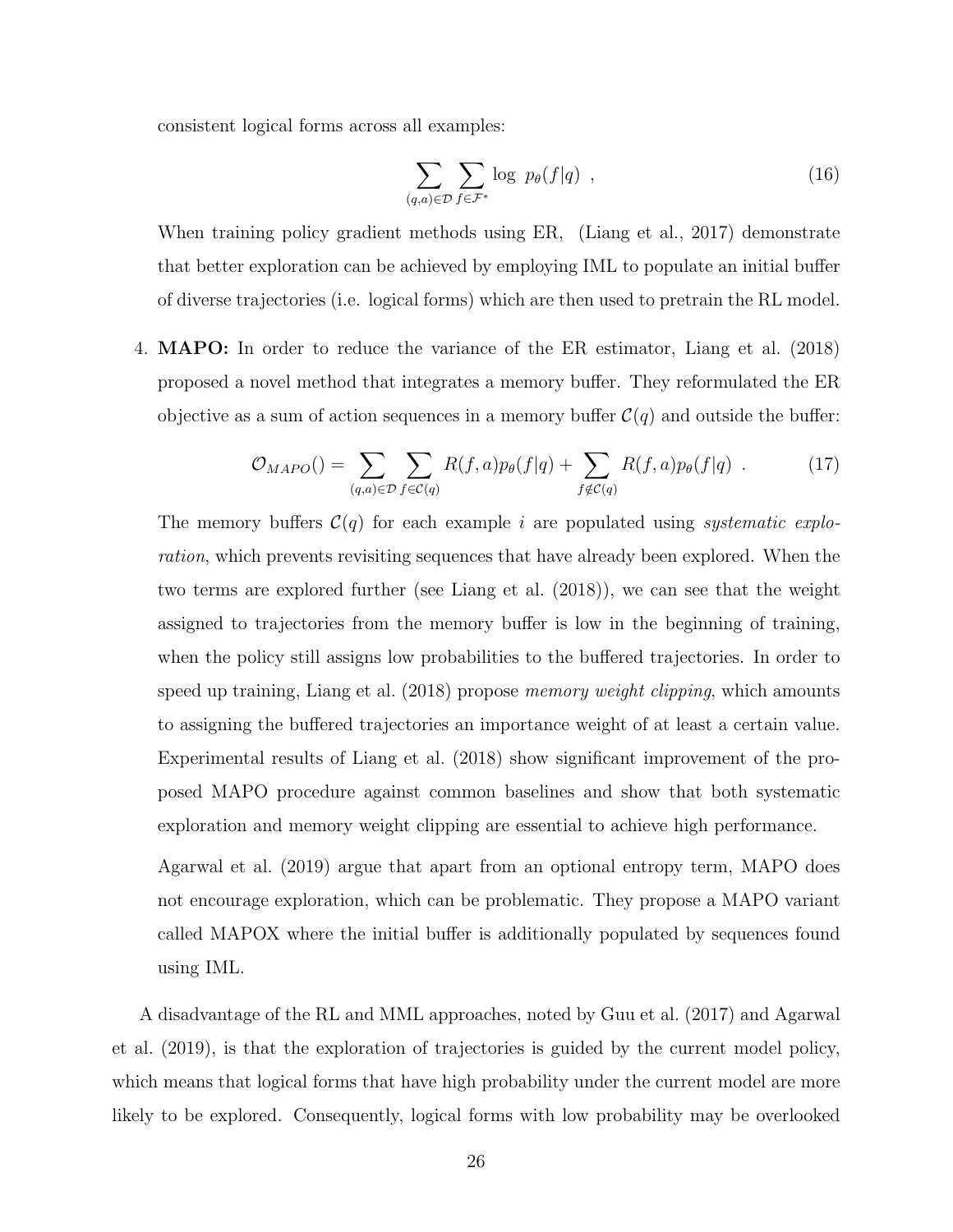by exploration. In the presence of many spurious logical forms and only a few correct logical forms, it becomes more likely that spurious ones are explored first. Once the policy settles on these high-reward (but spurious) logical forms, the exploration gets increasingly biased towards them during training, leading to poor generalization. One common solution to this is to perform  $\epsilon$ -greedy exploration, which [Guu et al.](#page-39-7) [\(2017\)](#page-39-7) extend from RL to MML. Guu et al. [\(2017\)](#page-39-7) also propose a meritocratic update rule that updates parameters such that probability is spread more evenly across consistent logical forms. For a more detailed discussion of the MML and ER objectives, we refer the reader to the work of [Guu et al.](#page-39-7) [\(2017\)](#page-39-7), [Norouzi et al.](#page-42-6) [\(2016\)](#page-42-6), [Roux](#page-44-3) [\(2017\)](#page-44-3) and [Misra et al.](#page-42-7) [\(2018\)](#page-42-7).

[Agarwal et al.](#page-35-4) [\(2019\)](#page-35-4) proposes a meta-learning approach for learning an auxiliary reward function that is used to decrease the effect of spurious logical forms in the MAPOX objective. The auxiliary reward function is trained such that the update to the policy under the reward augmented by the auxiliary reward function results in better generalization over a held-out batch of data.

[Cheng and Lapata](#page-36-7) [\(2018\)](#page-36-7) propose a neural parser-ranker based approach for weakly supervised semantic parsing, where a sequence-to-sequence parsing model (trained with beam search and IML) is coupled with a basic ranking model (trained using MML) as well as an inverse parsing model, which is a generative model that reconstructs the original question from the logical form generated by the parsing model. The reconstruction loss is used to further refine the parsing model in order to tackle the problem of spurious logical forms. Note that here the logical form is treated as a latent variable.

Another class of neural approaches for KGQA with weak supervision perform multistep knowledge base reasoning in a fully differentiable end-to-end manner. TensorLog is a recently-developed differentiable logic that performs approximate first order logic inference through a sequence of differentiable numerical operations on matrices. NeuralLP [\(Yang et al.,](#page-45-1) [2017\)](#page-45-1), inspired by TensorLog, learns to map an input question to its answer by performing multi-step knowledge base reasoning by means of differentiable graph traversal operations.

The neural programmer [\(Neelakantan et al.,](#page-42-8) [2015\)](#page-42-8) is a fully differentiable encoder-decoder based architecture augmented with a set of manually defined discrete operators (e.g. argmax, count), which is applied to the task of table-based complex question answering by [Neelakan-](#page-42-0)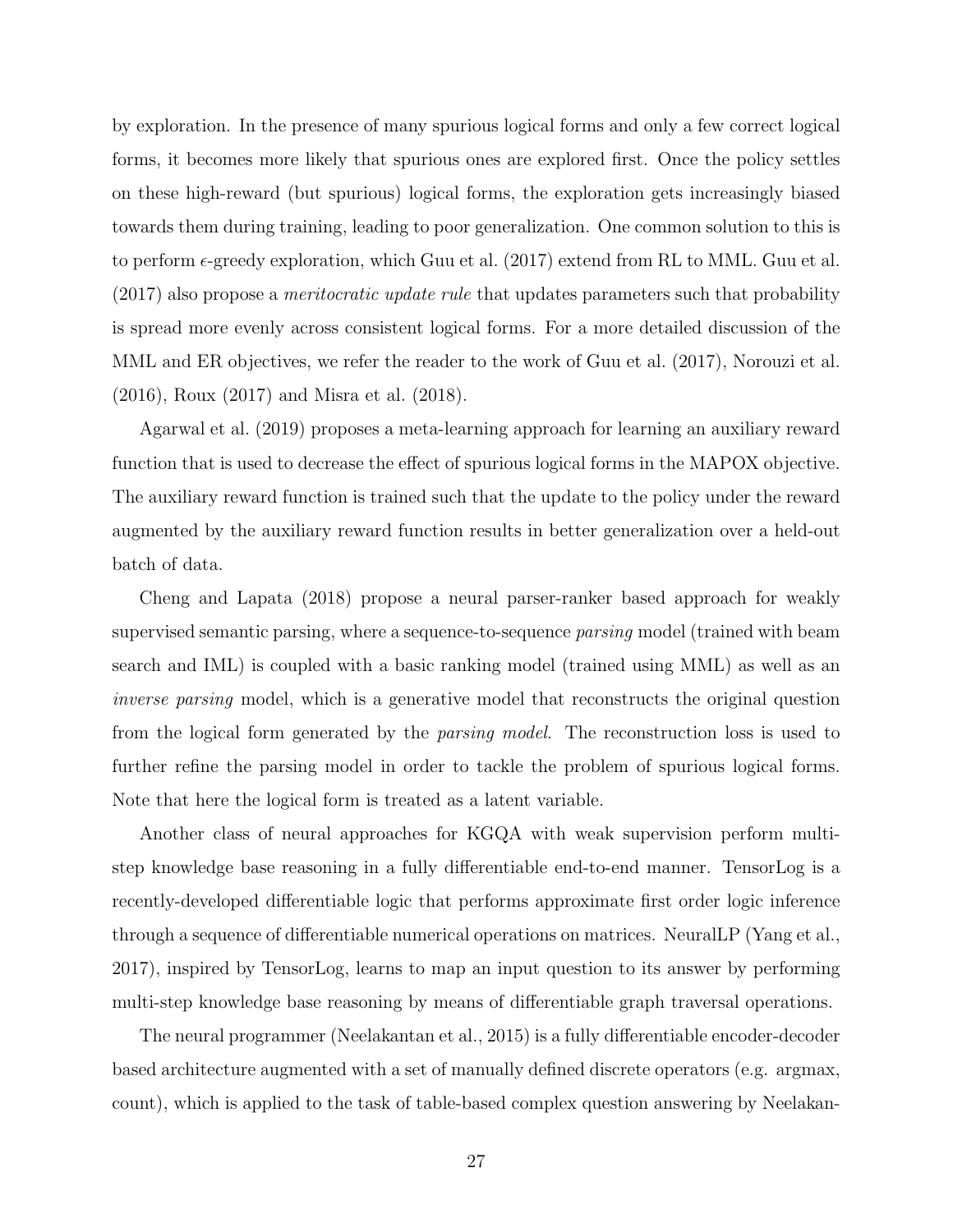[tan et al.](#page-42-0) [\(2017\)](#page-42-0). The discrete operators allow the model to induce latent logical forms by composing arithmetic and logical operations in a differentiable manner. The model is trained using a weak supervision signal which is the result of the execution of the correct program.

In contrast, the Neural Symbolic Machines framework [\(Liang et al.,](#page-41-0) [2017\)](#page-41-0) combines (i) a differentiable neural programmer, which is a seq2seq model augmented by a key-variable memory that can translate a natural language utterance to a program, and (ii) a symbolic computer (specifically, a Lisp interpreter) that implements a domain-specific language with built-in functions and code-assistance that is used to prune syntactically or semantically invalid canddiate logical forms and execute them to retrieve a result that is used to compute the supervision signal. REINFORCE, augmented with iterative maximum likelihood training, is used to optimize for rewarding programs. [Liang et al.](#page-41-7) [\(2018\)](#page-41-7) demonstrate the effectiveness of a memory buffer of promising programs, coupled with techniques to stabilize and scale up training as well as reduce variance and bias.

<span id="page-27-0"></span>Model Variations Several extensions have been proposed to the standard sequence-tosequence model that try to improve the translation model for semantic parsing in general, as well as some more task- or dataset-specific extensions.

Semantic parsers with structured decoders use the same sequence encoders to encode the NLQ but induce additional structure on top of the normal attention-based sequence decoder that exploits the hierarchical tree structure of the query.

[Dong and Lapata](#page-37-4) [\(2016\)](#page-37-4) propose a tree decoding model that decodes a query tree in a topdown breadth-first order. For example, instead of decoding the lambda-calculus logical form (argmin \$0 (state:t \$0) (size:i \$0)) (corresponding to the question "Which state is the smallest?") as a sequence, the decoder first decodes the topmost level of the query tree (argmin \$0 <n> >  $\langle n \rangle$  /s>). Here,  $\langle n \rangle$  and  $\langle n \rangle$  are artificial topological tokens introduced to indicate the tree structure:  $\langle n \rangle$  is a non-terminal token indicating that a subtree is expected at its position and  $\langle s \rangle$  is the end-of-sequence token indicating the end of a sequence of siblings. After decoding this top-level sequence, the two children subtrees, (state:t \$0) and (size:i \$0), are decoded by conditioning them on the the two nonterminal states. From experimental results on GEO880, ATIS, JOBQUERIES and IFTTT,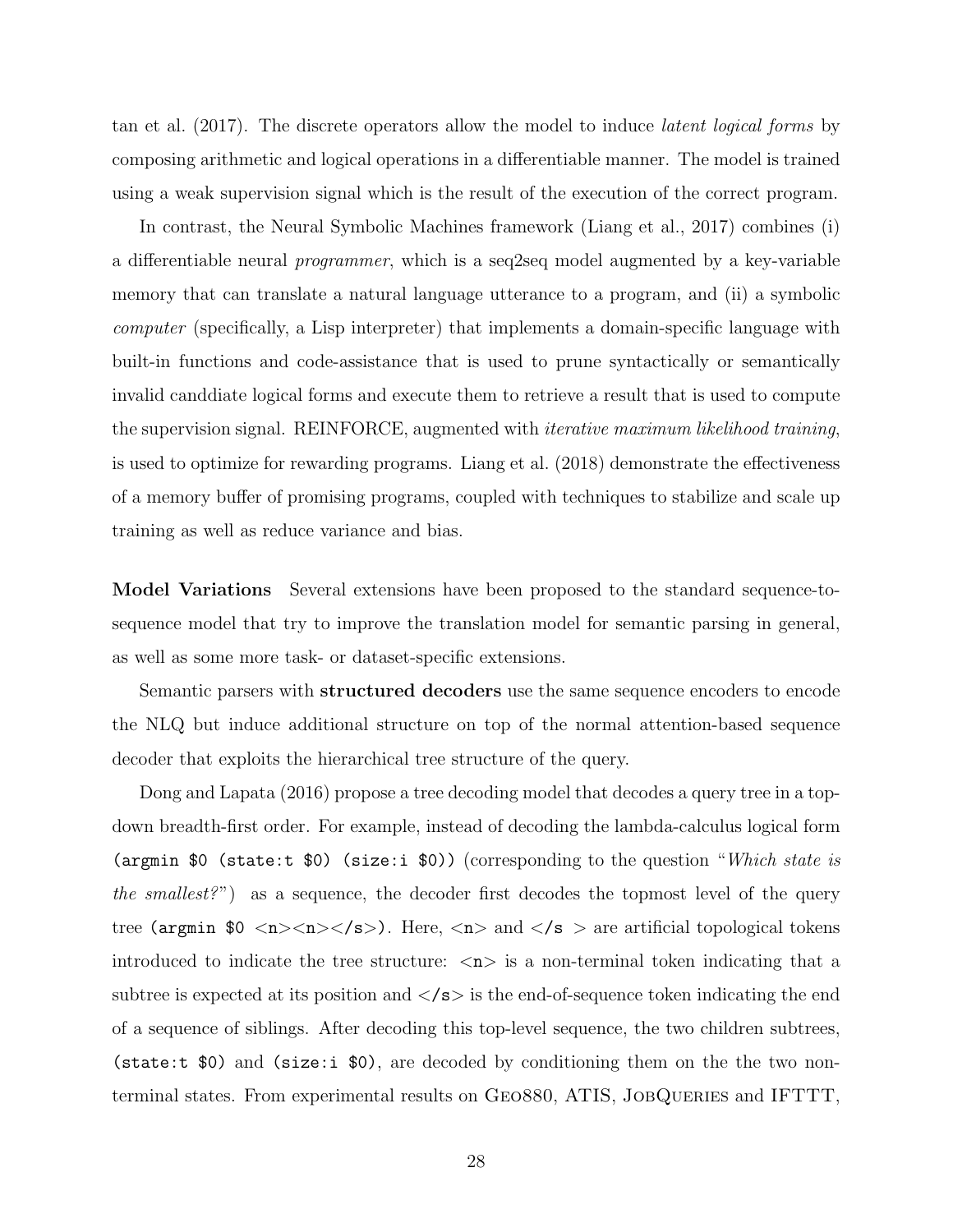it appears that the inductive bias introduced by the tree decoder improves generalization.

[Alvarez-Melis and Jaakkola](#page-35-5) [\(2016\)](#page-35-5) propose an improved tree decoder, where the parentto-child and sibling-to-sibling information flows are modeled with two separate RNNs. With this model, each node has a parent state and a previous-sibling state, both of which are used to predict the node symbol and topological decisions. Instead of modeling topological decisions (i.e. whether a node has children or further siblings) through artificial topological tokens like [Dong and Lapata](#page-37-4) [\(2016\)](#page-37-4), they use auxiliary classifiers at every time step that predict whether a node has children and whether the node is the last of its siblings. The elimination of artificial topological tokens reduces the length of the generated sequences, which should lead to fewer errors. The decoding proceeds in a top-down breadth-first fashion, similarly to [Dong and Lapata](#page-37-4) [\(2016\)](#page-37-4). Experimental results on the IFTTT semantic parsing dataset show improvement obtained by the introduced changes.

[Cheng et al.](#page-36-4) [\(2017;](#page-36-4) [2018;](#page-36-7) [2019\)](#page-36-2) develop a transition-based neural semantic parser that adapts the Stack-LSTM proposed by [Dyer et al.](#page-38-5) [\(2015\)](#page-38-5). The Stack-LSTM decodes the logical forms in a depth-first order, decoding a subtree completely before moving on to its siblings. The Stack-LSTM of [Cheng and Lapata](#page-36-7) [\(2018\)](#page-36-7) uses an adapted LSTM update when a subtree has been completed: it backtracks to the parent state of the completed subtree, and computes a summary encoding of the completed subtree and uses it as input in the next LSTM update. [Cheng et al.](#page-36-2) [\(2019\)](#page-36-2) also shows how to perform bottom-up transitionbased semantic parsing using the Stack-LSTM. [Cheng et al.](#page-36-4) [\(2017\)](#page-36-4) obtains state-of-the-art results on GraphQuestions and Spades and results competitive with previous works on WEBQUESTIONS and GEOQUERIES. [Cheng and Lapata](#page-36-7) [\(2018\)](#page-36-7) further improves performance of their Stack-LSTM model on the weakly supervised GRAPHQUESTIONS, SPADES and WEBQUESTIONS datasets by using a generative ranker.

Copying Mechanisms [\(Vinyals et al.,](#page-45-7) [2015;](#page-45-7) [See et al.,](#page-44-4) [2017;](#page-44-4) [Gu et al.,](#page-38-6) [2016;](#page-38-6) [Jia and](#page-39-4) [Liang,](#page-39-4) [2016\)](#page-39-4) are an augmentation of the seq2seq neural architecture which enables a direct copy of tokens or sub-sequences from the input sequences to the output. Though it [\(Vinyals](#page-45-7) [et al.,](#page-45-7) [2015;](#page-45-7) [See et al.,](#page-44-4) [2017;](#page-44-4) [Gu et al.,](#page-38-6) [2016;](#page-38-6) [Jia and Liang,](#page-39-4) [2016\)](#page-39-4) is not generally required for semantic parsing, it can be useful for certain tasks or datasets. In WikiSQL, for example, a copying mechanism is required to copy SQL condition values into the query [\(Shi et al.,](#page-44-5)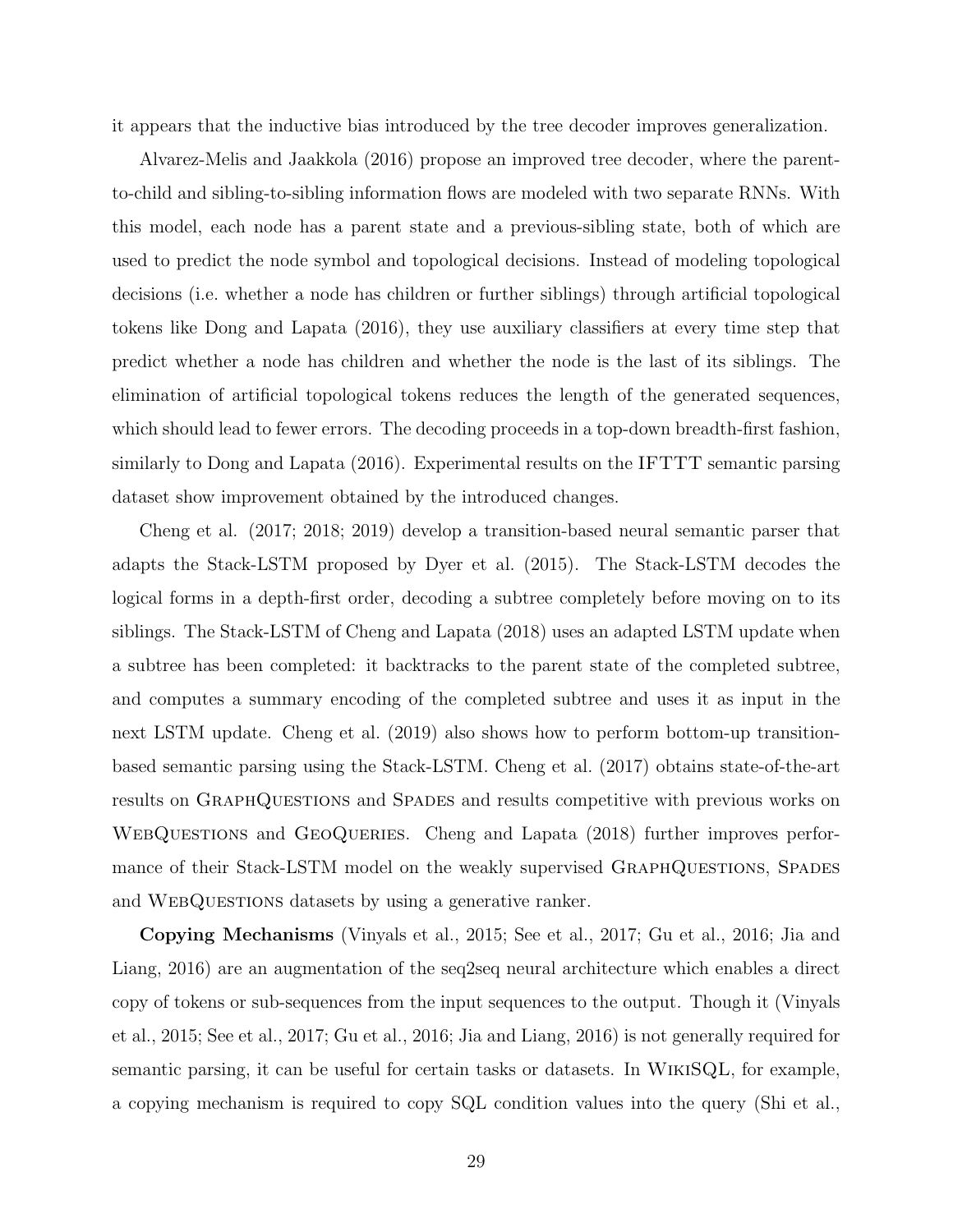[2018;](#page-44-5) [Xu et al.,](#page-45-6) [2017;](#page-45-6) [Zhong et al.,](#page-47-1) [2017\)](#page-47-1). It has also been used for semantic parsing in general [\(Jia and Liang,](#page-39-4) [2016;](#page-39-4) [Damonte et al.,](#page-37-5) [2019\)](#page-37-5).

Another important aspect is **symbol representation**. When answering questions over large scale knowledge graphs, we are confronted with a large number of entities and relations not present in the training data. An important challenge, thus, is to find a way to learn representations for entities and relations that generalize well to unseen ones. Representing both entities and predicates as a sequence of words, characters or sub-word units (BPE/WordPiece) in their surface forms, as opposed to arbitrary symbols unique to each entity or predicate, offers an extent of generalizability to these unseen or rare symbols. For instance, if the representations are learned on sub-word levels, upon encountering sub-words from unseen relations, the parameters of the representation building network (encoder) can leverage sub-words shared between seen and unseen relations and thus, unseen relations will no longer have uninformed random vector representations.

Several works on question answering and semantic parsing (and other NLP tasks) have used such computed representations. For example, Several works on WikiSQL also encode column names on word level to yield vectors representing columns [\(Shi et al.,](#page-44-5) [2018;](#page-44-5) [Sun](#page-44-2) [et al.,](#page-44-2) [2018;](#page-44-2) [Yu et al.,](#page-46-6) [2018\)](#page-46-6). Some works on KGQA [\(Yu et al.,](#page-46-3) [2017;](#page-46-3) [Lukovnikov et al.,](#page-41-2) [2017;](#page-41-2) [Maheshwari et al.,](#page-41-4) [2019;](#page-41-4) [He and Golub,](#page-39-5) [2016\)](#page-39-5) also decompose KG relations and/or entities to word and/or sub-word level. In addition to sub-token level encoding, additional information about the tokens can be encoded and added to its representation. For example, [Yu et al.](#page-46-6) [\(2018\)](#page-46-6) also encodes table names and column data types together with column name words for their model for the SPIDER dataset.

#### 4.3.2 Translation based Parsing Algorithms

In the case of purely translation-based semantic parsing, the *parsing algorithm* centers around sequence decoding, which is usually done using greedy search or beam search as explained above.

Constrained Decoding A simple sequence-to-sequence model as described above does not exploit the formal nature of the target language. In fact, the output sequences to be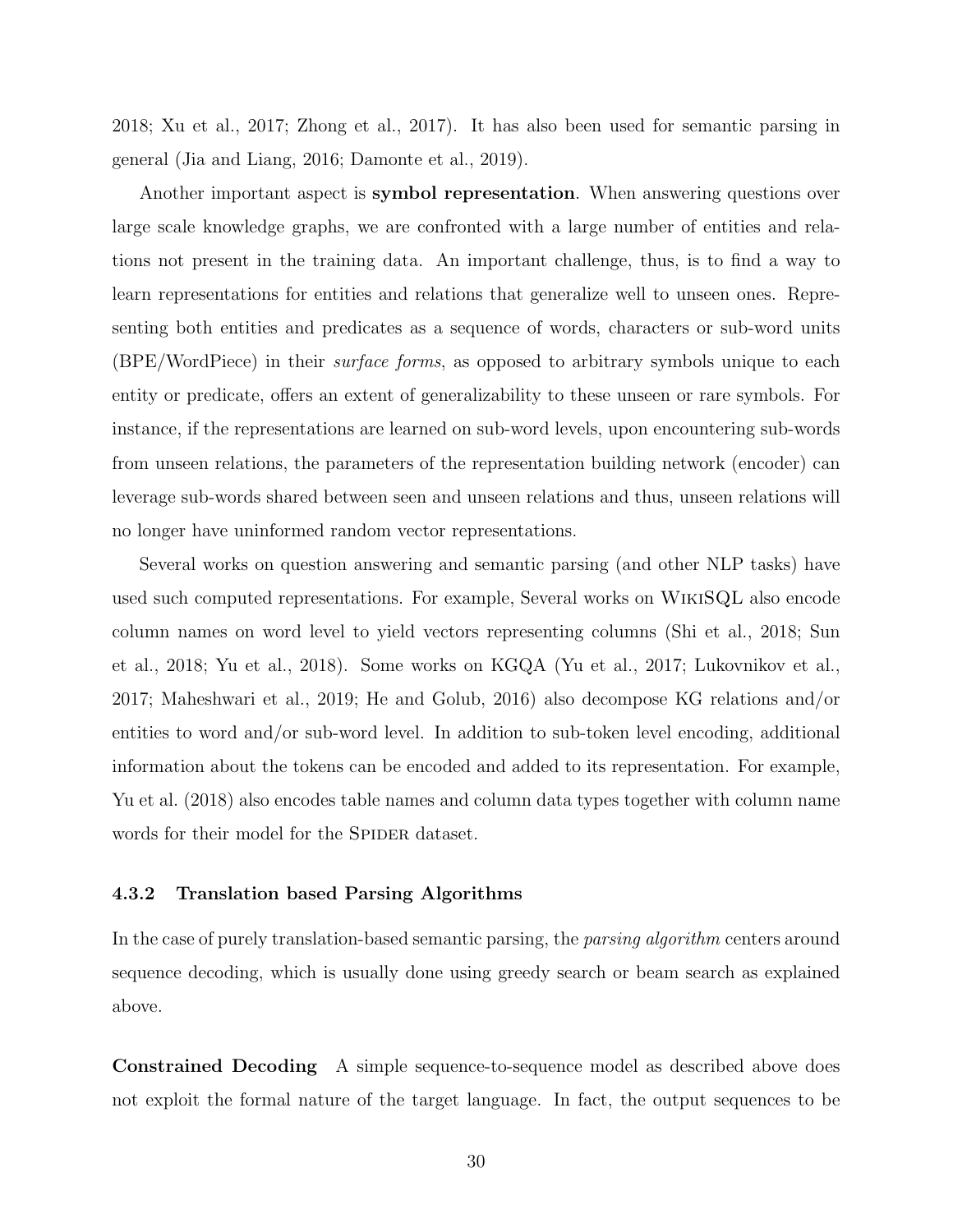generated follow strict grammatical rules that ensure the validity of the decoded expression, i.e. that they can be executed over the given KG. Thus, many translation based parsing algorithms exploit these grammatical rules by using grammar-based constraints during decoding in order to generate only valid logical forms. Using such constraints during training also help to focus learning and model capacity on the space of valid logical forms. Depending on the specific application and dataset, reasonable assumptions concerning the logical form can be made. These choices are reflected in the logical form language definition. As an example, in the case of SimpleQuestions, the assumption is that the logical from only consists of single entity and a single relation. Therefore, if we were to solve SIMPLEQUESTIONS using a translation model, we could constrain the decoder to choose only among all entities in the first time step and only among all relations in the second (instead of considering the full output vocabulary of all tokens possible in the formal query language) automatically terminate decoding thereafter.

For more general cases, we would like to express a wider range of formal query structures, but nevertheless apply some restrictions on the output tokens at a certain time step, depending on the sequence decoded so far. For example, in the FunQL language definition used by [Cheng et al.](#page-36-4) [\(2017,](#page-36-4) [2019\)](#page-36-2), the ARGMAX $(x, r)$  function is restricted to have a relation symbol  $r$  as second argument. Constrained decoding can be trivially implemented by just considering the set of allowed tokens as possible outputs at a certain time step. Computing the allowed tokens for a certain time step however, can be more challenging, depending on the chosen logical form language.

Enhanced Decoding Procedures The two-stage Coarse2Fine decoder of [Dong and La](#page-38-7)[pata](#page-38-7) [\(2018\)](#page-38-7) can be seen as a middle-ground between a sequence decoder and a tree decoder. The decoder consists of two decoding stages: (1) decoding a query template and (2) filling in the specific details. Compared to other tree decoders, the Coarse2Fine decoder also proceeds in a top-down breadth-first manner, but is restricted to have only two levels. For cases when there is a limited number of query templates, [Dong and Lapata](#page-38-7) [\(2018\)](#page-38-7) also investigate the use of a template classifier (instead of decoding the template) in the first decoding stage and evaluate on WikiSQL. An additional improvement to the two-step decoding scheme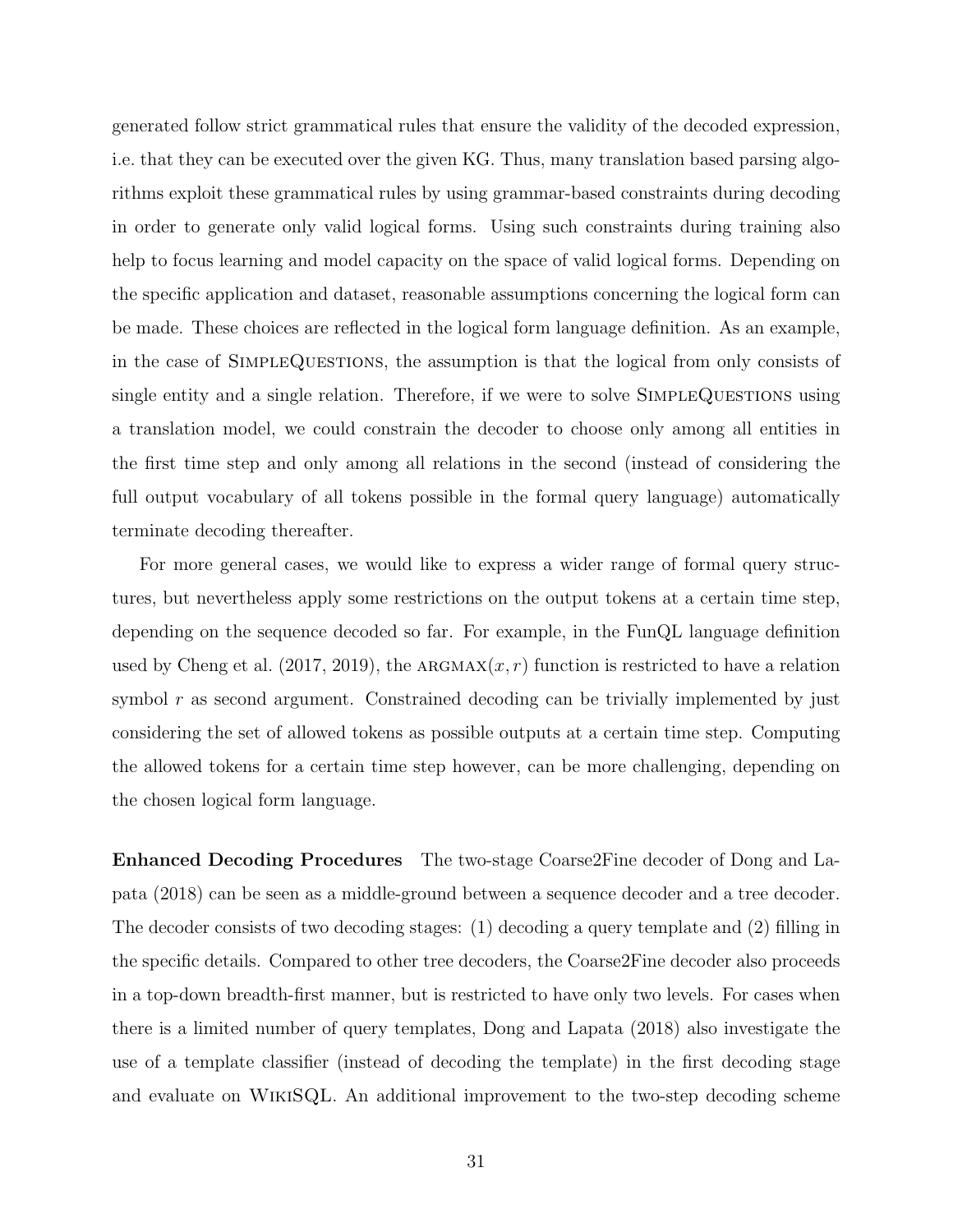is obtained by encoding the generated template using a bidirectional RNN, before using the output states to decode the details. This allows to condition the generation of specific arguments of the template on the whole structure of the template.

The work of [Cheng and Lapata](#page-36-7) [\(2018\)](#page-36-7) trains and uses a translation model for semantic parsing. Using beam search, several logical forms are decoded from the translation model and additional ranking models (see Section [4.3.1\)](#page-23-0) are used to re-rank the logical forms in the beam.

# <span id="page-31-0"></span>5 Emerging Trends

Question answering over knowledge graphs has been an important area of research in the past decade. them being the use of query graph candidates [\(Yih et al.,](#page-46-2) [2015;](#page-46-2) [Yu et al.,](#page-46-3) [2017;](#page-46-3) [Maheshwari et al.,](#page-41-4) [2019\)](#page-41-4), the use of neural symbolic machines [\(Liang et al.,](#page-41-0) [2017\)](#page-41-0), the shift to answering multi-entity questions [\(Luo et al.,](#page-41-3) [2018\)](#page-41-3), the application of transfer learning [\(Maheshwari et al.,](#page-41-4) [2019\)](#page-41-4), and the proposal of differentiable query execution based weakly supervised models [\(Yang et al.,](#page-45-1) [2017\)](#page-45-1). [Petrochuk and Zettlemoyer](#page-43-1) [\(2018\)](#page-43-1) suggest that the performance on SIMPLEQUESTIONS is approaching an upper bound. Further, as discussed in Section [3,](#page-8-0) there is a general shift of focus towards more complex logical forms, as is evident by recent datasets like [\(Trivedi et al.,](#page-45-2) [2017;](#page-45-2) [Bao et al.,](#page-35-2) [2016;](#page-35-2) [Dubey et al.,](#page-38-2) [2019\)](#page-38-2). These advances lay a path for further improvements in the field, and the base for the emerging trends and challenges we outline in the following.

Query Complexity Comparative evaluations over WEBQUESTIONS, a dataset over Freebase, demonstrate the rise of performance of KGQA approaches over the years on the task [\(Bao et al.,](#page-35-2) [2016\)](#page-35-2). Recently [Petrochuk and Zettlemoyer](#page-43-1) [\(2018\)](#page-43-1) demonstrate "that ambiguity in the data bounds [the] performance at  $83.4\%$  [over SIMPLEQUESTIONS]" thereby suggesting that the progress over the task is further ahead than ordinarily perceived. For instance, the previously best performing baseline proposed by [Yu et al.](#page-46-3) [\(2017\)](#page-46-3) of 77% accuracy over SimpleQuestions, can be perceived as 92.3% (of 83.4) instead. Given that in WebQuestions where several KGQA systems have shown high performance, about 85% of the quesitons are simple questions as well [\(Bao et al.,](#page-35-2) [2016\)](#page-35-2), similar claims may be hold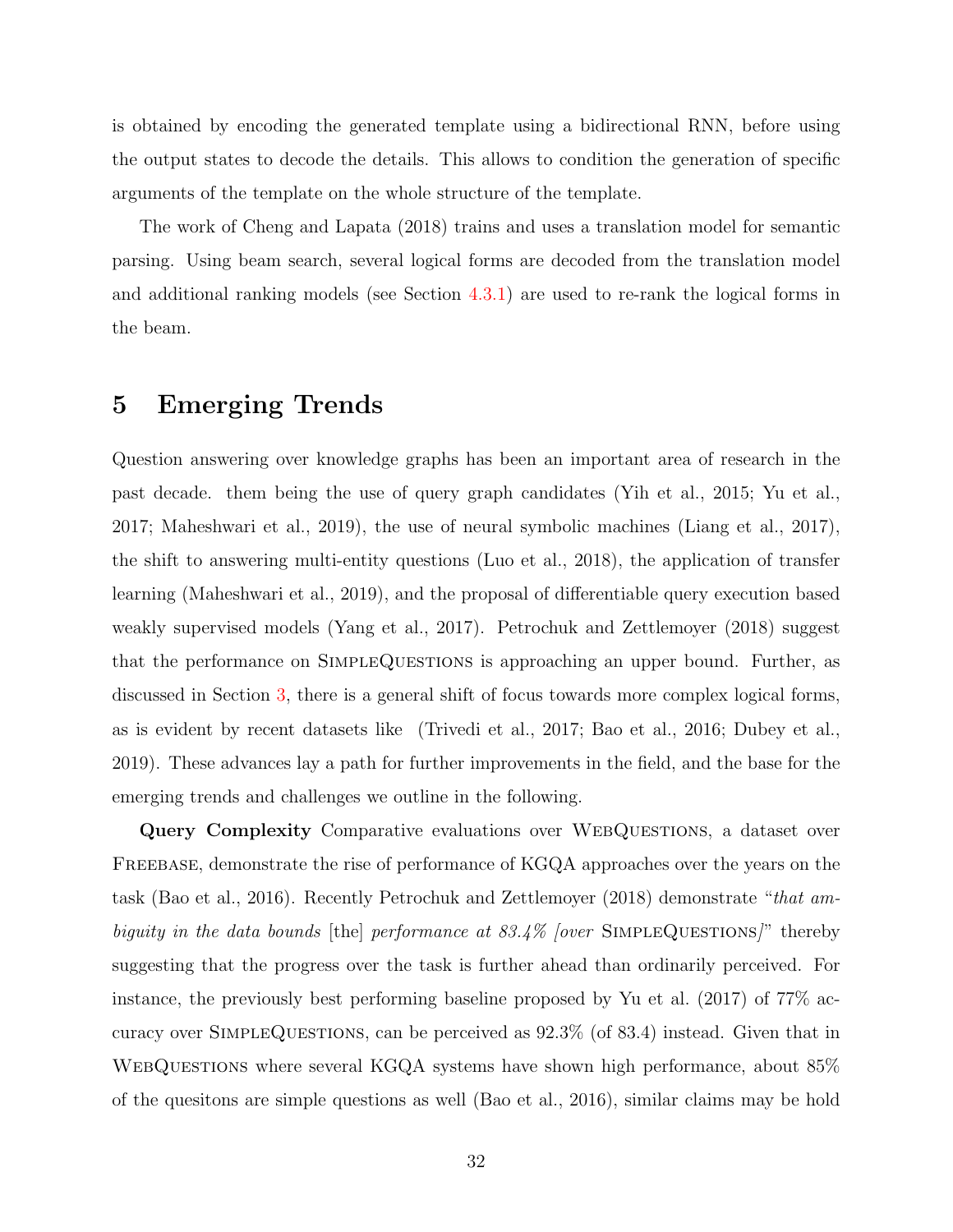in this context, pending due investigations.

Knowledge graphs commonly used in KGQA community, as well as the formal query languages used to facilitate KGQA can support more nuanced information retrieval involving longer core chains, multiple triples, joins, unions, and filters etc. These nuanced retrieval mechanisms are increasingly being regarded in the community as the next set of challenges. Recently released datasets such as COMPLEXQUESTIONS [\(Bao et al.,](#page-35-2) [2016\)](#page-35-2), GRAPHQUEStions [\(Su et al.,](#page-44-0) [2016\)](#page-44-0), LC-QuAD [\(Trivedi et al.,](#page-45-2) [2017\)](#page-45-2), and LC-QuAD 2 [\(Dubey et al.,](#page-38-2) [2019\)](#page-38-2) explicitly focus on creating complex questions, with aggregates, constraints, and longer relation paths, over which the current systems do not perform very well, and there is a possibility of significant improvements.

Robustness: In the past few years, deep learning based system have achieved state of the art performance over several tasks, however, an increasing number of findings points out the brittleness of these systems. For instance, [Jia and Liang](#page-40-5) [\(2017\)](#page-40-5) demonstrate a drop of 35%-75% in F1 scores of sixteen models for the reading comprehension task trained over SQuAD [\(Rajpurkar et al.,](#page-43-3) [2016\)](#page-43-3), by adversarially adding another sentence to the input paragraph (from which the system has to select the relevant span, given the question). Following, a new version of the aforementioned dataset was released comprising of unanswerable questions [\(Rajpurkar et al.,](#page-43-4) [2018\)](#page-43-4), leading to more robust reading comprehension approaches [\(Hu](#page-39-8) [et al.,](#page-39-8) [2018;](#page-39-8) [Kundu and Ng,](#page-40-6) [2018\)](#page-40-6). To the best of our knowledge, there hasn't been any work quantifying or improving the robustness of KGQA models. Such advances, would play an important role for the applicability of KGQA systems in a production setting. In our opinion, a good starting point for robustness inquiries would be to utilize recent general purpose adversarial input frameworks. [Ribeiro et al.](#page-43-5) [\(2018\)](#page-43-5) propose a simple, generalisable way to generate semantically equivalent adversarial sentences.

Interoperability between KGs: In discussing the numerous KGQA approaches in the previous section, we find that only a handful of techniques include datasets from both DBpedia and Freebase in their experiments, despite both of them being general purpose KGs. This is because the inherent data model underlying the two KGs differs a lot, which makes extracting (question, DBpedia answer) pairs corrsponding to a set of (question, Freebase answer) pairs (or vice versa) nontrivial, even after discounting the engineering efforts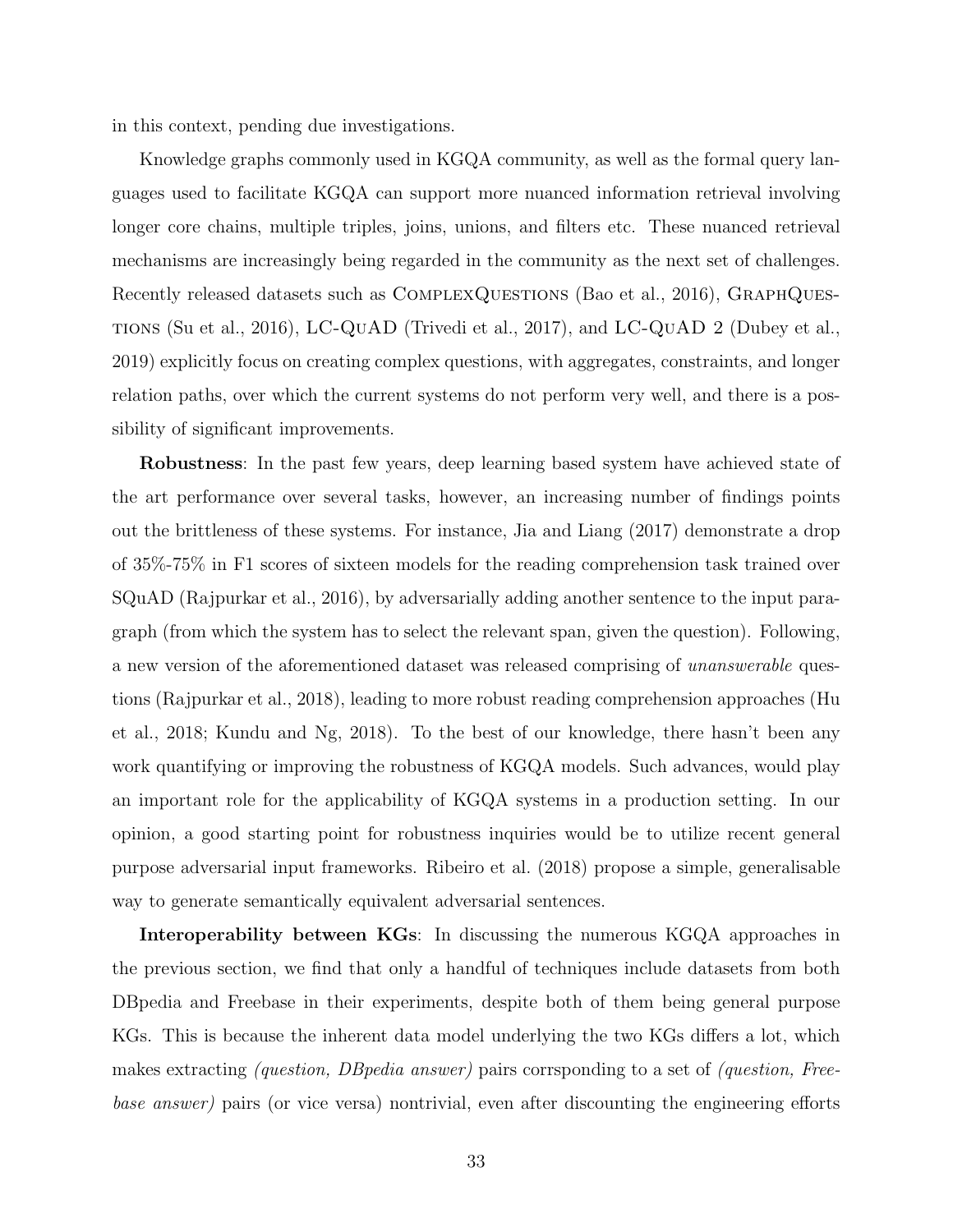spent in migrating the query execution, and candidate generation sub-systems. This is best illustrated in [Tanon et al.](#page-44-6) [\(2016\)](#page-44-6) where different hurdles and their solutions of migrating the knowledge from Freebase to Wikidata is discussed. Following a similar approach, [Diefenbach](#page-37-6) [et al.](#page-37-6) [\(2017\)](#page-37-6) migrate the SIMPLEQUESTIONS dataset to Wikidata, yielding 21,957 answerable questions over the KG. [Azmy et al.](#page-35-6) [\(2018\)](#page-35-6) migrate it to DBpedia (October, 2016 release), and provide 43,086 answerable questions.

Correspondingly, interoperability of KGQA systems is another challenge, which only recently has drawn some attention in the community [\(Abbas et al.,](#page-35-7) [2016\)](#page-35-7). The two fold challenge of (i) learning to identify multiple KG's artifacts mentioned in a given NLQ, and (ii) learning multiple parse structures corresponding to the multiple KG's data models, while very difficult [\(Ringler and Paulheim,](#page-44-7) [2017\)](#page-44-7), is partially helped by the latest (upcoming) DB pedia release<sup>[17](#page-33-0)</sup>, whose data model is compatible with that of Wikidata's. For a in-depth discussion on knowledge modeling strategies, and comparison of major largescale open KGs, we refer interested readers to [\(Ismayilov et al.,](#page-39-9) [2018;](#page-39-9) [Ringler and Paulheim,](#page-44-7) [2017;](#page-44-7) Färber [et al.,](#page-38-8) [2018\)](#page-38-8).

Multilinguality: Multilinguality, i.e. the ability to understand and answer questions in multiple languages is pivotal for a widespread acceptance and use of KGQA systems. With varying coverage, large parts of common knowledge graphs including DBpedia, Wikidata have multilingual surface forms corresponding to the resources, bridging a major challenge in enabling multilinguality in KGQA systems.

The QALD challenge, currently in its 9th iteration maintains multilingual question answering as one of its tasks. The dataset accompanying  $QALD-9<sup>18</sup>$  $QALD-9<sup>18</sup>$  $QALD-9<sup>18</sup>$  multilingual  $QA$  over DBpedia task contains over 250 questions in upto eight languages including English, Spanish, German, Italian, French, Dutch, Romanian, Hindi and Farsi. [\(Diefenbach et al.,](#page-37-7) [2018\)](#page-37-7) propose a non-neural generate and rank approach with minimal language dependent components which can be replaced to support new languages. [\(Radoev et al.,](#page-43-6) [2018\)](#page-43-6) propose using a set of multilingual lexico-syntactic patterns to understand the intent of both French and English questions. However, we still have to see a surge of multilinguality in data driven KGQA

<span id="page-33-1"></span><span id="page-33-0"></span><sup>17</sup><http://downloads.dbpedia.org/repo/lts/wikidata/>

<sup>18</sup><https://project-hobbit.eu/challenges/qald-9-challenge/#tasks>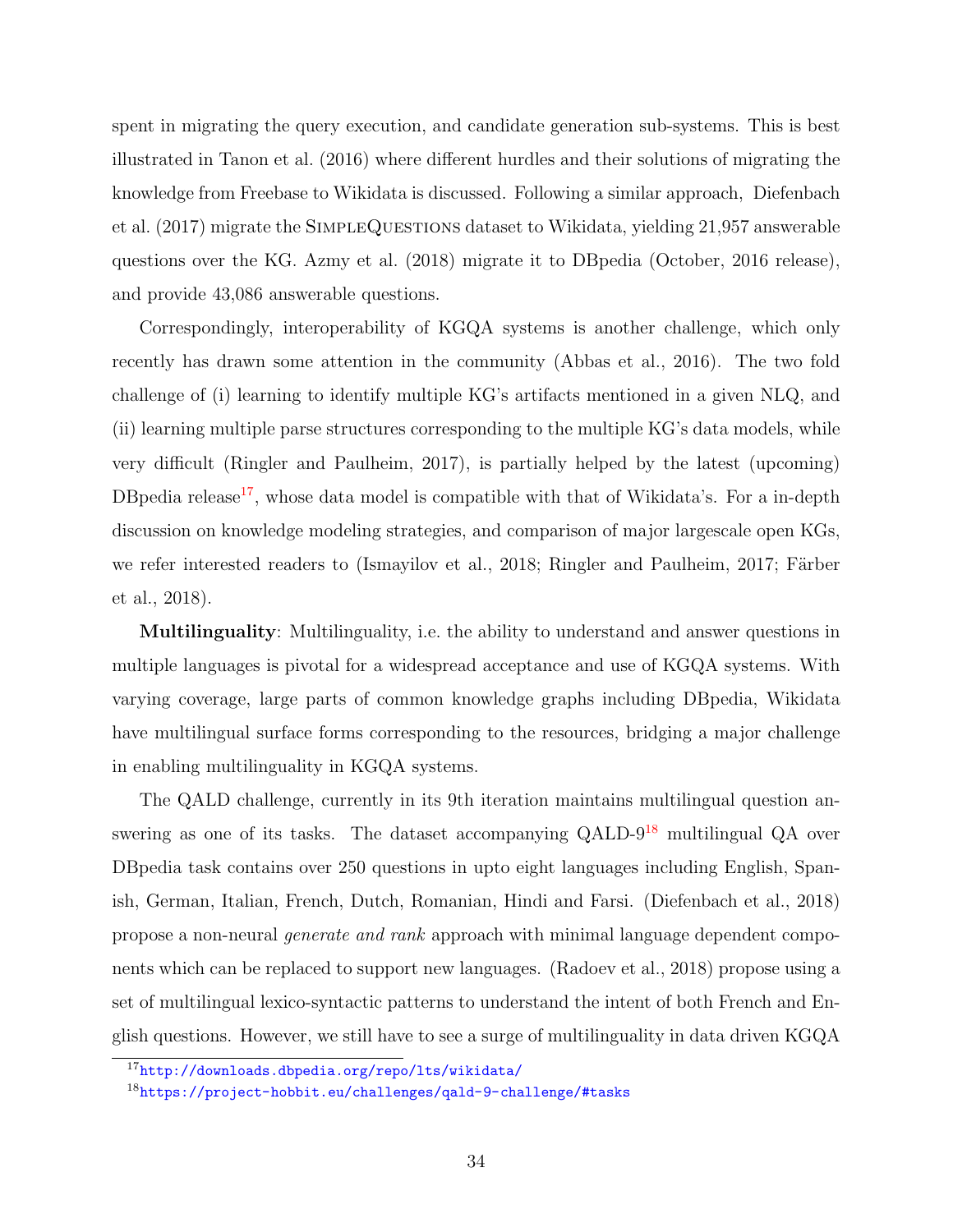approaches. Since these approaches rely on supervised data to learn mappings between KG artifacts, and question tokens; the lack of large scale, multilingual, KGQA datasets inhibits these approaches.

# 6 Concluding Remarks

Answering questions over knowledge graphs has emerged as an multi-disciplinary field of research, inviting insights and solutions from the semantic web, machine learning, and the natural language understanding community. In this article, we provide an overview of neural network based approaches for the task.

We broadly group existing approaches in three categories namely, (i) classification based approaches, where neural models are used to predict one of a fixed set of classes, given a question, (ii) ranking based approaches, where neural networks are used to compare different candidate logical forms with the question, to select the best-ranked one, and (iii) translation based where the network learns to translate natural language questions (NLQs) into their corresponding (executable) logical forms. Along with an overview of existing approaches, we also discuss some techniques used to weakly supervise the training of these models, which cope with the challenges risen due to a lack of logical forms in the training data. We summarize existing datasets and tasks commonly used to benchmark these approaches, and note that the progress in the field has led to performance saturation over existing datasets such as SimpleQuestions, leading to an emergence of newer, more difficult challenges, as well as more powerful mechanisms to address these challenges.

Towards the end of the article, we discuss some of the emerging trends, and existing gaps in the KGQA research field, concluding that investigations and innovations in interoperability, multilinguality, and robustness of these approaches are required for impactful application of these systems.

# 7 Acknowledgements

We acknowledge support by the European Union H2020 grant Cleopatra (GA no. 812997).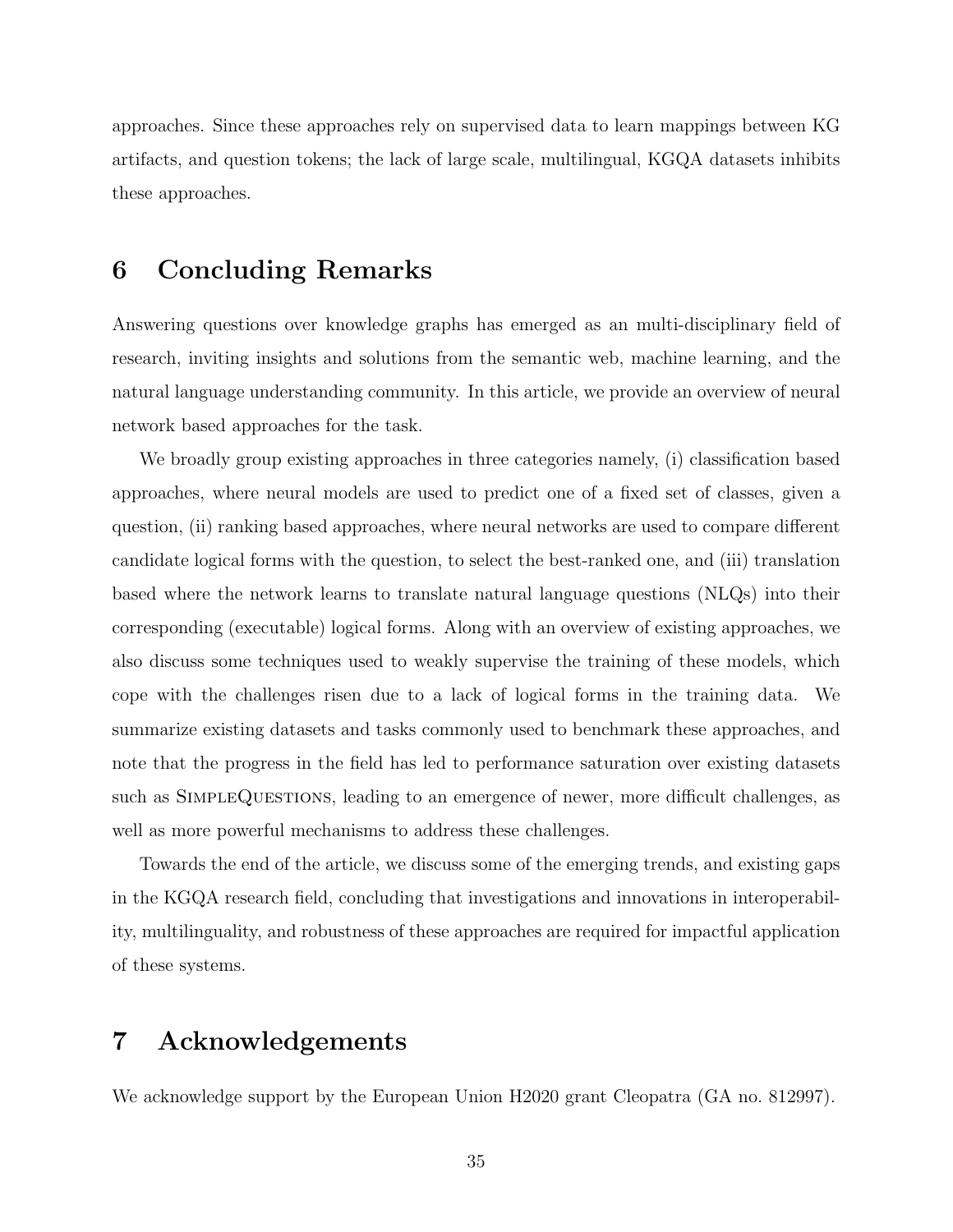# References

- <span id="page-35-7"></span>Abbas, F., Malik, M. K., Rashid, M. U., and Zafar, R. (2016). Wikiqa a question answering system on wikipedia using freebase, dbpedia and infobox. 2016 Sixth International Conference on Innovative Computing Technology (INTECH), pages 185–193.
- <span id="page-35-1"></span>Ackermann, W. and Hilbert, D. (1928). Grundzüge der theoretischen logik. *Berlin, Springcr*, 1037(23):4.
- <span id="page-35-4"></span>Agarwal, R., Liang, C., Schuurmans, D., and Norouzi, M. (2019). Learning to generalize from sparse and underspecified rewards. CoRR, abs/1902.07198.
- <span id="page-35-5"></span>Alvarez-Melis, D. and Jaakkola, T. S. (2016). Tree-structured decoding with doublyrecurrent neural networks.
- <span id="page-35-6"></span>Azmy, M., Shi, P., Lin, J., and Ilyas, I. F. (2018). Farewell freebase: Migrating the simplequestions dataset to dbpedia. In Proceedings of the 27th International Conference on Computational Linguistics, COLING 2018, Santa Fe, New Mexico, USA, August 20-26, 2018, pages 2093–2103.
- <span id="page-35-3"></span>Bahdanau, D., Cho, K., and Bengio, Y. (2014). Neural machine translation by jointly learning to align and translate. *arXiv preprint arXiv:1409.0473*.
- <span id="page-35-2"></span>Bao, J., Duan, N., Yan, Z., Zhou, M., and Zhao, T. (2016). Constraint-based question answering with knowledge graph. In Proceedings of COLING 2016, the 26th International Conference on Computational Linguistics: Technical Papers, pages 2503–2514.
- <span id="page-35-0"></span>Barendregt, H. P. (1984). Introduction to lambda calculus.
- <span id="page-35-8"></span>Bengio, S., Wallach, H. M., Larochelle, H., Grauman, K., Cesa-Bianchi, N., and Garnett, R., editors (2018). Advances in Neural Information Processing Systems 31: Annual Conference on Neural Information Processing Systems 2018, NeurIPS 2018, 3-8 December 2018, Montréal, Canada.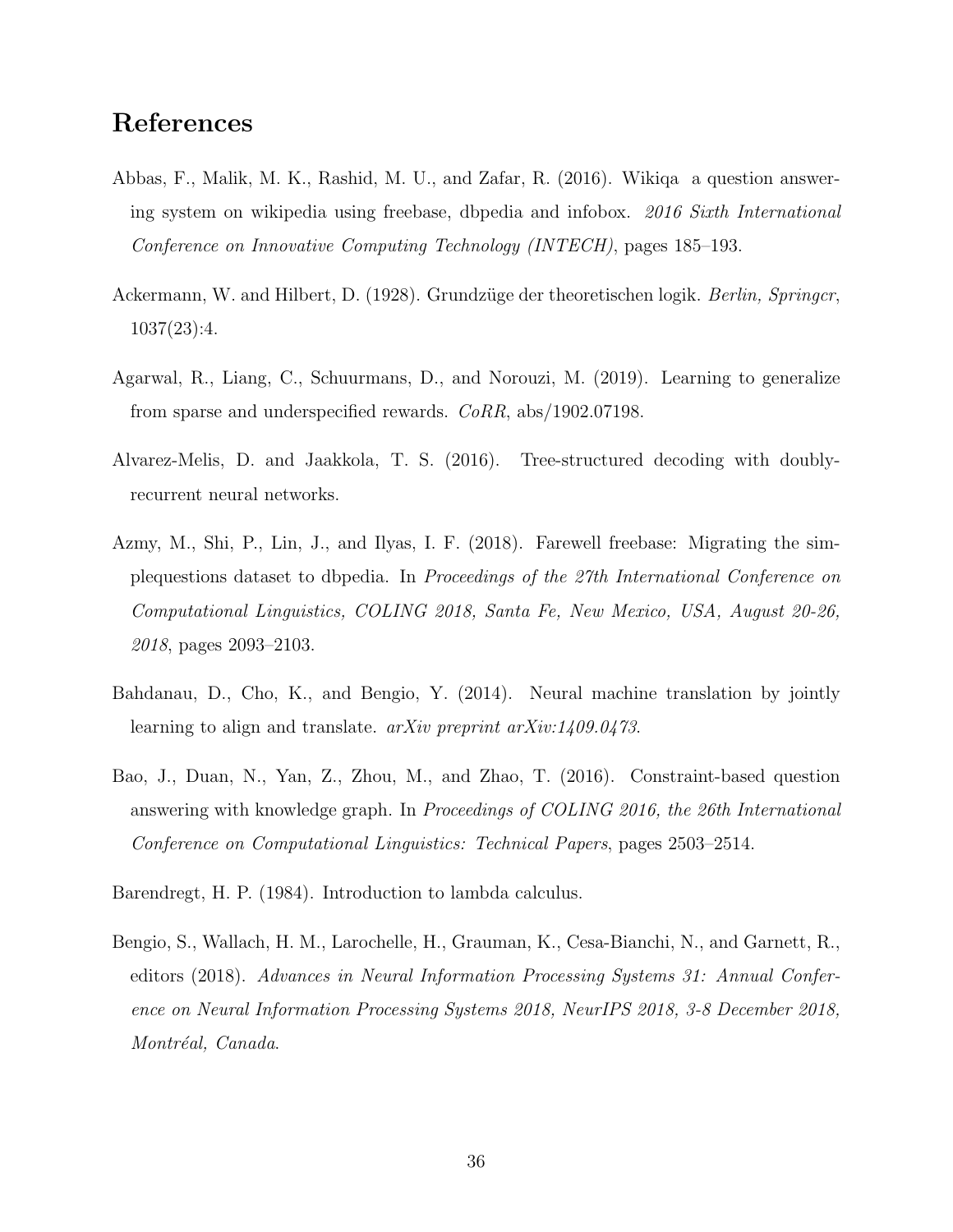- <span id="page-36-0"></span>Berant, J., Chou, A., Frostig, R., and Liang, P. (2013). Semantic parsing on freebase from question-answer pairs. In Proceedings of the 2013 Conference on Empirical Methods in Natural Language Processing, pages 1533–1544.
- <span id="page-36-3"></span>Bollacker, K., Evans, C., Paritosh, P., Sturge, T., and Taylor, J. (2008). Freebase: A collaboratively created graph database for structuring human knowledge. In *Proceedings* of the 2008 ACM SIGMOD International Conference on Management of Data, SIGMOD '08, pages 1247–1250, New York, NY, USA. ACM.
- <span id="page-36-1"></span>Bordes, A., Chopra, S., and Weston, J. (2014). Question answering with subgraph embeddings. In Proceedings of the 2014 Conference on Empirical Methods in Natural Language Processing (EMNLP), pages 615–620.
- <span id="page-36-6"></span>Bordes, A., Usunier, N., Chopra, S., and Weston, J. (2015). Large-scale simple question answering with memory networks. arXiv preprint arXiv:1506.02075.
- <span id="page-36-8"></span>Bordes, A., Usunier, N., Garcia-Duran, A., Weston, J., and Yakhnenko, O. (2013). Translating embeddings for modeling multi-relational data. In Advances in neural information processing systems, pages 2787–2795.
- <span id="page-36-5"></span>Cai, Q. and Yates, A. (2013). Large-scale semantic parsing via schema matching and lexicon extension. In Proceedings of the 51st Annual Meeting of the Association for Computational Linguistics (Volume 1: Long Papers), volume 1, pages 423–433.
- <span id="page-36-7"></span>Cheng, J. and Lapata, M. (2018). Weakly-supervised neural semantic parsing with a generative ranker. In Proceedings of the 22nd Conference on Computational Natural Language Learning, CoNLL 2018, Brussels, Belgium, October 31 - November 1, 2018, pages 356–367.
- <span id="page-36-4"></span>Cheng, J., Reddy, S., Saraswat, V., and Lapata, M. (2017). Learning structured natural language representations for semantic parsing. In Proceedings of the 55th Annual Meeting of the Association for Computational Linguistics (Volume 1: Long Papers), volume 1, pages 44–55.
- <span id="page-36-2"></span>Cheng, J., Reddy, S., Saraswat, V., and Lapata, M. (2019). Learning an executable neural semantic parser. Computational Linguistics, 45(1):59–94.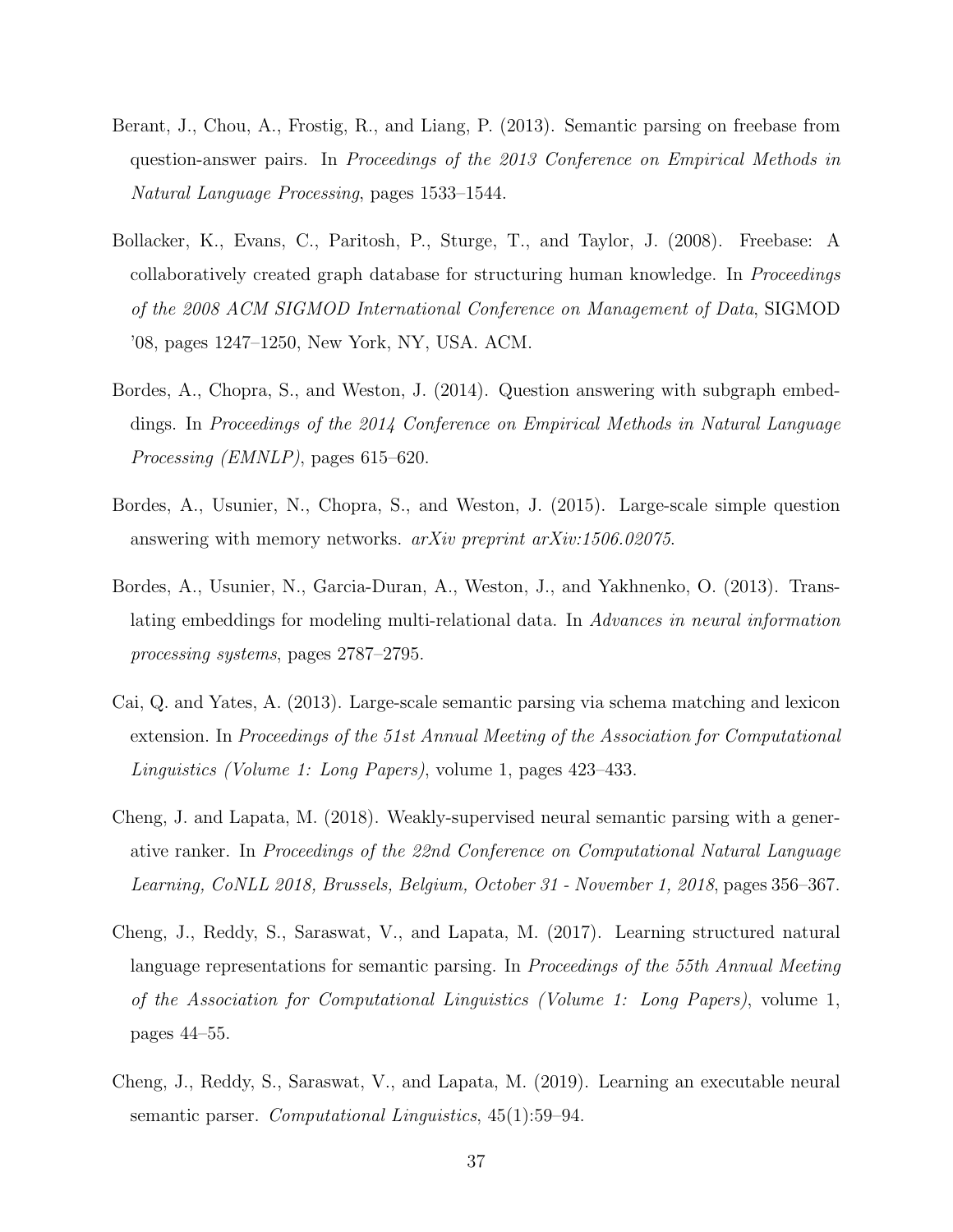- <span id="page-37-1"></span>Cho, K., van Merrienboer, B., Gülçehre, Ç., Bahdanau, D., Bougares, F., Schwenk, H., and Bengio, Y. (2014). Learning phrase representations using RNN encoder-decoder for statistical machine translation. In Moschitti, A., Pang, B., and Daelemans, W., editors, Proceedings of the 2014 Conference on Empirical Methods in Natural Language Processing, EMNLP 2014, October 25-29, 2014, Doha, Qatar, A meeting of SIGDAT, a Special Interest Group of the ACL, pages 1724–1734. ACL.
- <span id="page-37-0"></span>Church, A. (1936). An unsolvable problem of elementary number theory. American journal of mathematics, 58(2):345–363.
- <span id="page-37-2"></span>Dai, Z., Li, L., and Xu, W. (2016). Cfo: Conditional focused neural question answering with large-scale knowledge bases. In Proceedings of the 54th Annual Meeting of the Association for Computational Linguistics (Volume 1: Long Papers), volume 1, pages 800–810.
- <span id="page-37-5"></span>Damonte, M., Goel, R., and Chung, T. (2019). Practical semantic parsing for spoken language understanding. arXiv preprint arXiv:1903.04521.
- <span id="page-37-3"></span>Devlin, J., Chang, M., Lee, K., and Toutanova, K. (2019). BERT: pre-training of deep bidirectional transformers for language understanding. In Proceedings of the 2019 Conference of the North American Chapter of the Association for Computational Linguistics: Human Language Technologies, NAACL-HLT 2019, Minneapolis, MN, USA, June 2-7, 2019, Volume 1 (Long and Short Papers), pages 4171–4186.
- <span id="page-37-7"></span>Diefenbach, D., Both, A., Singh, K. D., and Maret, P. (2018). Towards a question answering system over the semantic web. *CoRR*, abs/1803.00832.
- <span id="page-37-6"></span>Diefenbach, D., Tanon, T. P., Singh, K. D., and Maret, P. (2017). Question answering benchmarks for wikidata. In Proceedings of the ISWC 2017 Posters & Demonstrations and Industry Tracks co-located with 16th International Semantic Web Conference (ISWC 2017), Vienna, Austria, October 23rd - to - 25th, 2017.
- <span id="page-37-4"></span>Dong, L. and Lapata, M. (2016). Language to logical form with neural attention. In *Proceed*ings of the 54th Annual Meeting of the Association for Computational Linguistics (Volume 1: Long Papers), volume 1, pages 33–43.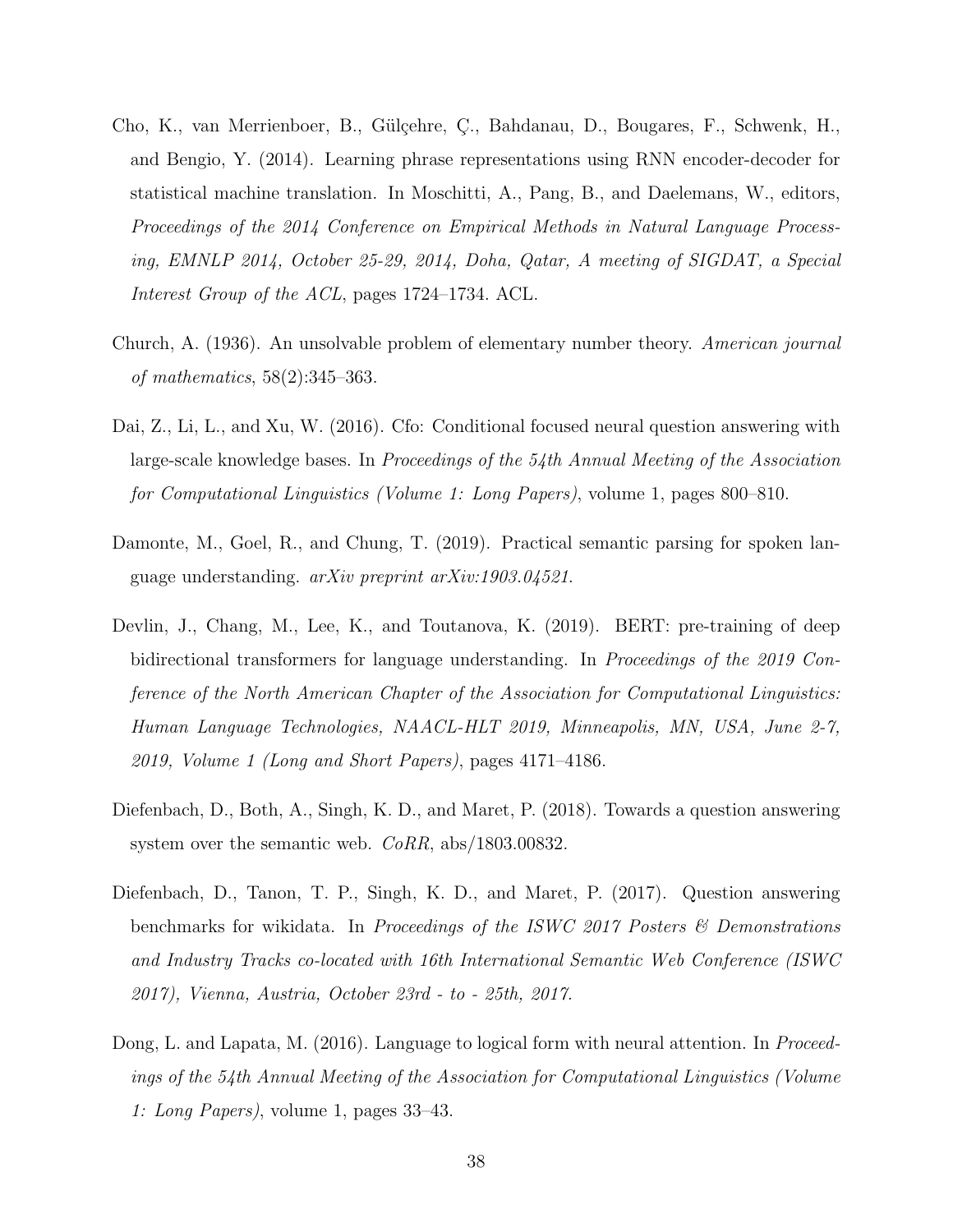- <span id="page-38-7"></span>Dong, L. and Lapata, M. (2018). Coarse-to-fine decoding for neural semantic parsing. In Proceedings of the 56th Annual Meeting of the Association for Computational Linguistics (Volume 1: Long Papers), volume 1, pages 731–742.
- <span id="page-38-3"></span>Dong, L., Wei, F., Zhou, M., and Xu, K. (2015). Question answering over freebase with multicolumn convolutional neural networks. In Proceedings of the 53rd Annual Meeting of the Association for Computational Linguistics and the 7th International Joint Conference on Natural Language Processing (Volume 1: Long Papers), volume 1, pages 260–269.
- <span id="page-38-2"></span>Dubey, M., Banerjee, D., Abdelkawi, A., and Lehmann, J. (2019). Lc-quad 2.0: A large dataset for complex question answering over wikidata and dbpedia. In International Semantic Web Conference. Springer.
- <span id="page-38-5"></span>Dyer, C., Ballesteros, M., Ling, W., Matthews, A., and Smith, N. A. (2015). Transition-based dependency parsing with stack long short-term memory. arXiv preprint arXiv:1505.08075.
- <span id="page-38-8"></span>Färber, M., Bartscherer, F., Menne, C., and Rettinger, A. (2018). Linked data quality of dbpedia, freebase, opencyc, wikidata, and YAGO. Semantic Web, 9(1):77–129.
- <span id="page-38-1"></span>Goldberg, Y. (2016). A primer on neural network models for natural language processing. J. Artif. Intell. Res., 57:345–420.
- <span id="page-38-0"></span>Goodfellow, I., Bengio, Y., and Courville, A. (2016). Deep Learning. MIT Press. [http:](http://www.deeplearningbook.org) [//www.deeplearningbook.org](http://www.deeplearningbook.org).
- <span id="page-38-6"></span>Gu, J., Lu, Z., Li, H., and Li, V. O. (2016). Incorporating copying mechanism in sequenceto-sequence learning. In Proceedings of the 54th Annual Meeting of the Association for Computational Linguistics (Volume 1: Long Papers), volume 1, pages 1631–1640.
- <span id="page-38-4"></span>Guo, D., Sun, Y., Tang, D., Duan, N., Yin, J., Chi, H., Cao, J., Chen, P., and Zhou, M. (2018a). Question generation from sql queries improves neural semantic parsing. In Proceedings of the 2018 Conference on Empirical Methods in Natural Language Processing, pages 1597–1607.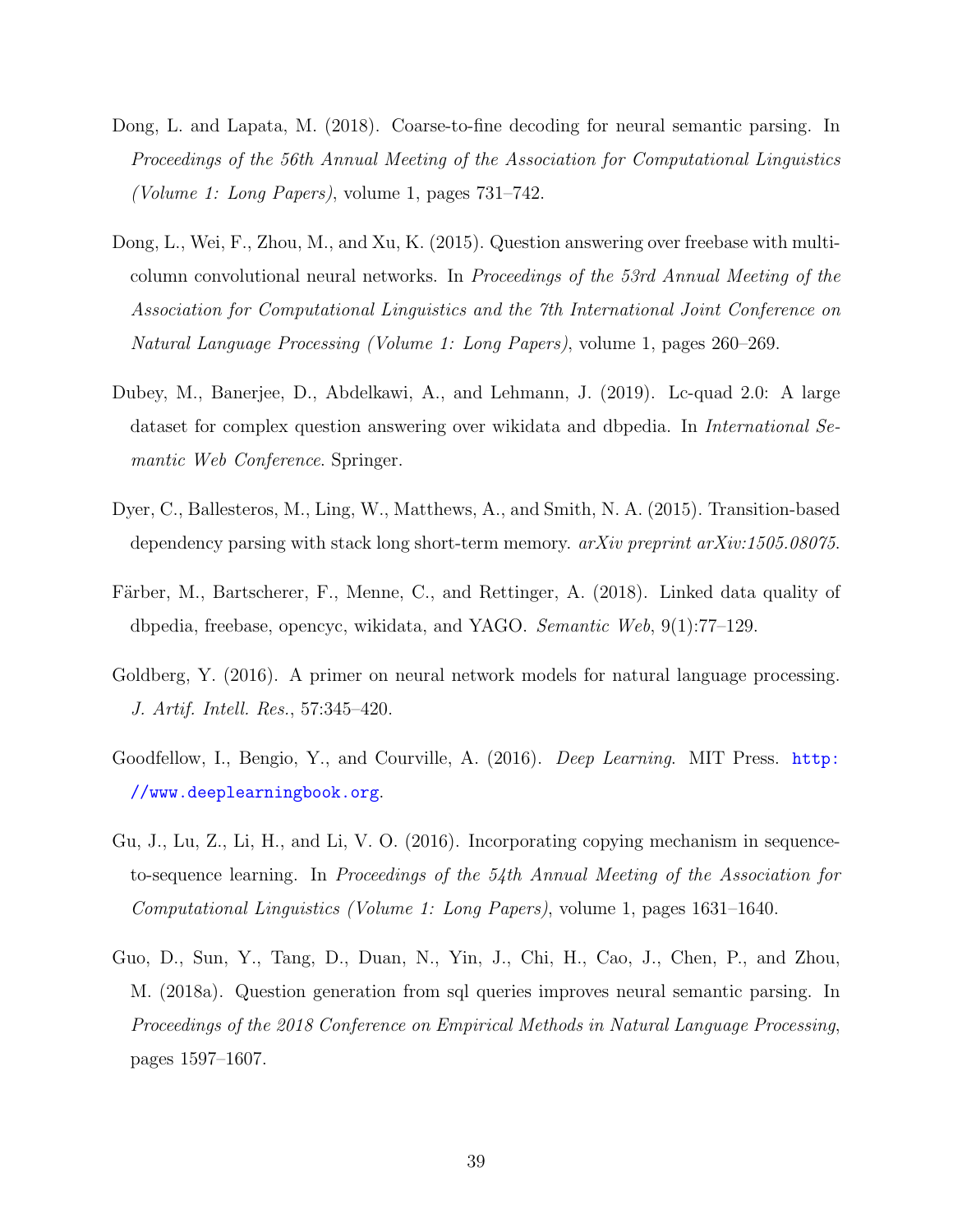- <span id="page-39-6"></span>Guo, D., Tang, D., Duan, N., Zhou, M., and Yin, J. (2018b). Dialog-to-action: Conversational question answering over a large-scale knowledge base. In [Bengio et al.](#page-35-8) [\(2018\)](#page-35-8), pages 2946–2955.
- <span id="page-39-7"></span>Guu, K., Pasupat, P., Liu, E. Z., and Liang, P. (2017). From language to programs: Bridging reinforcement learning and maximum marginal likelihood. In *Proceedings of the 55th* Annual Meeting of the Association for Computational Linguistics, ACL 2017, Vancouver, Canada, July 30 - August 4, Volume 1: Long Papers, pages 1051–1062.
- <span id="page-39-2"></span>Hakimov, S., Jebbara, S., and Cimiano, P. (2019). Evaluating architectural choices for deep learning approaches for question answering over knowledge bases. In 2019 IEEE 13th International Conference on Semantic Computing (ICSC), pages 110–113. IEEE.
- <span id="page-39-5"></span>He, X. and Golub, D. (2016). Character-level question answering with attention. In Proceedings of the 2016 Conference on Empirical Methods in Natural Language Processing, pages 1598–1607.
- <span id="page-39-0"></span>Hirschman, L. and Gaizauskas, R. (2001). Natural language question answering: the view from here. natural language engineering, 7(4):275–300.
- <span id="page-39-3"></span>Hochreiter, S. and Schmidhuber, J. (1997). Long short-term memory. Neural Computation, 9(8):1735–1780.
- <span id="page-39-1"></span>Höffner, K., Walter, S., Marx, E., Usbeck, R., Lehmann, J., and Ngonga Ngomo, A.-C. (2017). Survey on challenges of question answering in the semantic web. Semantic Web, 8(6):895–920.
- <span id="page-39-8"></span>Hu, M., Wei, F., Peng, Y., Huang, Z., Yang, N., and Zhou, M. (2018). Read + verify: Machine reading comprehension with unanswerable questions. CoRR, abs/1808.05759.
- <span id="page-39-9"></span>Ismayilov, A., Kontokostas, D., Auer, S., Lehmann, J., and Hellmann, S. (2018). Wikidata through the eyes of dbpedia. Semantic Web, 9(4):493–503.
- <span id="page-39-4"></span>Jia, R. and Liang, P. (2016). Data recombination for neural semantic parsing. In *Proceedings* of the 54th Annual Meeting of the Association for Computational Linguistics (Volume 1: Long Papers), volume 1, pages 12–22.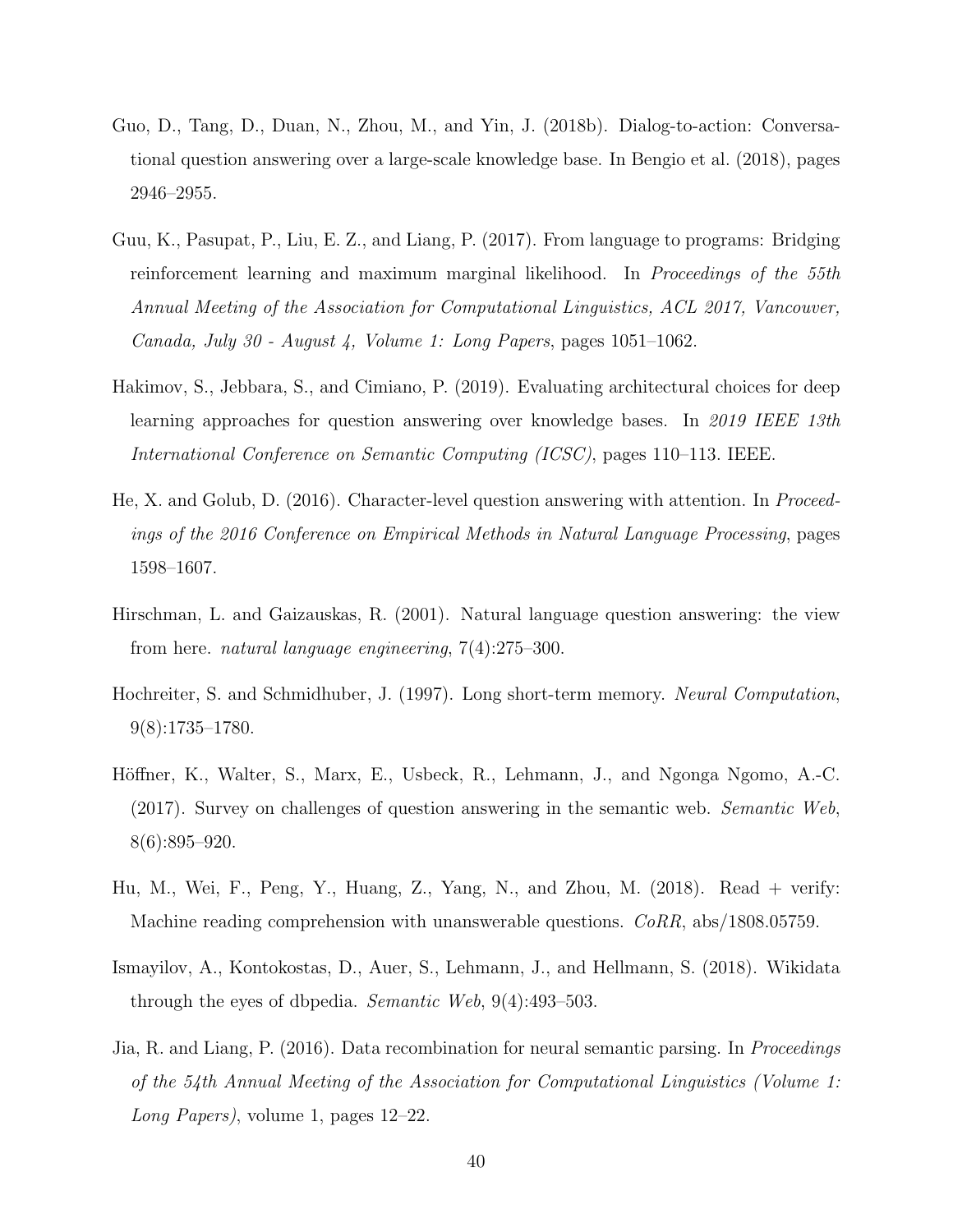- <span id="page-40-5"></span>Jia, R. and Liang, P. (2017). Adversarial examples for evaluating reading comprehension systems. In Proceedings of the 2017 Conference on Empirical Methods in Natural Language Processing, EMNLP 2017, Copenhagen, Denmark, September 9-11, 2017, pages 2021– 2031.
- <span id="page-40-4"></span>Joachims, T. (2006). Training linear svms in linear time. In Proceedings of the 12th ACM SIGKDD international conference on Knowledge discovery and data mining, pages 217– 226. ACM.
- <span id="page-40-2"></span>Kamath, A. and Das, R. (2019). A survey on semantic parsing. In Proceedings of the 55th Annual Meeting of the Association for Computational Linguistics, ACL 2017, Vancouver, Canada, July 30 - August 4, Volume 1: Long Papers, pages 1051–1062.
- <span id="page-40-0"></span>Kate, R. J. and Mooney, R. J. (2006). Using string-kernels for learning semantic parsers. In Proceedings of the 21st International Conference on Computational Linguistics and the 44th annual meeting of the Association for Computational Linguistics, pages 913–920. Association for Computational Linguistics.
- <span id="page-40-6"></span>Kundu, S. and Ng, H. T. (2018). A nil-aware answer extraction framework for question answering. In Riloff, E., Chiang, D., Hockenmaier, J., and Tsujii, J., editors, Proceedings of the 2018 Conference on Empirical Methods in Natural Language Processing, Brussels, Belgium, October 31 - November 4, 2018, pages 4243–4252. Association for Computational Linguistics.
- <span id="page-40-3"></span>LeCun, Y. and Bengio, Y. (1998). The handbook of brain theory and neural networks. chapter Convolutional Networks for Images, Speech, and Time Series, pages 255–258. MIT Press, Cambridge, MA, USA.
- <span id="page-40-1"></span>Lehmann, J., Isele, R., Jakob, M., Jentzsch, A., Kontokostas, D., Mendes, P., Hellmann, S., Morsey, M., van Kleef, P., Auer, S., and Bizer, C. (2015). DBpedia - a large-scale, multilingual knowledge base extracted from wikipedia. Semantic Web Journal, 6(2):167– 195. Outstanding Paper Award (Best 2014 SWJ Paper).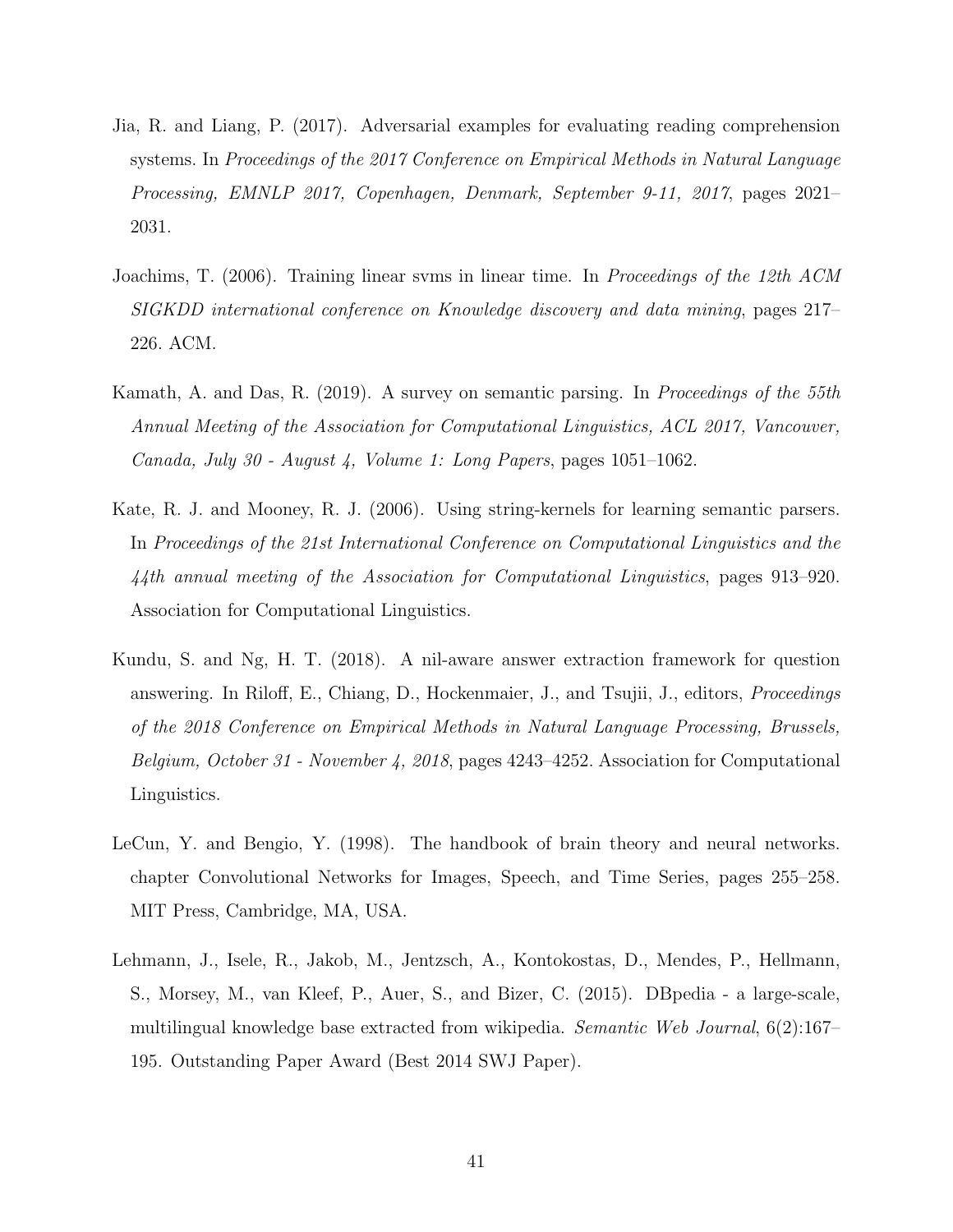- <span id="page-41-0"></span>Liang, C., Berant, J., Le, Q., Forbus, K. D., and Lao, N. (2017). Neural symbolic machines: Learning semantic parsers on freebase with weak supervision. In *Proceedings of the 55th* Annual Meeting of the Association for Computational Linguistics (Volume 1: Long Papers), volume 1, pages 23–33.
- <span id="page-41-7"></span>Liang, C., Norouzi, M., Berant, J., Le, Q. V., and Lao, N. (2018). Memory augmented policy optimization for program synthesis and semantic parsing. In [Bengio et al.](#page-35-8) [\(2018\)](#page-35-8), pages 10015–10027.
- <span id="page-41-1"></span>Liang, P. (2013). Lambda dependency-based compositional semantics. *arXiv preprint* arXiv:1309.4408.
- <span id="page-41-5"></span>Lukovnikov, D., Fischer, A., and Lehmann, J. (2019). Pretrained transformers for simple question answering over knowledge graphs. In International Semantic Web Conference. Springer.
- <span id="page-41-2"></span>Lukovnikov, D., Fischer, A., Lehmann, J., and Auer, S. (2017). Neural network-based question answering over knowledge graphs on word and character level. In *Proceedings* of the 26th international conference on World Wide Web, pages 1211–1220. International World Wide Web Conferences Steering Committee.
- <span id="page-41-3"></span>Luo, K., Lin, F., Luo, X., and Zhu, K. (2018). Knowledge base question answering via encoding of complex query graphs. In Proceedings of the 2018 Conference on Empirical Methods in Natural Language Processing, pages 2185–2194.
- <span id="page-41-6"></span>Luong, T., Pham, H., and Manning, C. D. (2015). Effective approaches to attention-based neural machine translation. In Proceedings of the 2015 Conference on Empirical Methods in Natural Language Processing, EMNLP 2015, Lisbon, Portugal, September 17-21, 2015, pages 1412–1421.
- <span id="page-41-4"></span>Maheshwari, G., Trivedi, P., Lukovnikov, D., Chakraborty, N., Fischer, A., and Lehmann, J. (2019). Learning to rank query graphs for complex question answering over knowledge graphs. In International Semantic Web Conference. Springer.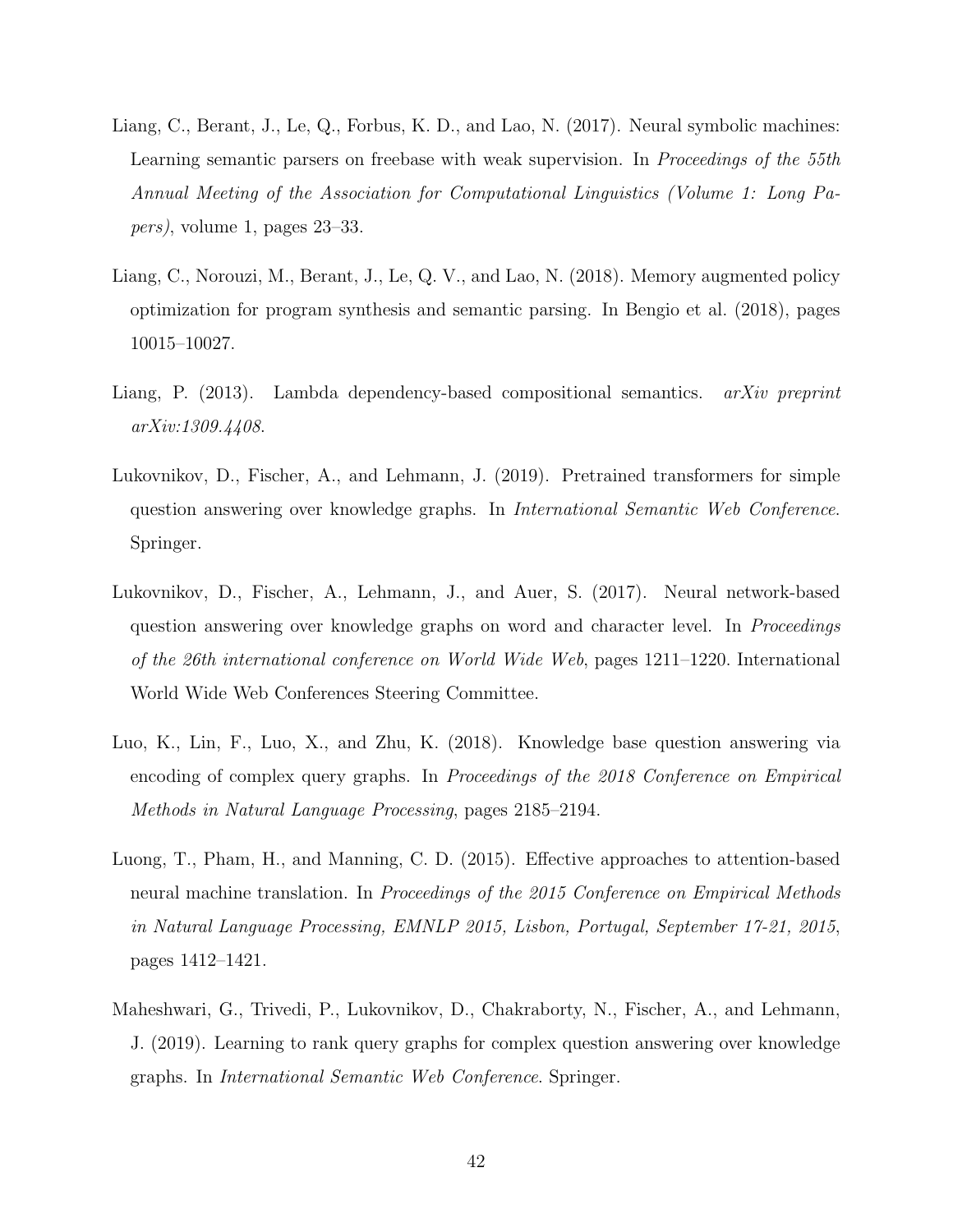- <span id="page-42-1"></span>Mendes, P. N., Jakob, M., García-Silva, A., and Bizer, C. (2011). Dbpedia spotlight: shedding light on the web of documents. In *Proceedings of the 7th international conference on* semantic systems, pages 1–8. ACM.
- <span id="page-42-7"></span>Misra, D., Chang, M.-W., He, X., and Yih, W.-t. (2018). Policy shaping and generalized update equations for semantic parsing from denotations. In Proceedings of the 2018 Conference on Empirical Methods in Natural Language Processing, pages 2442–2452.
- <span id="page-42-2"></span>Mohammed, S., Shi, P., and Lin, J. (2018). Strong baselines for simple question answering over knowledge graphs with and without neural networks. In *Proceedings of the 2018 Con*ference of the North American Chapter of the Association for Computational Linguistics: Human Language Technologies, Volume 2 (Short Papers), volume 2, pages 291–296.
- <span id="page-42-0"></span>Neelakantan, A., Le, Q. V., Abadi, M., McCallum, A., and Amodei, D. (2017). Learning a natural language interface with neural programmer. In International Conference on Learning Representations.
- <span id="page-42-8"></span>Neelakantan, A., Le, Q. V., and Sutskever, I. (2015). Neural programmer: Inducing latent programs with gradient descent. CoRR, abs/1511.04834.
- <span id="page-42-4"></span>Nickel, M., Murphy, K., Tresp, V., and Gabrilovich, E. (2016). A review of relational machine learning for knowledge graphs. *Proceedings of the IEEE*,  $104(1):11-33$ .
- <span id="page-42-6"></span>Norouzi, M., Bengio, S., Chen, Z., Jaitly, N., Schuster, M., Wu, Y., and Schuurmans, D. (2016). Reward augmented maximum likelihood for neural structured prediction. In Advances in Neural Information Processing Systems 29: Annual Conference on Neural Information Processing Systems 2016, December 5-10, 2016, Barcelona, Spain, pages 1723– 1731.
- <span id="page-42-5"></span>Pasupat, P. and Liang, P. (2016). Inferring logical forms from denotations. In *Proceedings* of the 54th Annual Meeting of the Association for Computational Linguistics (Volume 1: Long Papers), volume 1, pages 23–32.
- <span id="page-42-3"></span>Peng, H., Chang, M.-W., and Yih, W.-t. (2017). Maximum margin reward networks for learning from explicit and implicit supervision. In Proceedings of the 2017 Conference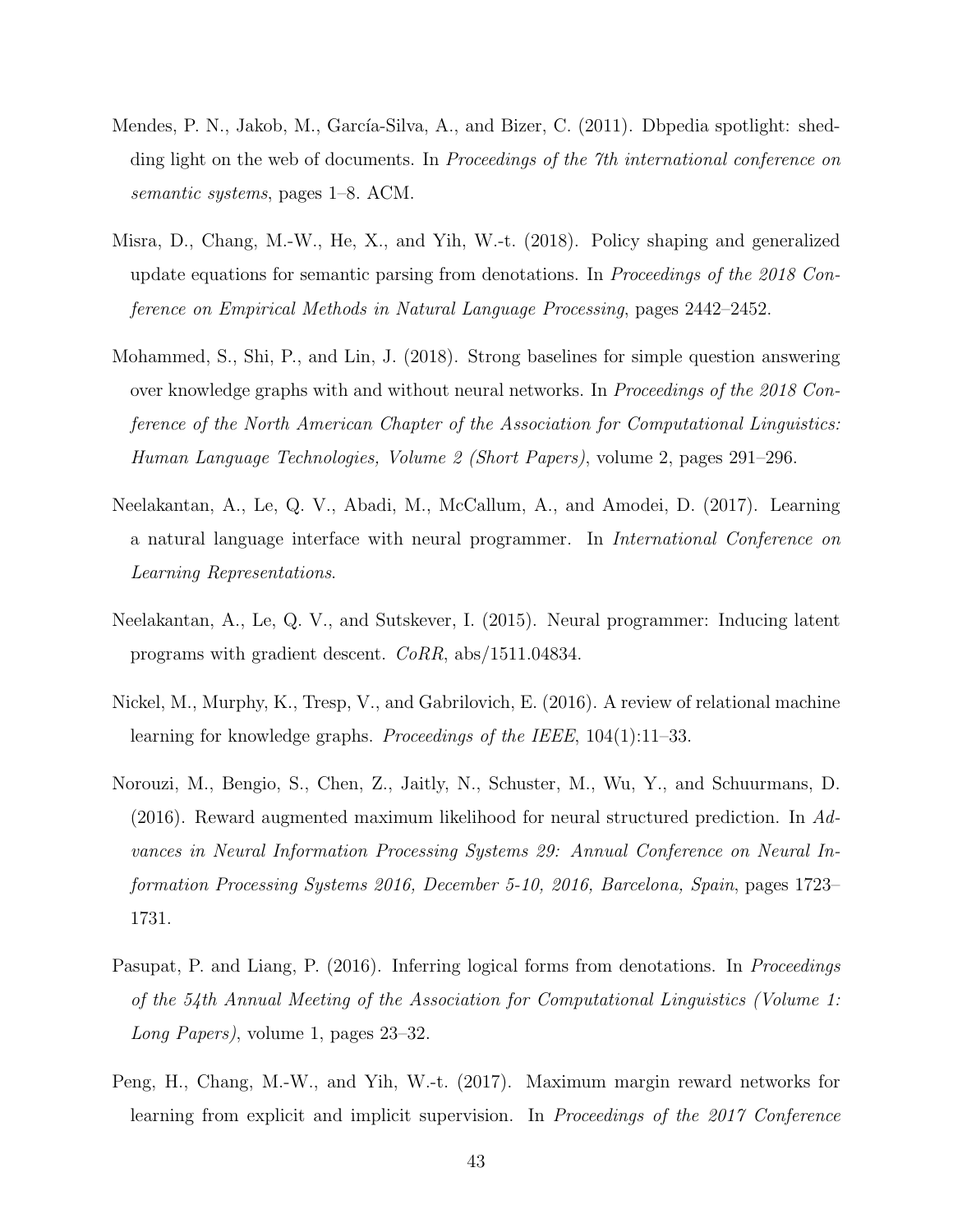on Empirical Methods in Natural Language Processing, pages 2368–2378, Copenhagen, Denmark. Association for Computational Linguistics.

- <span id="page-43-1"></span>Petrochuk, M. and Zettlemoyer, L. (2018). Simplequestions nearly solved: A new upperbound and baseline approach. arXiv preprint arXiv:1804.08798.
- <span id="page-43-2"></span>Radford, A., Wu, J., Child, R., Luan, D., Amodei, D., and Sutskever, I. (2019). Language models are unsupervised multitask learners.
- <span id="page-43-6"></span>Radoev, N., Zouaq, A., Tremblay, M., and Gagnon, M. (2018). A language adaptive method for question answering on french and english. In Buscaldi, D., Gangemi, A., and Recupero, D. R., editors, Semantic Web Challenges - 5th SemWebEval Challenge at ESWC 2018, Heraklion, Greece, June 3-7, 2018, Revised Selected Papers, volume 927 of Communications in Computer and Information Science, pages 98–113. Springer.
- <span id="page-43-4"></span>Rajpurkar, P., Jia, R., and Liang, P. (2018). Know what you don't know: Unanswerable questions for squad. In Proceedings of the 56th Annual Meeting of the Association for Computational Linguistics, ACL 2018, Melbourne, Australia, July 15-20, 2018, Volume 2: Short Papers, pages 784–789.
- <span id="page-43-3"></span>Rajpurkar, P., Zhang, J., Lopyrev, K., and Liang, P. (2016). Squad: 100, 000+ questions for machine comprehension of text. In Proceedings of the 2016 Conference on Empirical Methods in Natural Language Processing, EMNLP 2016, Austin, Texas, USA, November 1-4, 2016, pages 2383–2392.
- <span id="page-43-0"></span>Reddy, S., Lapata, M., and Steedman, M. (2014). Large-scale semantic parsing without question-answer pairs. Transactions of the Association of Computational Linguistics, 2(1):377–392.
- <span id="page-43-5"></span>Ribeiro, M. T., Singh, S., and Guestrin, C. (2018). Semantically equivalent adversarial rules for debugging NLP models. In Proceedings of the 56th Annual Meeting of the Association for Computational Linguistics, ACL 2018, Melbourne, Australia, July 15-20, 2018, Volume 1: Long Papers, pages 856–865.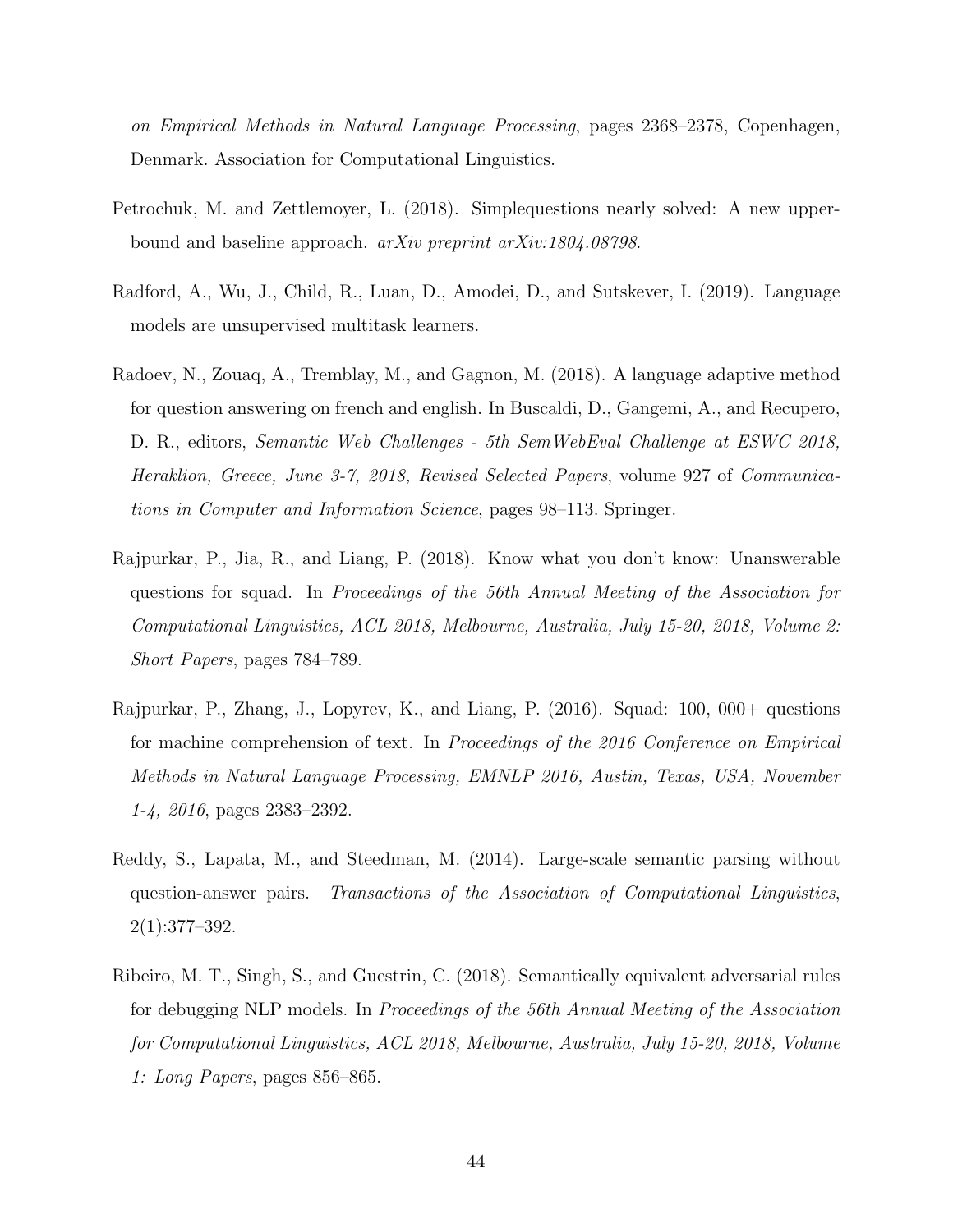- <span id="page-44-7"></span>Ringler, D. and Paulheim, H. (2017). One knowledge graph to rule them all? analyzing the differences between dbpedia, yago, wikidata & co. In KI 2017: Advances in Artificial Intelligence - 40th Annual German Conference on AI, Dortmund, Germany, September 25-29, 2017, Proceedings, pages 366–372.
- <span id="page-44-3"></span>Roux, N. L. (2017). Tighter bounds lead to improved classifiers. In International Conference on Learning Representations.
- <span id="page-44-4"></span>See, A., Liu, P. J., and Manning, C. D. (2017). Get to the point: Summarization with pointer-generator networks. In Proceedings of the 55th Annual Meeting of the Association for Computational Linguistics (Volume 1: Long Papers), volume 1, pages 1073–1083.
- <span id="page-44-1"></span>Serban, I. V., García-Durán, A., Gulcehre, C., Ahn, S., Chandar, S., Courville, A., and Bengio, Y. (2016). Generating factoid questions with recurrent neural networks: The 30m factoid question-answer corpus. In *Proceedings of the 54th Annual Meeting of the Associa*tion for Computational Linguistics (Volume 1: Long Papers), pages 588–598. Association for Computational Linguistics.
- <span id="page-44-5"></span>Shi, T., Tatwawadi, K., Chakrabarti, K., Mao, Y., Polozov, O., and Chen, W. (2018). Incsql: Training incremental text-to-sql parsers with non-deterministic oracles. CoRR, abs/1809.05054.
- <span id="page-44-0"></span>Su, Y., Sun, H., Sadler, B., Srivatsa, M., Gur, I., Yan, Z., and Yan, X. (2016). On generating characteristic-rich question sets for qa evaluation. In Proceedings of the 2016 Conference on Empirical Methods in Natural Language Processing, pages 562–572.
- <span id="page-44-2"></span>Sun, Y., Tang, D., Duan, N., Ji, J., Cao, G., Feng, X., Qin, B., Liu, T., and Zhou, M. (2018). Semantic parsing with syntax-and table-aware sql generation. In Proceedings of the 56th Annual Meeting of the Association for Computational Linguistics (Volume 1: Long Papers), volume 1, pages 361–372.
- <span id="page-44-6"></span>Tanon, T. P., Vrandecic, D., Schaffert, S., Steiner, T., and Pintscher, L. (2016). From freebase to wikidata: The great migration. In Proceedings of the 25th International Conference on World Wide Web, WWW 2016, Montreal, Canada, April 11 - 15, 2016, pages 1419–1428.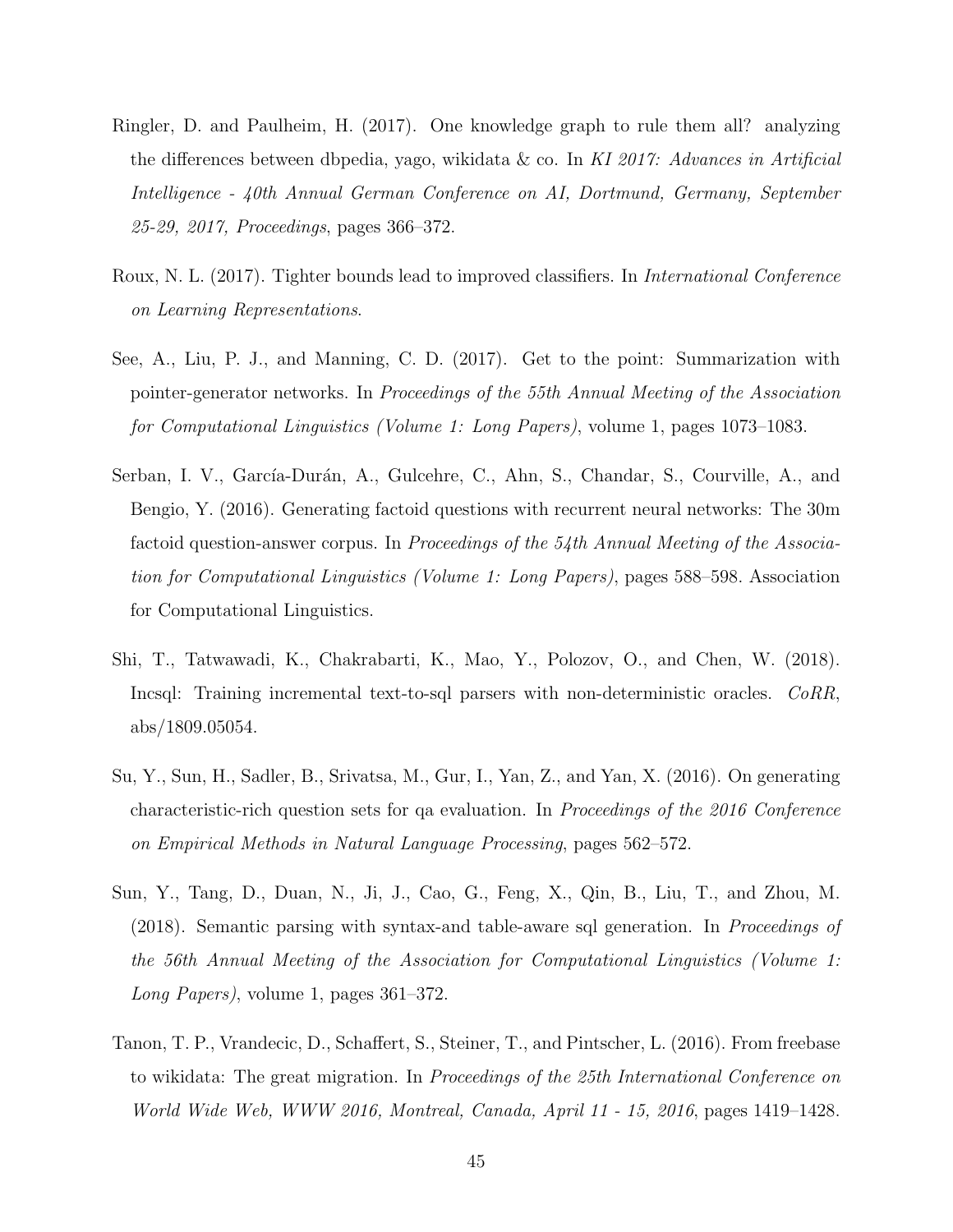- <span id="page-45-2"></span>Trivedi, P., Maheshwari, G., Dubey, M., and Lehmann, J. (2017). Lc-quad: A corpus for complex question answering over knowledge graphs. In International Semantic Web Conference, pages 210–218. Springer.
- <span id="page-45-0"></span>Unger, C., Forascu, C., López, V., Ngomo, A. N., Cabrio, E., Cimiano, P., and Walter, S. (2015). Question answering over linked data (QALD-5). In Working Notes of CLEF 2015 - Conference and Labs of the Evaluation forum, Toulouse, France, September 8-11, 2015.
- <span id="page-45-3"></span>Usbeck, R., Gusmita, R. H., Ngomo, A. N., and Saleem, M. (2018). 9th challenge on question answering over linked data (QALD-9) (invited paper). In *Joint proceedings of the 4th* Workshop on Semantic Deep Learning (SemDeep-4) and NLIWoD4: Natural Language Interfaces for the Web of Data (NLIWOD-4) and 9th Question Answering over Linked Data challenge (QALD-9) co-located with 17th International Semantic Web Conference (ISWC 2018), Monterey, California, United States of America, October 8th - 9th, 2018., pages 58–64.
- <span id="page-45-4"></span>Vaswani, A., Shazeer, N., Parmar, N., Uszkoreit, J., Jones, L., Gomez, A. N., Kaiser, L., and Polosukhin, I. (2017). Attention is all you need. In Advances in Neural Information Processing Systems, pages 5998–6008.
- <span id="page-45-7"></span>Vinyals, O., Fortunato, M., and Jaitly, N. (2015). Pointer networks. In Advances in Neural Information Processing Systems, pages 2692–2700.
- <span id="page-45-5"></span>Xu, K., Reddy, S., Feng, Y., Huang, S., and Zhao, D. (2016). Question answering on freebase via relation extraction and textual evidence. In Proceedings of the 54th Annual Meeting of the Association for Computational Linguistics (Volume 1: Long Papers), volume 1, pages 2326–2336.
- <span id="page-45-6"></span>Xu, X., Liu, C., and Song, D. (2017). Sqlnet: Generating structured queries from natural language without reinforcement learning.  $arXiv$  preprint  $arXiv:1711.04436$ .
- <span id="page-45-1"></span>Yang, F., Yang, Z., and Cohen, W. W. (2017). Differentiable learning of logical rules for knowledge base reasoning. In Guyon, I., von Luxburg, U., Bengio, S., Wallach, H. M.,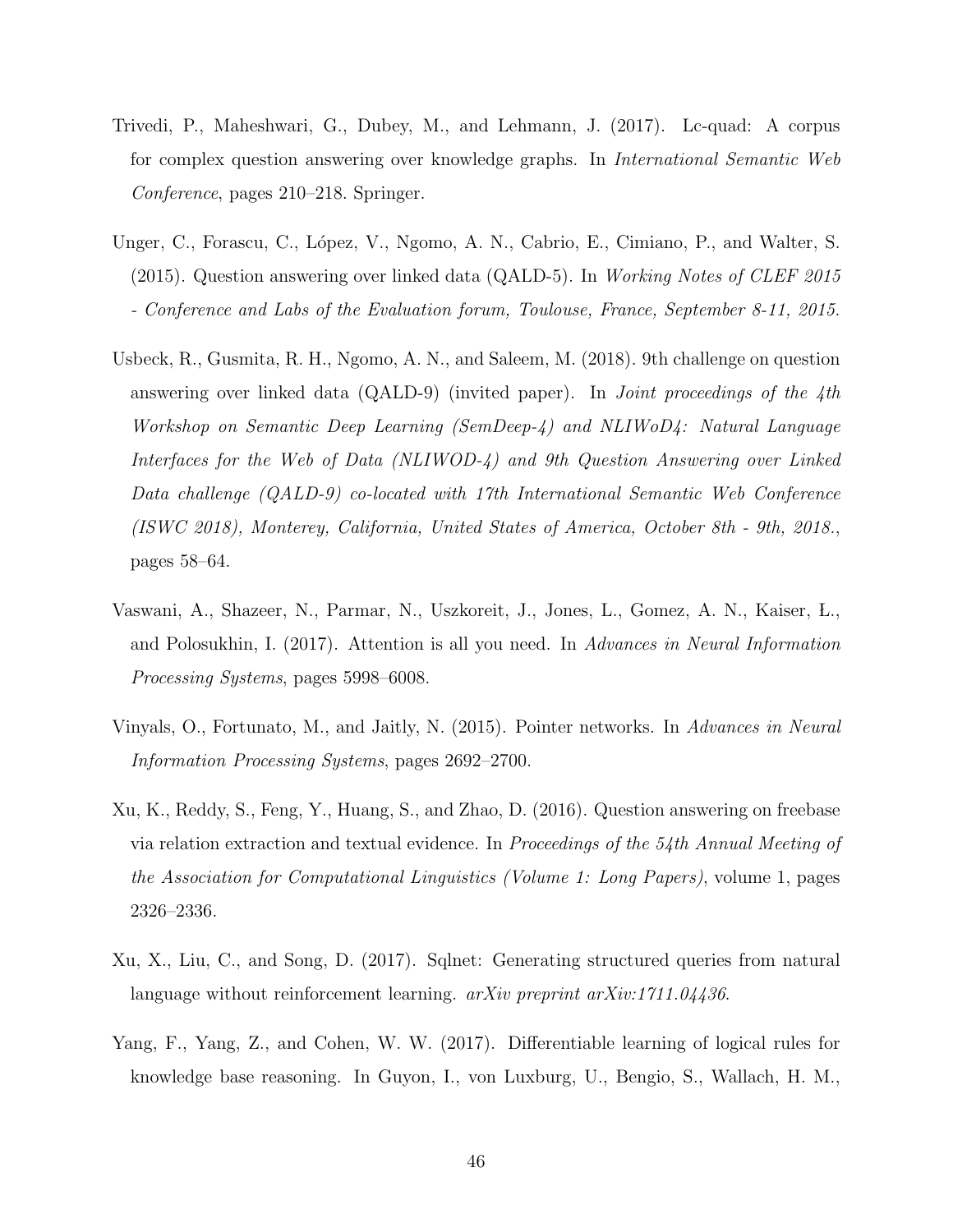Fergus, R., Vishwanathan, S. V. N., and Garnett, R., editors, Advances in Neural Information Processing Systems 30: Annual Conference on Neural Information Processing Systems 2017, 4-9 December 2017, Long Beach, CA, USA, pages 2316–2325.

- <span id="page-46-0"></span>Yang, Y. and Chang, M.-W. (2016). S-mart: Novel tree-based structured learning algorithms applied to tweet entity linking. arXiv preprint arXiv:1609.08075.
- <span id="page-46-4"></span>Yang, Z., Dai, Z., Yang, Y., Carbonell, J. G., Salakhutdinov, R., and Le, Q. V. (2019). Xlnet: Generalized autoregressive pretraining for language understanding. CoRR, abs/1906.08237.
- <span id="page-46-2"></span>Yih, W.-t., Chang, M.-W., He, X., and Gao, J. (2015). Semantic parsing via staged query graph generation: Question answering with knowledge base. In Proceedings of the 53rd Annual Meeting of the Association for Computational Linguistics and the 7th International Joint Conference on Natural Language Processing (Volume 1: Long Papers), volume 1, pages 1321–1331.
- <span id="page-46-1"></span>Yih, W.-t., Richardson, M., Meek, C., Chang, M.-W., and Suh, J. (2016). The value of semantic parse labeling for knowledge base question answering. In Proceedings of the 54th Annual Meeting of the Association for Computational Linguistics (Volume 2: Short Papers), volume 2, pages 201–206.
- <span id="page-46-5"></span>Yin, P., Zhou, C., He, J., and Neubig, G. (2018). Structvae: Tree-structured latent variable models for semi-supervised semantic parsing. In Proceedings of the 56th Annual Meeting of the Association for Computational Linguistics (Volume 1: Long Papers), volume 1, pages 754–765.
- <span id="page-46-3"></span>Yu, M., Yin, W., Hasan, K. S., dos Santos, C., Xiang, B., and Zhou, B. (2017). Improved neural relation detection for knowledge base question answering. In *Proceedings of the* 55th Annual Meeting of the Association for Computational Linguistics (Volume 1: Long Papers), volume 1, pages 571–581.
- <span id="page-46-6"></span>Yu, T., Yasunaga, M., Yang, K., Zhang, R., Wang, D., Li, Z., and Radev, D. (2018). Syntaxsqlnet: Syntax tree networks for complex and cross-domain text-to-sql task. In